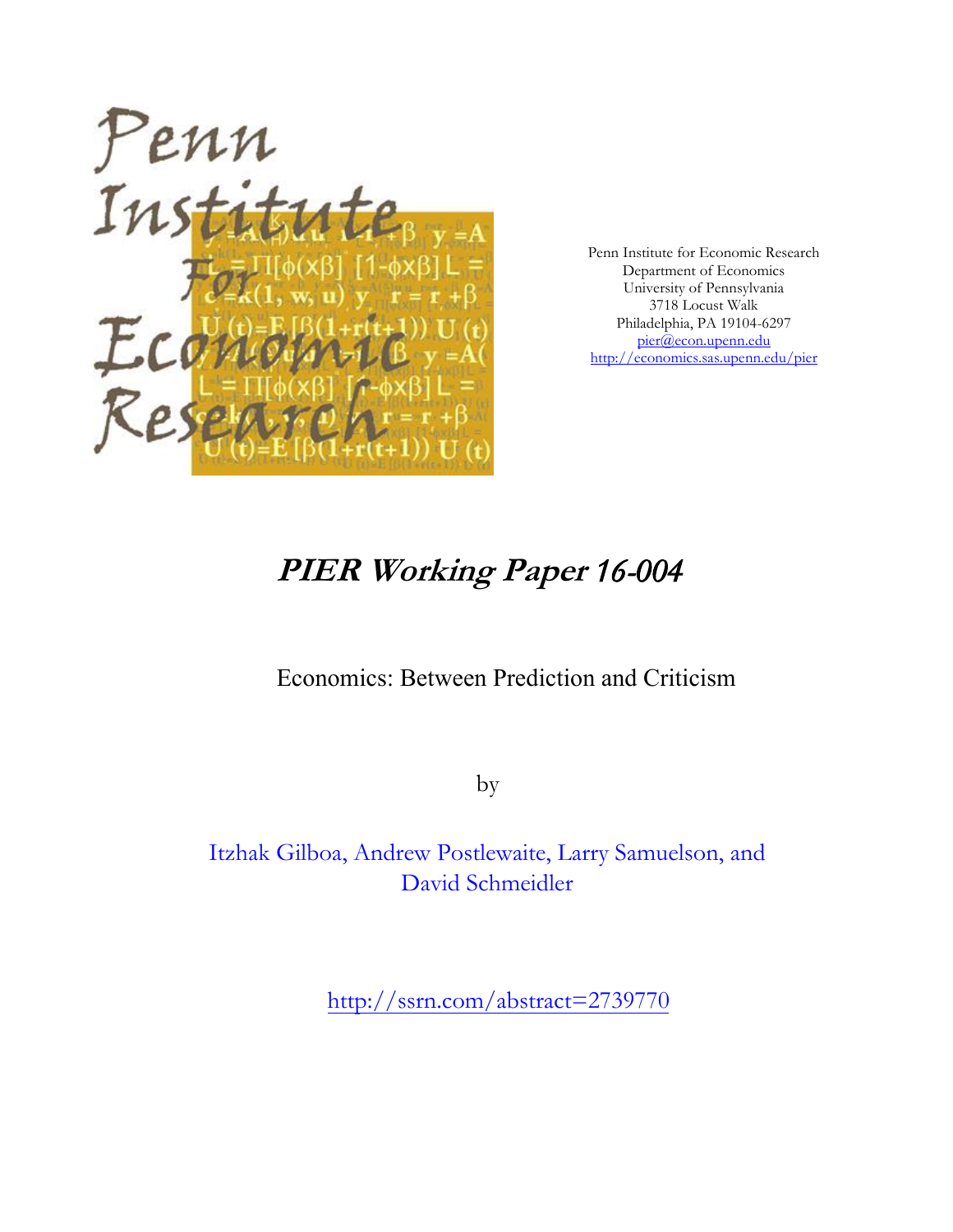## Economics: Between Prediction and Criticism

Itzhak Gilboa<sup>†</sup>, Andrew Postlewaite<sup>†</sup>, Larry Samuelson,  $\S$  and David Schmeidler<sup>¶</sup>

October 30, 2016

#### Abstract

We suggest that one way in which economic analysis is useful is by offering a critique of reasoning. According to this view, economic theory may be useful not only by providing predictions, but also by pointing out weaknesses of arguments. It is argued that, when a theory requires a non-trivial act of interpretation, its roles in producing predictions and offering critiques vary in a substantial way. We offer a formal model in which these different roles can be captured.

An earlier version of this paper circulated under the title A Model of Modeling. We are thankful to many colleagues and friends with whom we have discussed the issues addressed here over the years, and to two referees for their comments and questions. We also thank Eva Gilboa-Schechtman for conversations that partly motivated and greatly contributed to this work. We gratefully acknowledge ISF Grant 204/13 (Gilboa and Schmeidler), ISF Grant 704/15 and ERC Grant 269754 (Gilboa), and NSF Grants SES-0961540 (Postlewaite) and SES-1459158 (Samuelson).

<sup>&</sup>lt;sup>†</sup>HEC, Paris-Saclay, and Tel-Aviv University, tzachigilboa@gmail.com.

<sup>&</sup>lt;sup>‡</sup>University of Pennsylvania. apostlew@econ.upenn.edu.

<sup>&</sup>lt;sup>§</sup>Department of Economics, Yale University, Larry.Samuelson@yale.edu.

<sup>{</sup>Tel-Aviv University, davidschmeidler@gmail.com.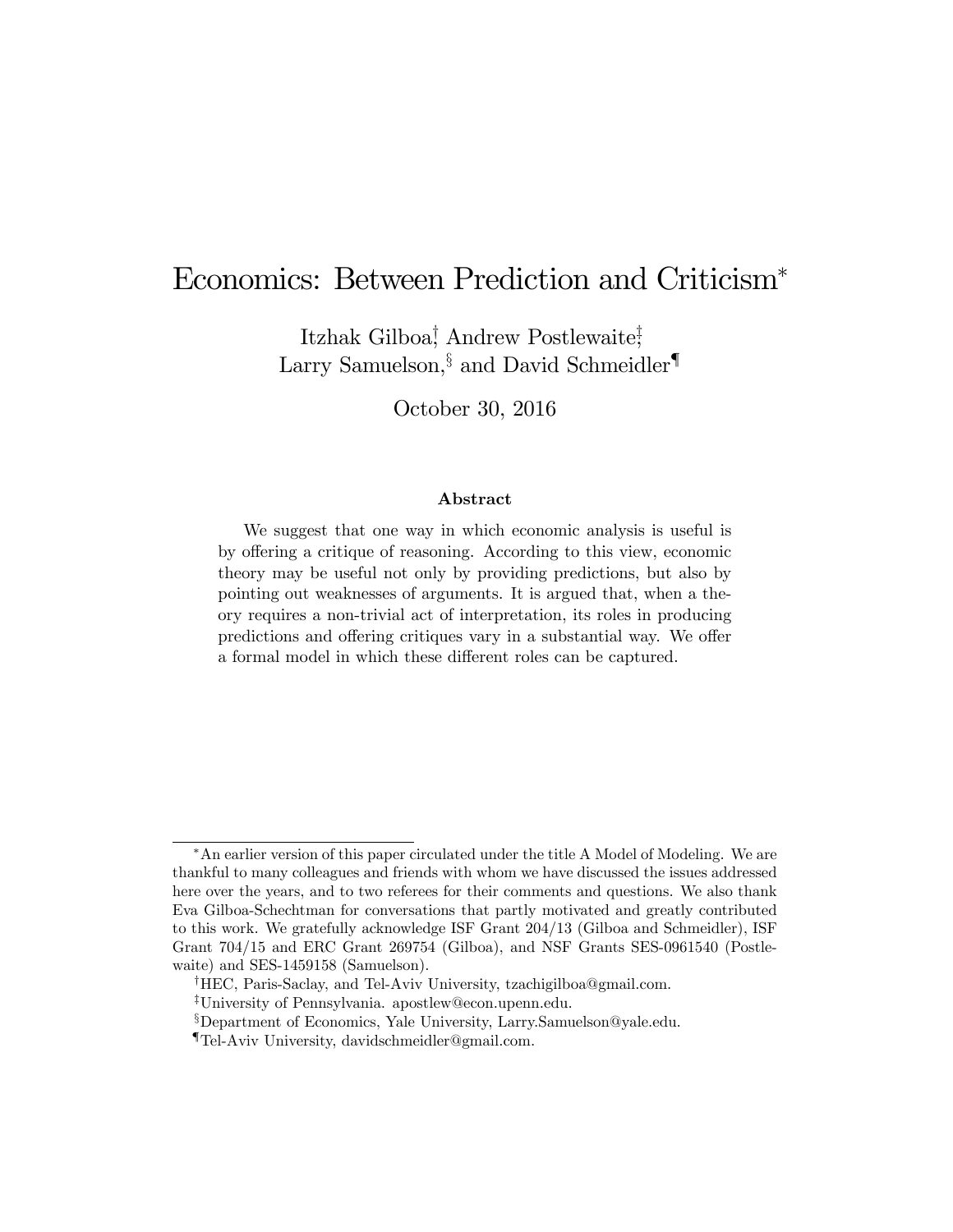## Contents

| 1                | Introduction                                                                                                                                                                                            | 1                                                                                                         |
|------------------|---------------------------------------------------------------------------------------------------------------------------------------------------------------------------------------------------------|-----------------------------------------------------------------------------------------------------------|
| $\boldsymbol{2}$ | A Model of Economic Modeling<br>2.1<br>2.1.1<br>2.1.2<br>2.2<br>2.3<br>2.4<br>Abstractions and Interpretations<br>2.5<br>2.5.1<br>2.5.2<br>Rules<br>Using Models and Theories to Examine Reality<br>2.6 | $\overline{\mathbf{4}}$<br>$\overline{4}$<br>$\overline{7}$<br>8<br>9<br>11<br>13<br>17<br>17<br>18<br>20 |
| 3                | <b>Testing and Applying Theories</b><br>The Question $\ldots \ldots \ldots \ldots \ldots \ldots \ldots \ldots \ldots \ldots \ldots$<br>$3.1\,$<br>3.2                                                   | 21<br>21<br>23                                                                                            |
|                  | 3.3<br>3.4<br>$3.5\,$<br>3.5.1<br>3.5.2<br>Determining the compatibility of a theory $\dots \dots \dots \dots \dots$                                                                                    | 26<br>28<br>28<br>28<br>30                                                                                |
| 4                | Applications<br>4.1                                                                                                                                                                                     | 32<br>32                                                                                                  |
|                  | 4.2<br>4.3<br>4.4                                                                                                                                                                                       | 33<br>35<br>36                                                                                            |
| 5                | Conclusion<br>5.1<br>5.2<br>5.3<br>5.4<br>5.5<br>Economics as Criticism and as Case-Based Reasoning<br>5.6<br>5.7                                                                                       | 37<br>37<br>38<br>40<br>40<br>41<br>42<br>43                                                              |
| 6                | <b>Appendix: Proofs</b>                                                                                                                                                                                 | 44                                                                                                        |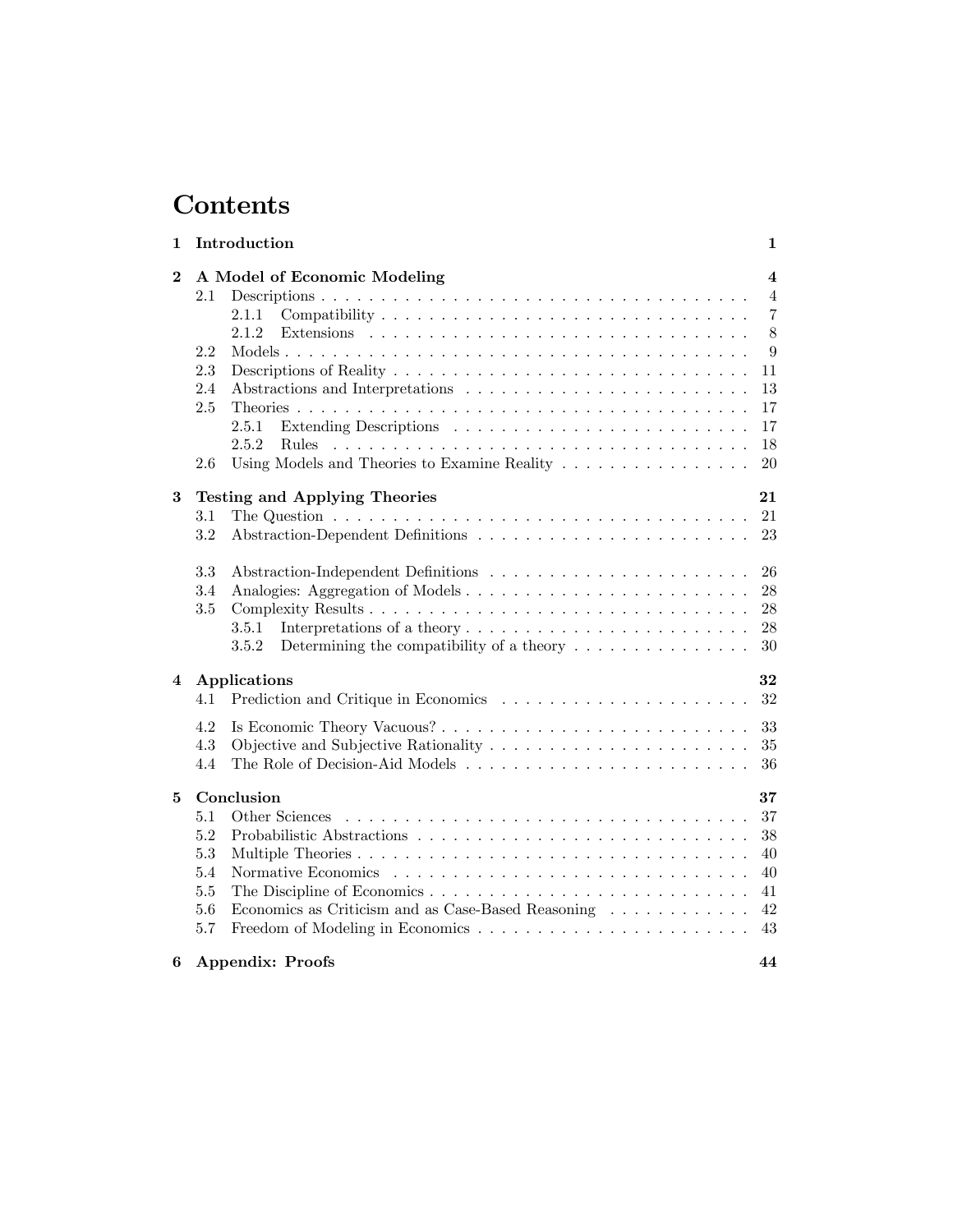## Economics: Between Prediction and Criticism

If you put two economists in a room, you get two opinions, unless one of them is Lord Keynes, in which case you get three opinions. (attributed to Winston Churchill)

## 1 Introduction

One view of economics is that it is a predictive science, with the goal of generating predictions that can be tested by observations. This view has many variants. It can refer to the standard conceptualization of models as approximations of reality, as is often the case in the natural sciences. It can focus on qualitative rather than quantitative predictions. It can refer to predictions that are generated by analogies rather than by general rules. It can focus on notions of explanation and understanding, which may lead to predictions in a yet-unspecified way. Indeed, the recent literature on the methodology of economics has offered a variety of ways in which economic analysis in general, and economic models in particular, can be understood and used. (See Gibbard and Varian, 1978, Aumann, 1985, McCloskey, 1985, Hausman, 1992, Maki, 1994, 2005, Cartwright, 1998, in press, Sugden, 2000, Rubinstein, 2006, Grune-Yanoff and Schweinzer, 2008, Grune-Yanoff, 2009, and Gilboa, Postlewaite, Samuelson, and Schmeidler, 2014, among others.)

It is easy to find arguments that economics has achieved great success  $(e.g., Litan |17|)$  as well as great failure  $(e.g., Desai |8|)$  in prediction. But critics claim that much of economics fails to generate any predictions. In this paper, we argue that there is another view of economics as a useful academic discipline, which has merit even in cases where it fails to commit to specific predictions. This view suggests that one role of economics is to critique reasoning about economic questions. If, for example, the government intends to increase the tax rate on a certain good and expects a certain revenue based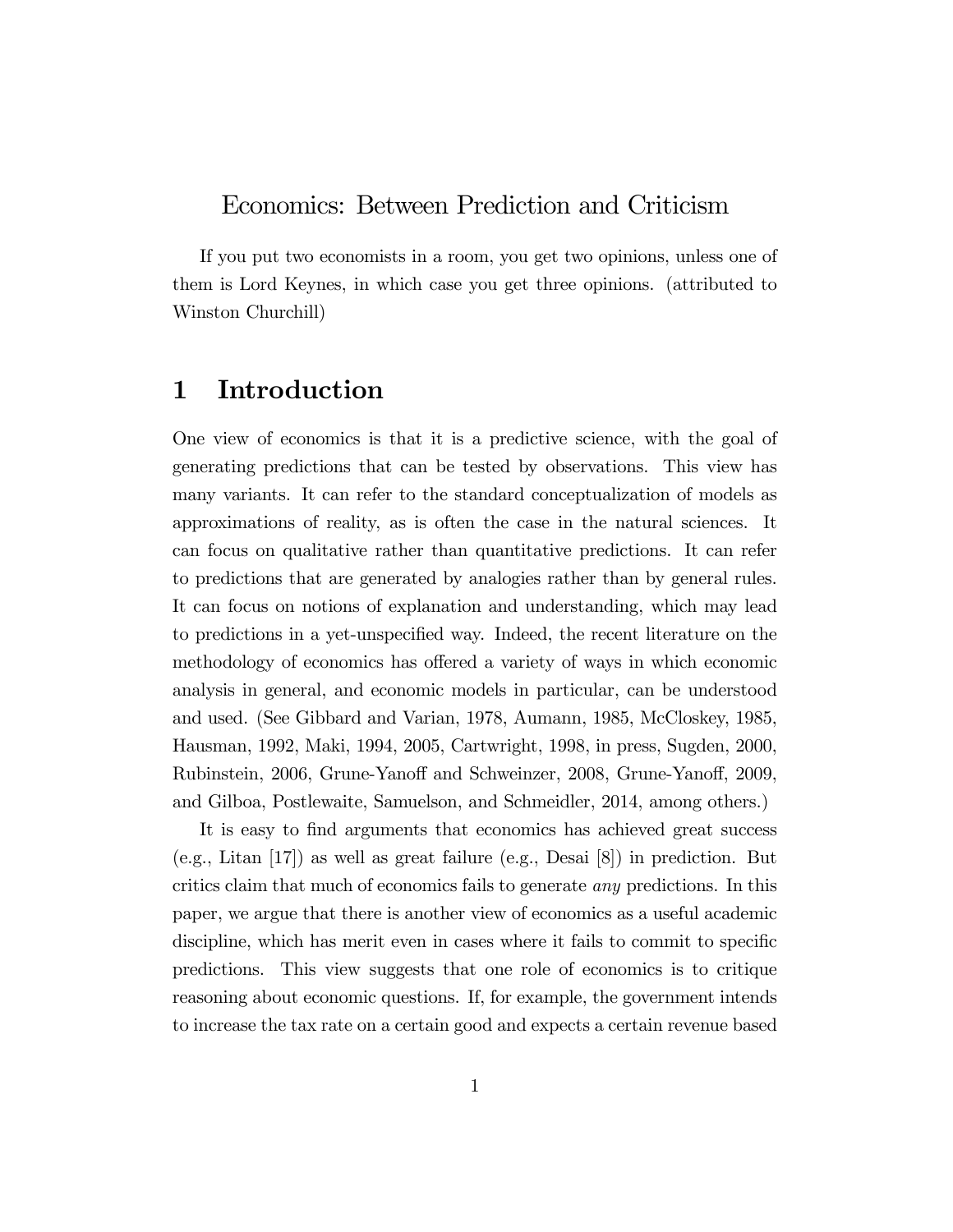on the tax rate and the current volume of trade in the respective market, one would do well to mention that the quantity of the good demanded is likely to change as a result of the tax. Such a comment would fall short of calculating the actual tax revenue expected. Indeed, an economist may find it difficult to calculate the elasticity of demand, let alone the general equilibrium effects of such a tax. Nonetheless, it might be extremely valuable to identify the fallacy in the naive reasoning based on the current quantity demanded.

Economic analysis may thus be useful simply as a form of criticism. It may critique reasoning at the very basic level of testing logical deductions; at a conceptual level, say, by identifying equilibrium effects (as in the example above); and in other ways, such as confronting intuition with specific models or with empirical findings.<sup>1</sup>

The distinction between critique and qualitative predictions is not always clear. In the tax example, by pointing out that the quantity demanded is likely to respond to a price hike, the economist may make the implicit prediction that tax revenue will be lower than calculated based on current quantity demanded. But the economist might also be aware of various anomalies for which demand curves might be upward sloping, or for which the general equilibrium effect of taxation might be qualitatively different from its partial equilibrium effect. Thus, she may restrict her claim to the critique of a proposed line of reasoning without venturing even a qualitative prediction.

What distinguishes the use of economic analysis for prediction and for critique? One obvious distinction has to do with the context in which they appear: a critique comes in response to an existing statement or prediction, whereas a prediction need not have such a predecessor. Or, put differently, a prediction can be viewed as a reply to an open-ended question, "What is likely to occur?", as opposed to a critique, which can be thought of as a reply to a yes/no question, "Does the following argument apply?".

 $<sup>1</sup>$ As such, the role of economists can be viewed as helping society reach rational policies,</sup> in Habermas's (1981) sense of "communicative rationality".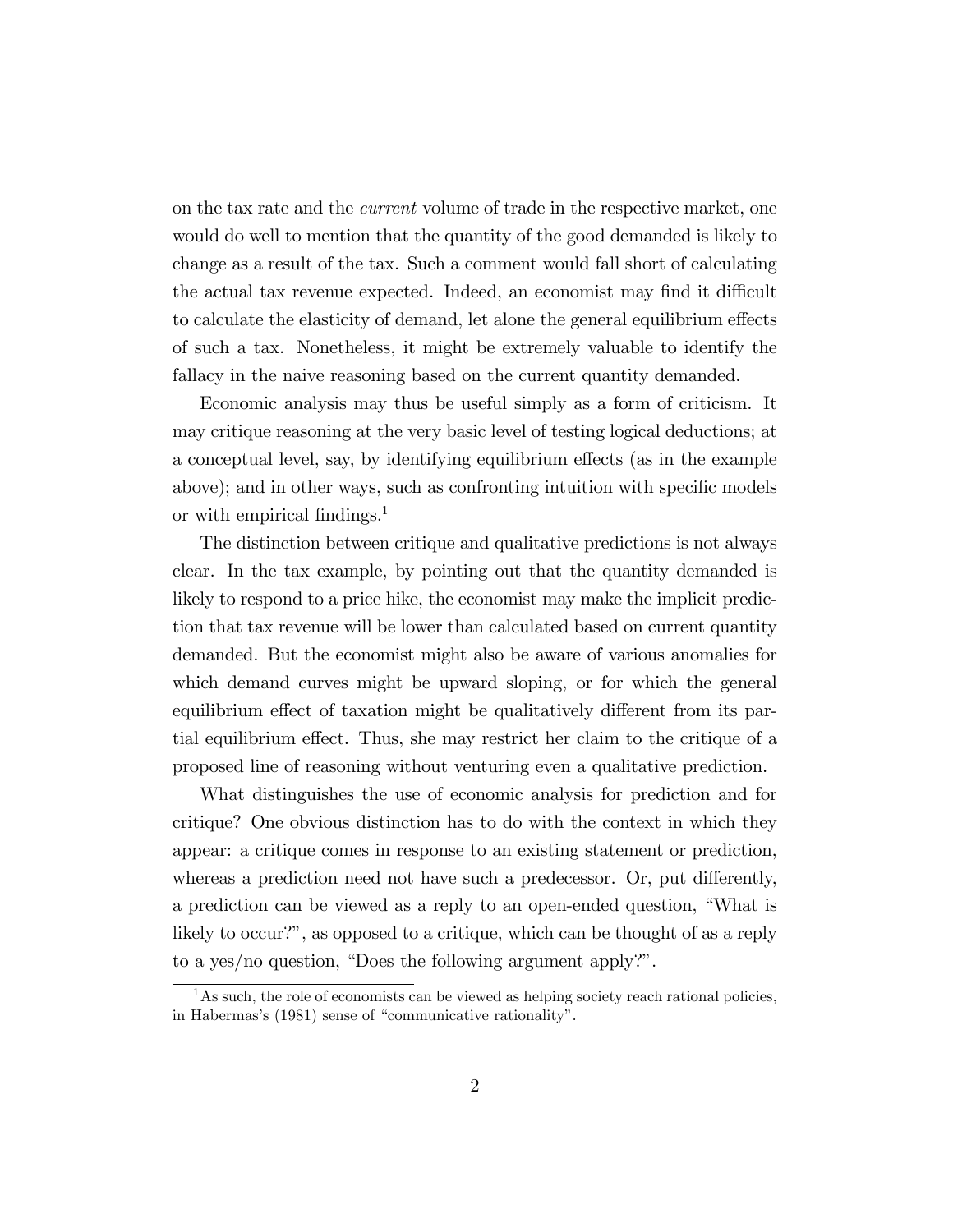There is also a structural distinction between prediction and critique, which is not context-dependent. Economic analysis allows a particular situation to be modeled in different ways. It is often the case that more than one formal model can be viewed as a plausible abstraction of a given reality. One can imagine situations where, according to all such abstractions a certain outcome follows, as well as situations where there are some such abstractions, and Önally situations where there are no such abstractions. We will say that a theory predicts an outcome if, according to all plausible abstractions that outcome follows. A theory critiques an argument if it shows that it only holds under certain abstractions, or, in the extreme case, that no plausible abstraction supports it.

For example, imagine an experimental ultimatum game. In one abstraction it can be modeled as a game with monetary payoffs only, where game theory predicts low offers to be made and accepted. In another abstraction it can be modeled as a game in which utility functions are also affected by, say, pride or fairness considerations. Game theory per se will therefore not make a unique prediction in this case. However, it may be used to critique a prediction that is based on monetary payoffs only.

In Section 2 we offer a simple model in which this distinction can be made precise. Our model makes reference to models and to theories. Our analysis is most obviously applicable to economic analysis that is based on explicit models, including most prominently work in economic theory. However, we believe that virtually all of economic analysis is based on models, even if the latter are often left unspecified and must be inferred from the context. We thus view our analysis as being applicable to economics in general, with the first step on the path to a critical assessment often being to make clear the implicit underlying model. Indeed, models appear throughout the sciences, and we view our analysis as being applicable to scientific research more generally. We explain as we proceed why we think our analysis is often especially relevant for economics.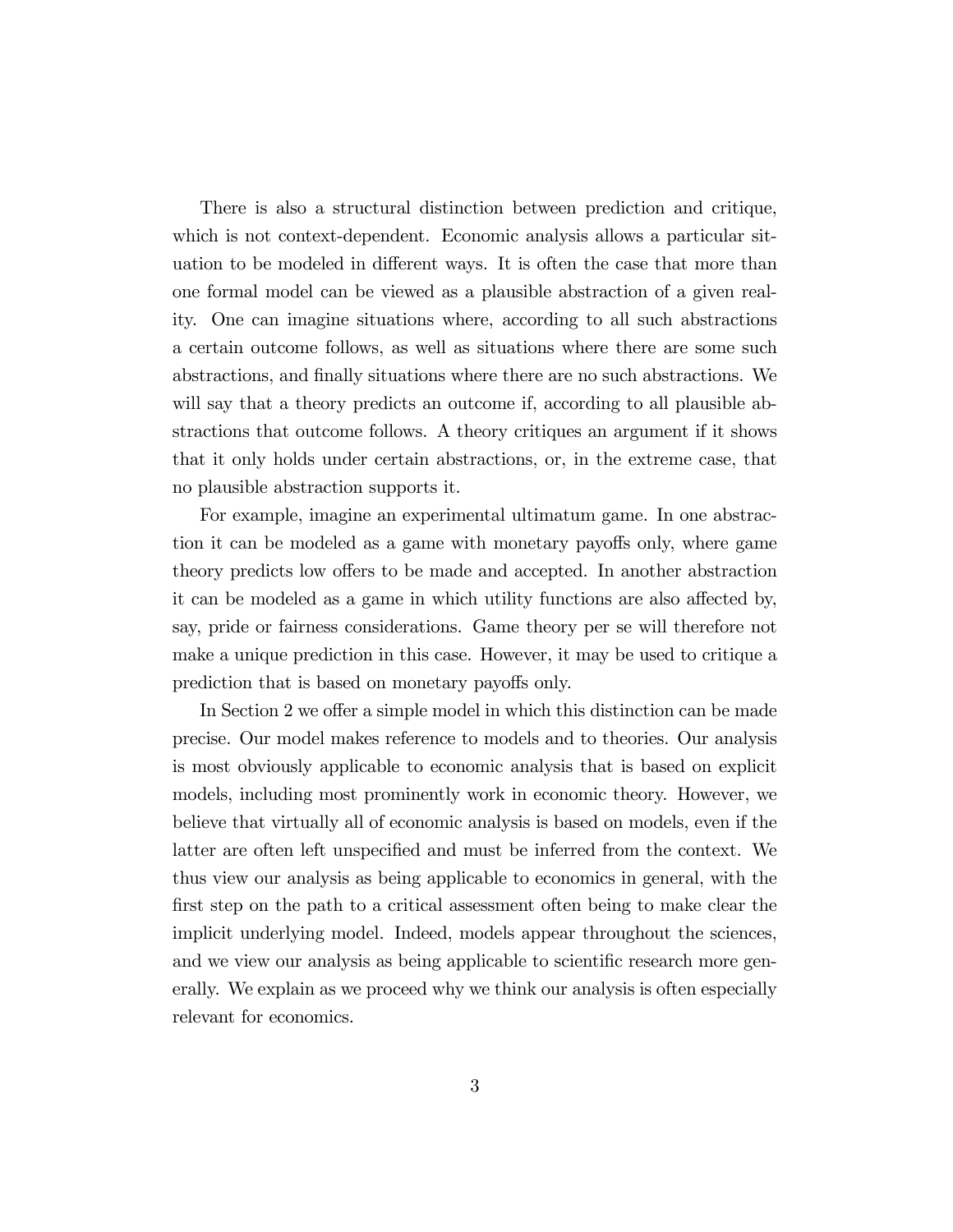We use the model in Section 3 to prove two results about the complexity of testing whether a theory predicts an outcome, or, conversely, critiques it. Section 4 then discusses several applications of our model to questions in the methodology of economics and decision sciences. Section 5 concludes.

## 2 A Model of Economic Modeling

Our objective is to develop a model of economic modeling within which the discussion above can be made more precise. As is often the case with modeling in economic theory, our goal is not to provide the most detailed and accurate account of the reality in question. Rather, we wish to abstract away from many details that seem secondary to the discussion in the Introduction, and focus on what appears to be the crux of the issue. One benefit of the simplified and highly idealized model is that it will be sufficiently abstract to point out some analogies between seemingly unrelated distinctions. Indeed, Section 4 argues that the formal model can capture not only the distinction between economics as a predictive science and as a criticism, but also three other distinctions related to economic and decision theory.

Importantly, this is a theoretical paper that does not aim to perform the empirical analysis of the way economists think of their work. We make no claims about the prevalence of the different interpretations of economic analysis, nor about what their relative importance is or should be. The paper provides the conceptual framework for such analysis, but it makes neither descriptive not normative claims about the state of the art.

We present the components of this model in Sections  $2.1-2.5$ . We complete the model in Section 2.6.

### 2.1 Descriptions

The first component of our model of economic modeling is a description. A description can be thought of as a list of statements in a given language,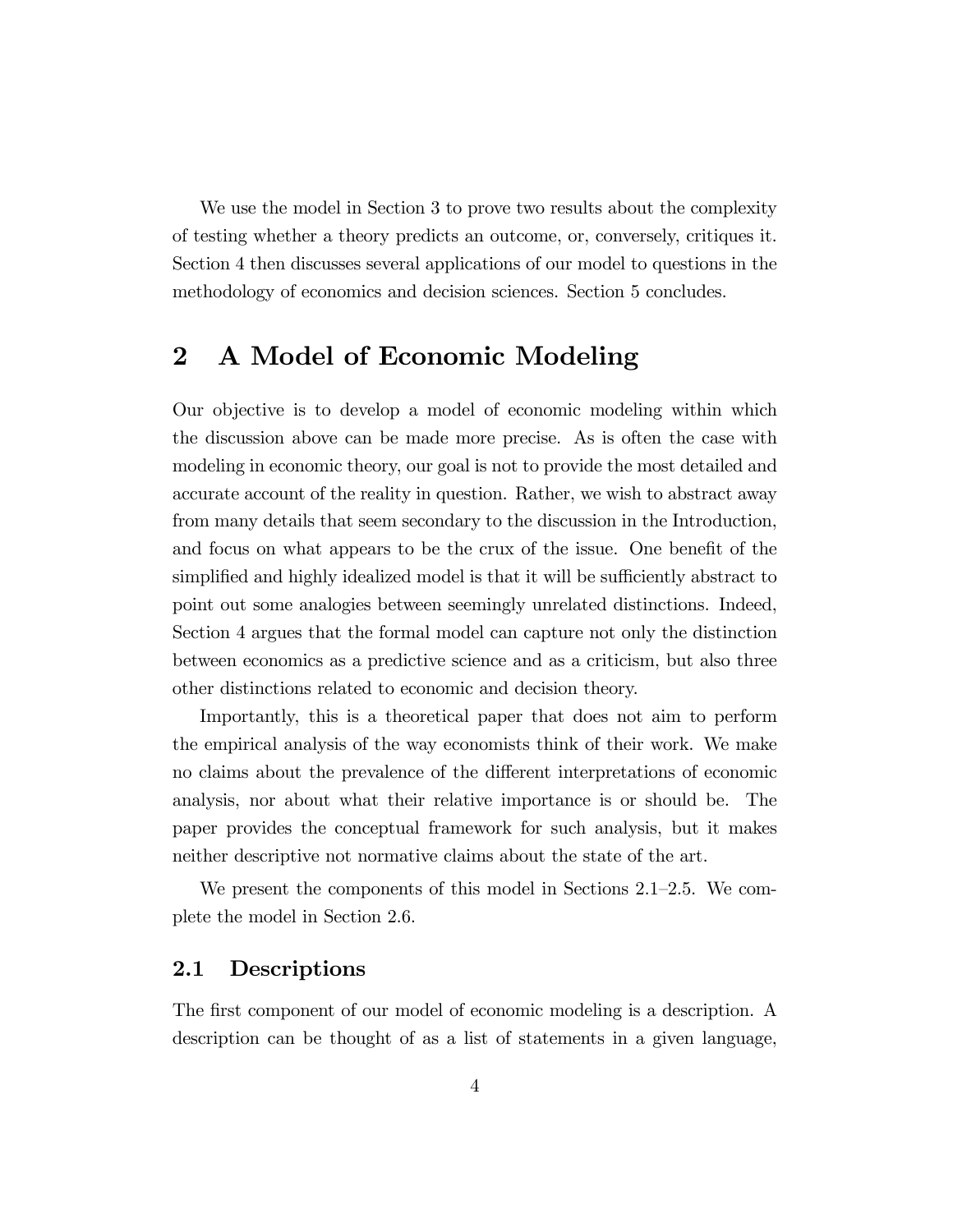describing a certain state of affairs. Importantly, descriptions are used both for the formal entities in an economist's model, and for their informal interpretation in terms of real entities. For example, if an economist describes a bank run phenomenon as a coordination game, she will have a model with ìplayersî, ìstrategiesî, and ìpayo§sî. This model might consist of a game that includes agents  $P1$  and  $P2$  who can either withdraw their money,  $W$ , or leave it,  $L$ , with the outcomes as in the following table:<sup>2</sup>

| P2 | L        | W      |
|----|----------|--------|
| P1 | $10, 10$ | $0, 8$ |
| W  | $8, 0$   | $2, 2$ |

The economist's interpretation of this model will typically refer to various features of reality, such as investors who may or may not leave their money in banks. In our model of economic modeling, this interpretation will be captured by a mapping between two descriptions—one of the entities in the economist's model (such as "players"), and one of the various real entities to which she refers to (such as "investors").

A description begins with a finite set of entities  $E$ . The set  $E$  can be thought of as a set of letters in an alphabet. For the bank run model, the entities include  $P1$ ,  $P2$ ,  $L$ , and  $W$ <sup>3</sup>. Formally, we define the set of possible lists of entities of a model,  $E^*$ , as:

$$
E^* = \cup_{k \ge 1} E^k
$$

and let a typical element of  $E^*$  be denoted by e.

The next component of a description is a finite set of predicates  $F$ , with a typical element denoted by f. Like E, the set F is a formal set of letters (disjoint from  $E$ ). Predicates are used to attribute properties to entities or to

<sup>&</sup>lt;sup>2</sup>The relationship to a bank run is that an agent contemplates withdrawing her money only because of uncertainty as to whether the other agent might.

<sup>3</sup>This is not the complete set of entities for the bank run example, but illustrates the basic idea. We describe in more detail several examples below.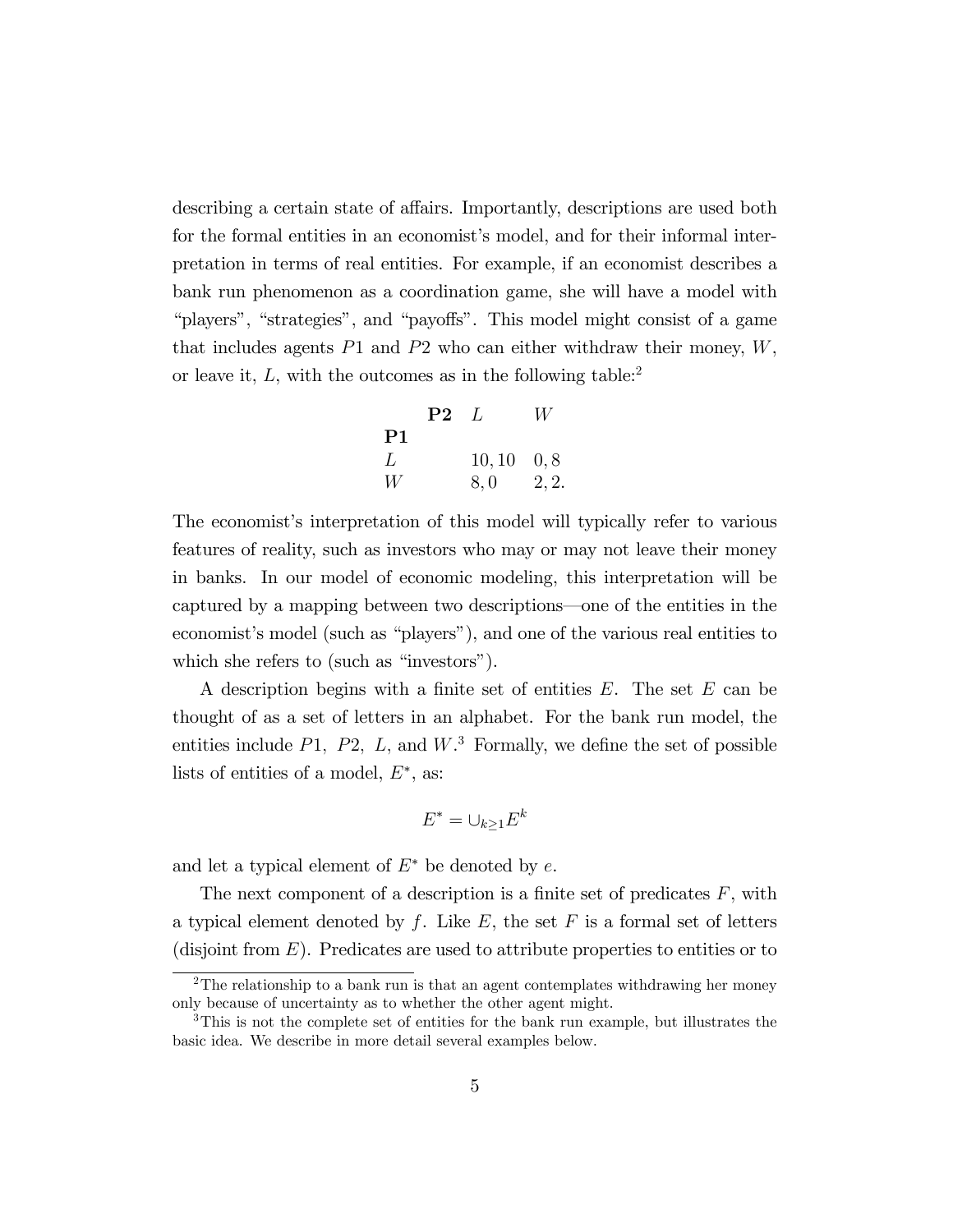establish relationships between entities. In the economist's bank run model, P1 and P2 are players in a game and L and W are actions the players may take. The description of the bank run model would include predicates players in a game and actions. Predicates will come in different varieties, referred to as  $k$ -place predicates for various values of  $k$ . A 1-place predicate will indicate whether an entity has a particular property; for example predicate f might be used to designate P1 a player in a game. A 2-place predicate will describe relationships between pairs of entities. A 3-place predicate will describe relationships between triples of entities, and so on.

A description will link entities with predicates: P1 is a player in the game, W is an action a player can take, etc. Formally, a description is a triple  $\mathbf{d} \equiv (E, F, d)$ , where E is a set of entities, F is a set of predicates, and d is a function  $4$ 

$$
d: E^* \times F \to \{0, 1, \circ, *\}.
$$

For a k-tuple  $e \in E^k$  and a predicate  $f, d(e, f)$  is intended to say whether the predicate f applies to the list of entities  $e$ . The values 1 and 0 are naturally intended to capture true and false. If  $P1, P2, W, L \in E$  and player in a game and action are predicates,  $d(P1, player\ in\ a\ game) = 1$  and  $d(P1,action) = 0$ . The value  $*$  is used for unknown values, and it will allow us to start with a description that is partial and augment it by additional facts. Finally, the special value  $\circ$  is interpreted as saying that the question, whether f applies to  $e$ , is not meaningful. The value  $\circ$  allows us to describe all (finite-place) predicates with a single function d rather than having to consider sets of predicates with varying number of places. In particular, the value  $\circ$  will be used when the number of places in the predicate  $f$  differs from the number of entities k. For example, we have  $f(e) = \circ$  for any  $e \in E^2$  whenever f is a 1-place predicate. More generally, for every  $f \in F$  there exists a unique

<sup>&</sup>lt;sup>4</sup>It may often be convenient to expand the range of the function d to a set  $X =$  $X_0 \cup \{\infty, *\}$ , where  $X_0$  contains more elements than simply  $\{0, 1\}$ . This may in particular allow quantitative theories to be discussed more elegantly. However, it will suffice for our discussion to take the range of X to be  $\{0, 1, \circ, *\}.$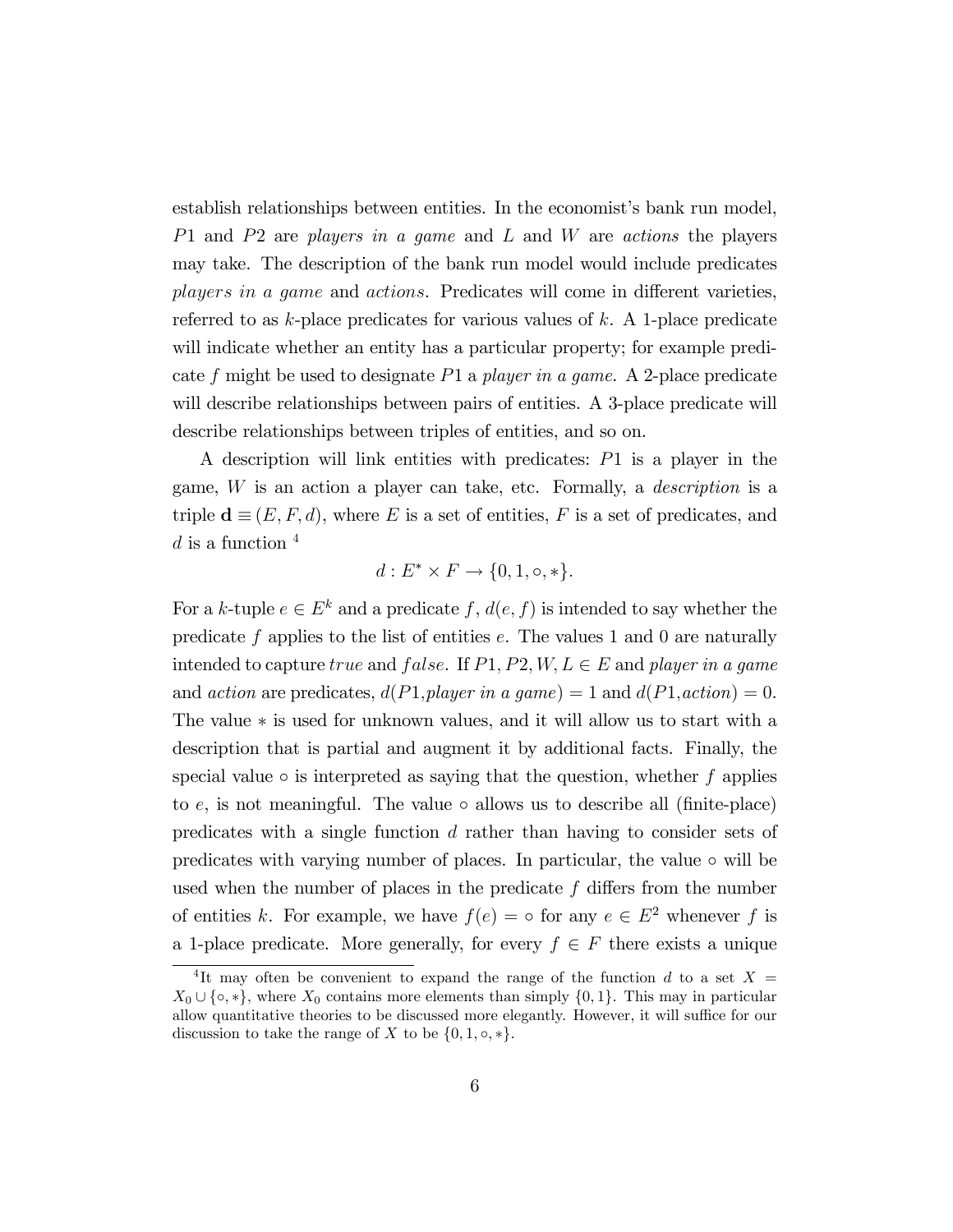$m \geq 1$  such that, for every  $k \neq m$ , every  $e \in E^k$ , and every d, we have  $d(e, f) = \circ$ . This  $m = m(f)$  will be called the degree of  $f$ .<sup>5</sup>

#### 2.1.1 Compatibility

We will be interested in "extending" a description by adding additional structure to it. Toward that end we define the notion of compatibility of descriptions.

Two descriptions  $\mathbf{d} = (E, F, d)$  and  $\mathbf{d}' = (E, F, d')$  are *compatible* if:

(i) for every  $e \in E^*$  and every  $f \in F$ ,

 $d(e, f) = \circ \iff d'(e, f) = \circ$ 

and (ii) for every  $e \in E^*$ , every  $f \in F$ , and every  $x, y \in \{0, 1\}$ , if

 $d(e, f) = x$  and  $d'(e, f) = y$ 

then  $x = y$ .<sup>6</sup>

Thus, compatible descriptions agree on which statements are meaningful (condition (i)), and among these they cannot assign to the same statement two incompatible values in  $\{0,1\}$  (condition (ii)). However, compatibility allows the descriptions to differ if one of them assumes the value  $*$  and the other takes some value  $x \in \{0, 1\}$ . Equivalently, the value  $\ast$ , designating an unknown value in  $\{0,1\}$ , is considered to be compatible with any value in  $\{0,1\}$ . In this sense, one can "extend" a description that is silent on some aspect to specify that aspect.

<sup>5</sup>We implicitly assume, therefore, that there is a degree of commonality in the use of language so that the same predicate  $f$  will not be used by different descriptions to have a different number of places.

Observe also that we do not insist that all m-tuples of entities be meaningful for a predicate of degree m. For example, it makes sense to ask whether a player prefers one outcome to another, but not whether she prefers an outcome to a strategy, or a player to a player.

 ${}^{6}$ Here and in the sequel, we refer to strict equalities and universal quantifiers when defining our concepts. Naturally, this is an idealization. In a more realistic model strict equalities should be replaced by sufficiently good approximations, and universal quantifiers by some statistical measures, as in the concept of "Probably Approximately Correct".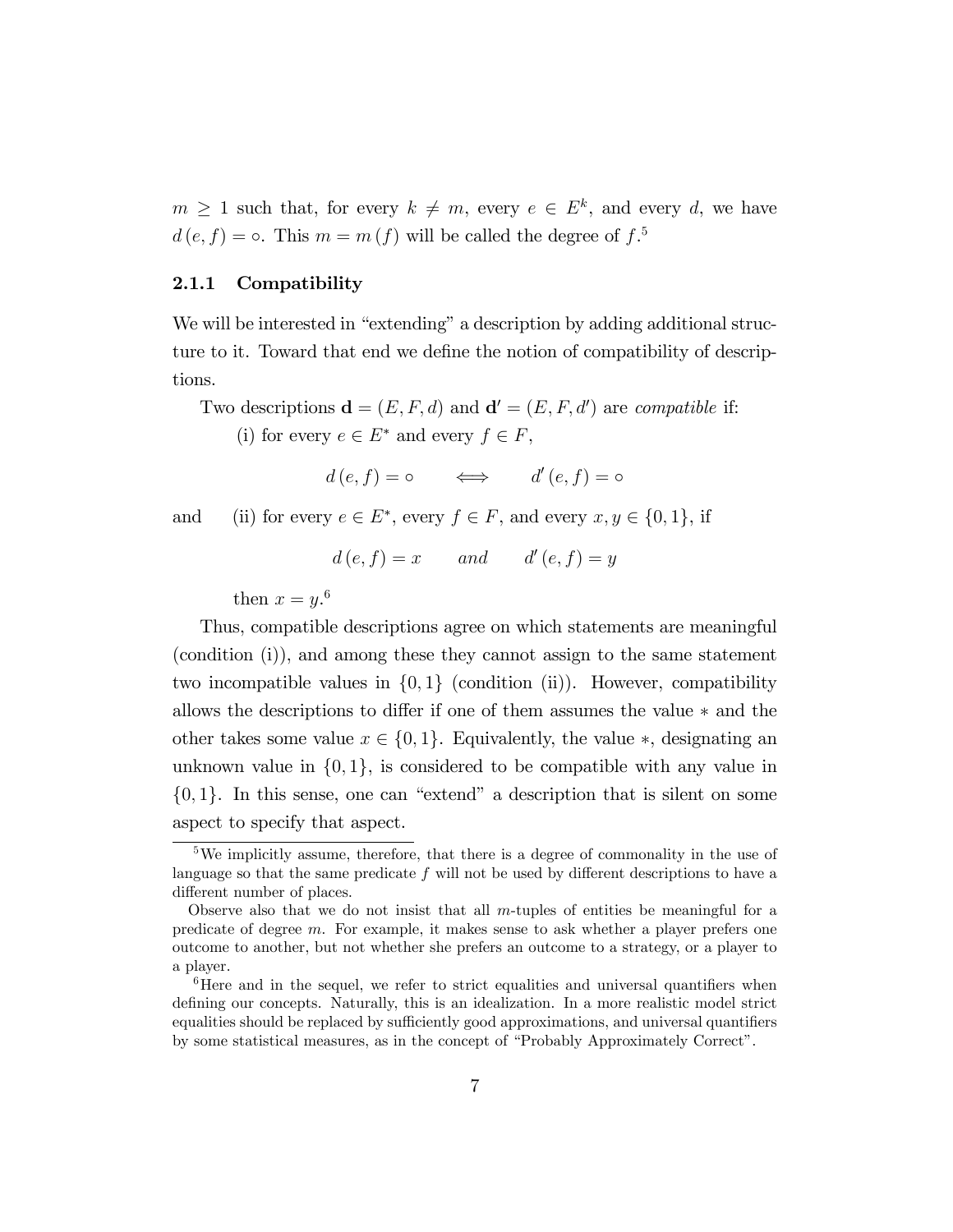#### 2.1.2 Extensions

For two descriptions  $\mathbf{d} = (E, F, d)$  and  $\mathbf{d}' = (E, F, d')$ , we say that  $\mathbf{d}'$  is an *extension* of **d**, denoted  $d' \triangleright d$ , if:

(i) for every  $e \in E^*$  and every  $f \in F$ ,

$$
d(e, f) = \circ \iff d'(e, f) = \circ
$$

and (ii) for every  $e \in E^*$ , every  $f \in F$ , and every  $x \in \{0, 1\}$ ,

$$
d(e, f) = x \implies d'(e, f) = x.
$$

Thus, a description **d'** extends a description **d** if the two agree on what is and what isn't a meaningful statement (condition  $(i)$ ), and, for all meaningful statements, any statement that appears in  $\bf d$  appears in  $\bf d'$  as well (condition (ii)). As an illustration, consider an initial model of bank runs whose description includes two outcomes  $o_1$  and  $o_2$  and a predicate g that indicates preference. The description **d** of this model might have  $d(P1, o_1, o_2, g) = *$ (meaning that it is unknown whether  $P1$  prefers  $o_1$  to  $o_2$ ). An extension **d'** might have  $d'(P1, o_1, o_2, g) = 1$  (meaning that at d' it is known that P1 prefers  $o_1$  to  $o_2$ ).

Clearly, if  $\mathbf{d}' \triangleright \mathbf{d}$  then  $\mathbf{d}$  and  $\mathbf{d}'$  are compatible. However, compatibility allows d' to assume a specific value  $d'(e, f) = x$  for  $x \in \{0, 1\}$  whereas d is silent about it, that is,  $d(e, f) = *$ , as well as vice versa. By contrast, for **d'** to be an extension of  $\mathbf d$ , only the former is allowed:  $d'$  specifies more values in  $\{0,1\}$  than does d.

In other words, the extension relation is a subset of the compatibility relation, defined by having a smaller set of  $*$  values (relative to set inclusion). Thus, if  $d' \triangleright d$  we will also refer to  $d'$  as "larger" than  $d$ , in the sense that

$$
d^{-1}(0) \cup d^{-1}(1) \quad \subset \quad d'^{-1}(0) \cup d'^{-1}(1).
$$

(And, if **d** and **d'** are compatible, the above inclusion is equivalent to  $d' \triangleright d$ ). We can also define a "minimal extension" of a description  $\bf d$  that satisfies a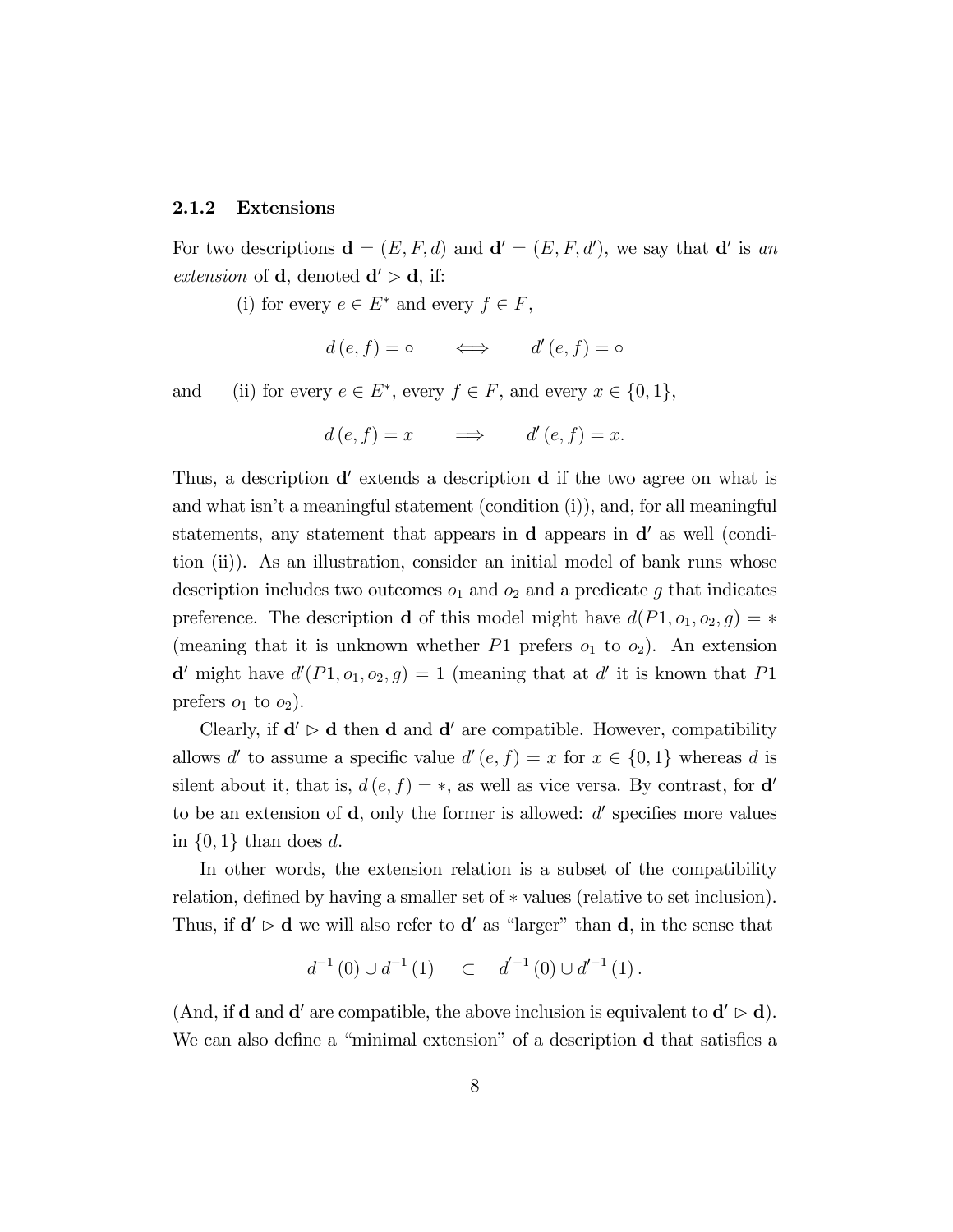certain property, where, again, minimality will be with respect to set inclusion applied to  $d^{-1}(0) \cup d^{-1}(1)$ .

#### 2.2 Models

The definitions above hold for any two disjoint sets  $E, F$ . However, we will henceforth save the notation  $E, F$  for the sets of entities and of predicates (respectively) in the economistís model. We similarly will want descriptions of real world problems we confront and hope to understand better with the use of economists' models. For convenience, when we discuss descriptions of reality we will introduce new sets of entities and of predicates. We will thus refer to a description  $\mathbf{d} \equiv (E, F, d)$ , defined for the formal entities and predicates,  $E$  and  $F$ , as a model.

When dealing with a model  $\mathbf{d} = (E, F, d)$ , the sets E or F denote the abstract notation in the economist's model. They can therefore consist of any mathematical symbols, though, naturally, economists tend to use mnemonic notation that suggest certain interpretations. For example, the set of alternatives that a decision maker can choose might be referred to as a "strategy set" and a typical element thereof as " $s$ ".

Example 1 (The Dictator Game) We use the dictator game as a running example. Our description of this game would have the set of entities

$$
E = \{P1, P2, 100, ..., 0, (100, 0), ..., (0, 100)\}
$$

and the set of predicates

$$
F = \{Player, Strategy, Outcome, Result, \succeq, May\}.
$$

The single-place predicate Player is designed to convey the information that an entity is (or is not) a player. A description  $\mathbf{d}^1 = (E, F, d^1)$  will satisfy

$$
d^{1}(P1, Player) = 1
$$

$$
d^{1}(P2, Player) = 1
$$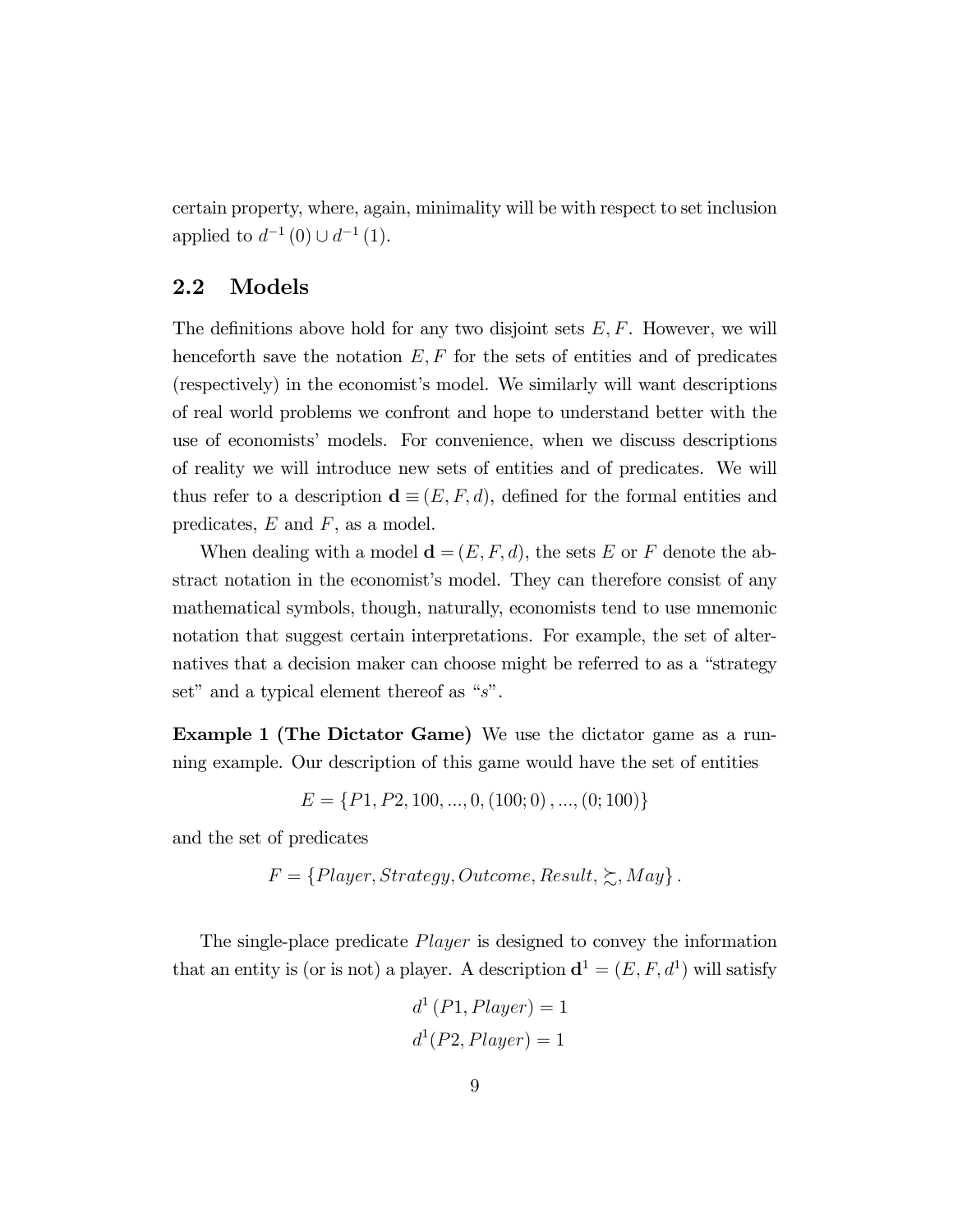and, for any other  $e \in E$ ,  $d^1(e, Player) = 0$ , indicating that it is meaningful to ask whether such entities are players, but that they are not. For any  $e \in E^k$  with  $k > 1$ , we have  $d^1(e, Player) = \circ$ , indicating that it is not meaningful to ask whether a pair or triple (or so on) of entities is a player.

The possible choices available to P1 are given by the two-place predicate Strategy:

$$
d^{1}(P1, 100, Strategy) = 1
$$
  

$$
\vdots
$$
  

$$
d^{1}(P1, 0, Strategy) = 1
$$

while  $d^{1}(P2, e, Strategy) = 0$  for all  $e \in E$  indicates that P2 is a dummy player in the game. Next we define preferences, as in

$$
d^{1}((P1, (100; 0), (99; 1)), \succsim) = 1
$$
  

$$
d^{1}((P1, (99; 1), (100; 0)), \succsim) = 0
$$

indicating that P1 strictly prefers the allocation  $(100; 0)$  to  $(99; 1)$ . Similar statements for any other pair of outcomes indicate that P1 always prefers the split that gives him more. Explicitly,

$$
d^{1}(P1,(n,100-n), (m,100-m)), \gtrsim) = 1 \text{ if } n \ge m
$$
  

$$
d^{1}(P1,(n,100-n), (m,100-m)), \gtrsim) = 0 \text{ if } n < m
$$

We have  $d^1(P1, \geq) = \circ = d^1(P1, (99, 1), \geq)$ , indicating that it is meaningless to ask how the preference relation  $\succsim$  ranks P1, and that it is meaningless to ask whether a player prefers an outcome without asking to what it is to be compared.

Similarly, *Outcome* is a 1-place predicate indicating which entities are outcomes, and Result is a 2-place predicate indicating, for every player-1 strategy and outcome, whether the outcome is the result of the strategy. For the moment we let  $d^1(e, May) = *$  for all e, indicating that  $d^1$  says nothing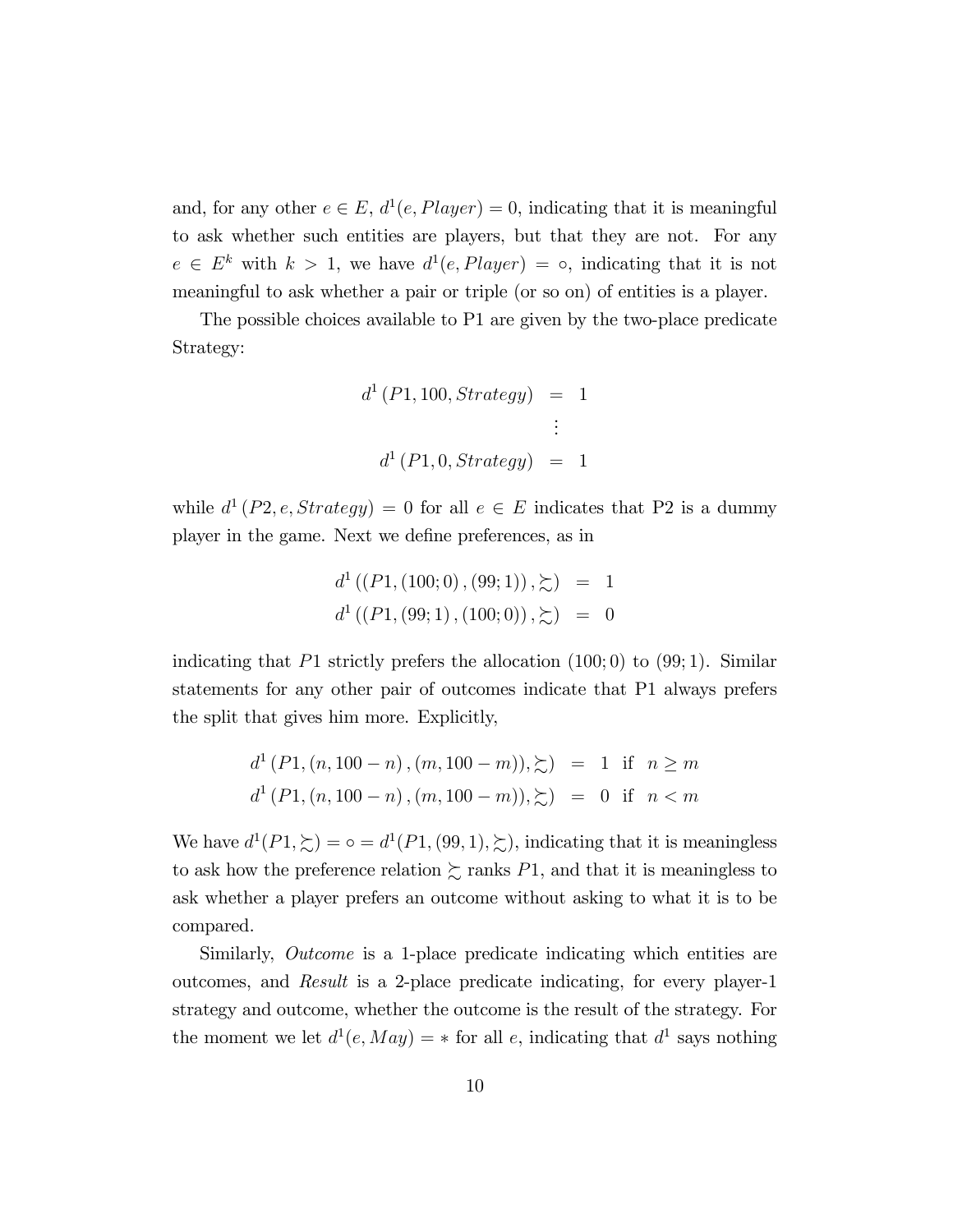about the predicate  $May$ , which is meant to capture the predictions of the model. We refer to this description as  $\mathbf{d}^1$ .

**Example 2 (The Dictator Game, Continued)** The description  $\mathbf{d}^1$  makes no statement as to the outcome of the game. This would be appropriate if the goal of the description is simply to present the game. We consider here a description  $\mathbf{d}^2 = (E, F, d^2)$  that comments on outcomes.

Outcomes are described by the predicate  $May.$  For example, an assertion that the dictator will split the surplus evenly would have

$$
d^2((50, 50), May) = 1,
$$

with  $d^2(e, May) = 0$  for all other outcomes e (that is, all other e with  $d^1(e, Outcome) =$ 1). Similarly, a description can let  $May$  have the value 1 for more than one outcome, indicating that more than one outcome is possible. This will be useful for solution concepts that do not choose a unique outcome, including those that are simply agnostic about some outcomes. Observe that the description  $\mathbf{d}^2$  is compatible with  $\mathbf{d}^1$  and it is an extension of  $\mathbf{d}^1$ .  $\blacksquare$ 

Example 3 (The Dictator Game, Continued) There are many other extensions of  $\mathbf{d}^1$ . For example, an assertion that the dictator will keep all the surplus would have

$$
d^3((100,0), May) = 1,
$$

with  $d^3(e, May) = 0$  for other outcomes e. This gives rise to a description  $\mathbf{d}^3$ that is compatible with and extends  $\mathbf{d}^1$ , but is neither compatible with nor  $extends d^2$ .

## 2.3 Descriptions of Reality

Typically, a scientific paper will not formally describe reality as separate from its model—indeed, the model is often taken to be the formal description of reality. However, since our goal here is to model the act of modeling, we need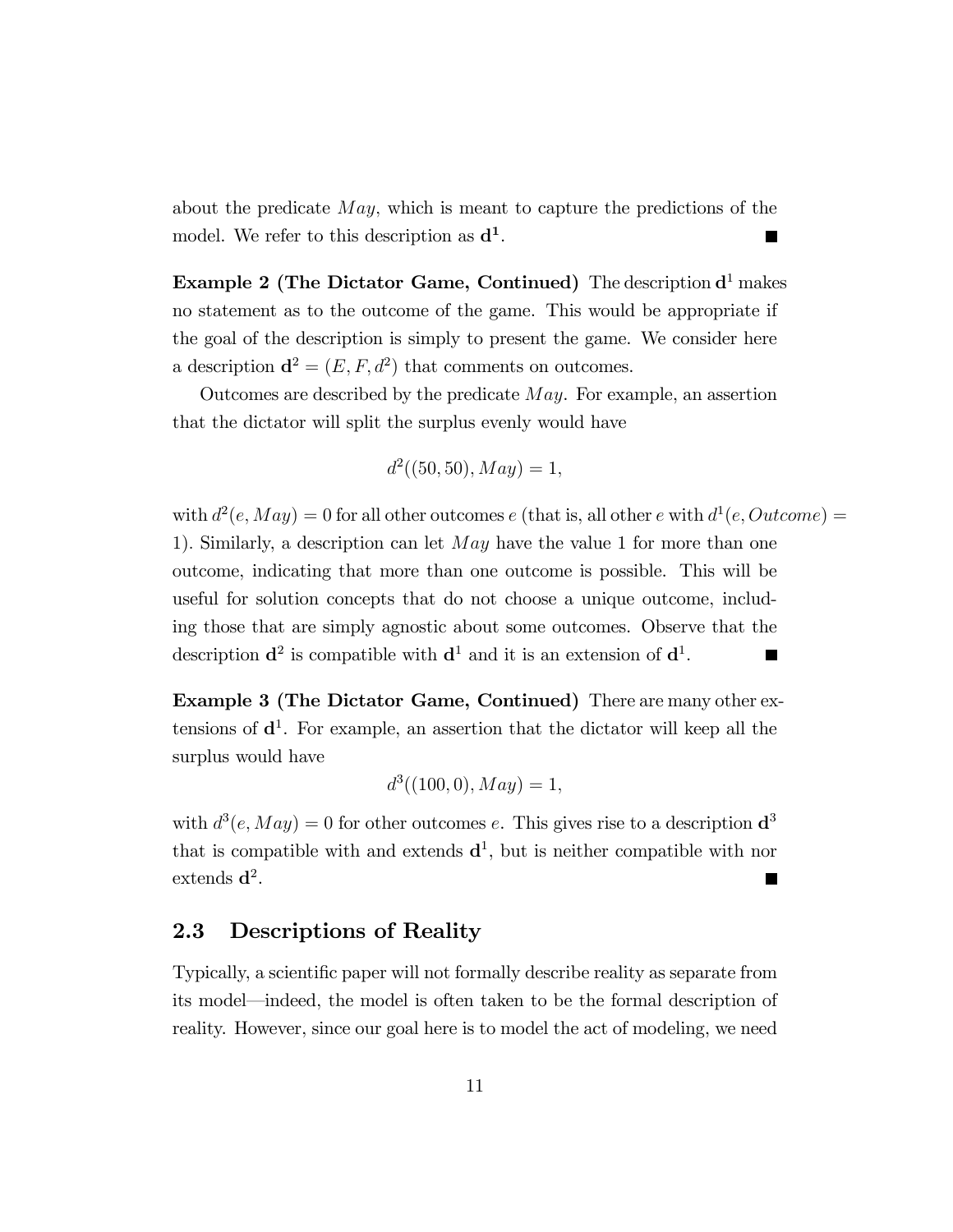to treat the reality that the economist considers as a formal object separate from the model that she constructs. To this end, we introduce new notation for the sets for the entities and predicates used in descriptions of real world problems.

Assume, then, a set of entities  $E_R$  that are supposed to capture the objects in the "real world" being modeled. For example, analyzing an international crisis, the US and Russia might be such entities. While the economist will refer to these countries informally, say, in the introduction of her paper, we will use formal elements, US and Russia, as members of the set  $E_R$ . More generally, entities in  $E_R$  could be thought of as objects that are referred to in a daily newspaper. To avoid confusion, we will assume that real objects are distinct from formal ones, that is, that  $E \cap E_R = \emptyset$ .

Reality is described by a set of predicates,  $F_R$  (where, as in the case of the formal language, we assume  $F_R \cap E_R = \emptyset$ . To avoid confusion we also use a different set of predicates for reality and for the model:  $F \cap F_R = \emptyset$ <sup>7</sup>. There might be cases in which one would be tempted to use the same predicate in describing both the real world and its model. For example, if we wish to state the fact that the unemployment rate has increased, the term "increase" is a natural choice both the description of reality and in the model. However, there are cases where the mapping between real and formal predicates is far from clear. For example, when modeling a political science problem as a game, it is not always obvious who the players are: countries or their leaders? Similarly, in many decision problems one has a choice regarding the definition of an outcome: a (Önal) outcome in one model may be an act with uncertain results in another. We therefore assume that the sets of predicates  $F$  and  $F_R$  are disjoint.

Given a set of entities  $E_R$  and predicates  $F_R$ , facts that are known about reality will be modeled by a description  $\mathbf{d}_R = (E_R, F_R, d_R)$ . We refer to  $\mathbf{d}_R$ 

<sup>&</sup>lt;sup>7</sup>To be precise, we assume that  $(E \cup E_R) \cap (F \cup F_R) = \emptyset$ , so that the four sets are pairwise disjoint.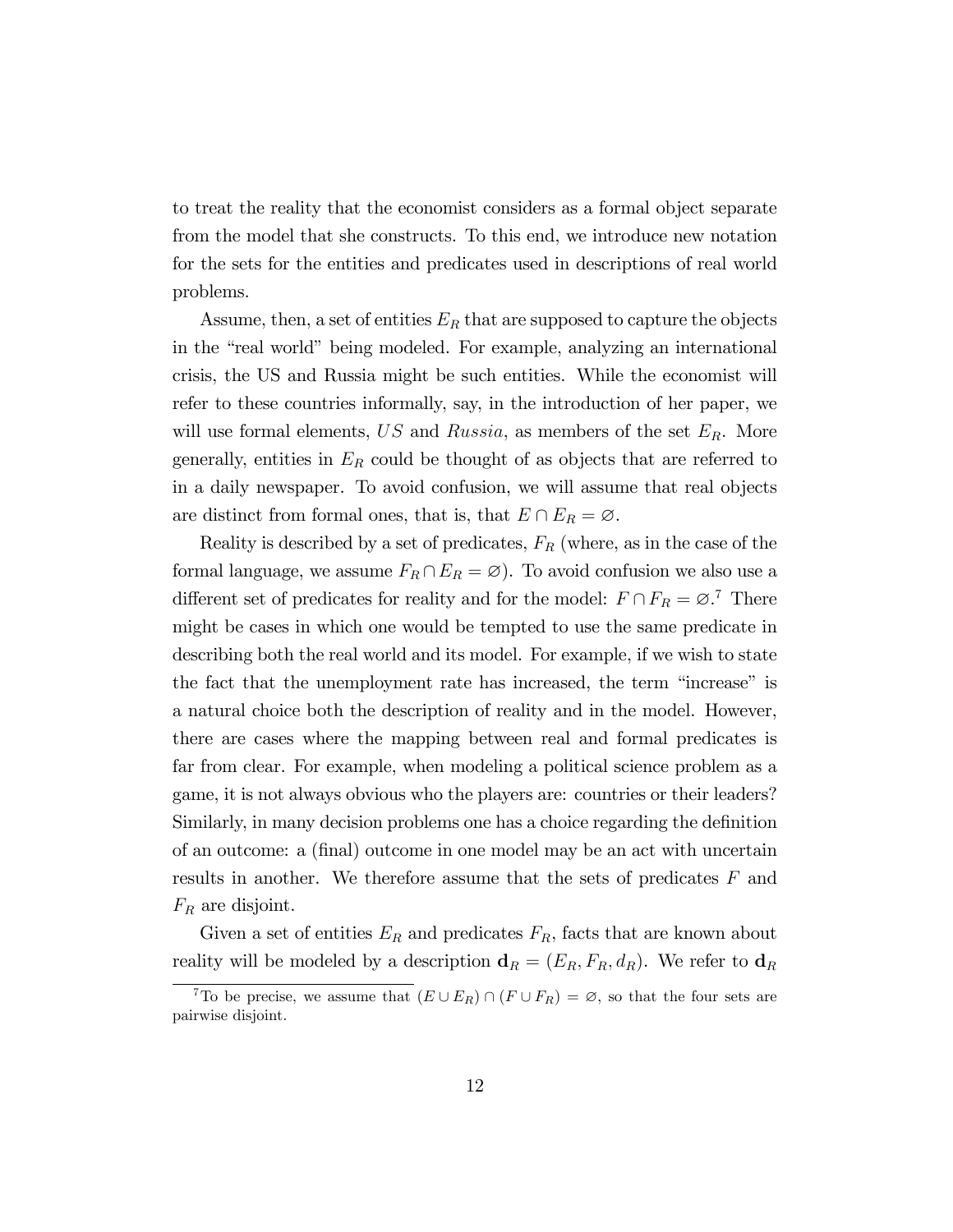as a description of reality.

Example 4 (The Dictator Game, Continued) A description of a real dictator game would refer to specific people who interact in the game, perhaps in a laboratory experiment. The set of entities could be

$$
E_R = \{Mary, John, \$100, ..., \$0, ($100; \$0), ..., ($0, \$100) \},
$$

with the set of predicates

 $F_R = \{Participant, Keeps, Allocation, Result_R, Prefers, Possible\_Outcome\} \, .$ 

The sets of entities and of predicates are clearly in 1-1 correspondence with the respective sets in the formal model. The reality in the laboratory experiment is that Mary and John are the participants, that Mary can choose how many dollars to keep, and so forth. Note that, as the word "results" seems to be natural both in reality and in the formal model, we use a predicate  $Result_R \in F_R$  which is formally distinct from Result $\in F$ .

### 2.4 Abstractions and Interpretations

We now turn to the relationship between reality and the model. The economist's conceptualization of the problem is viewed as including

- (i) a description of reality,  $\mathbf{d}_R = (E_R, F_R, d_R);$
- (ii) a model  $\mathbf{d} = (E, F, d);$
- (iii) a pair of functions  $(\phi_E, \phi_F)$  such that:
	- $-\phi_E : E_R \to E$  is a bijection;
	- $\phi_F : F_R \to F$  is a bijection;
	- for every  $f_R \in F_R$ , the degree of  $f = \phi(f_R)$  (according to **d**) is the same as the degree of  $f_R$  (according to  $\mathbf{d}_R$ );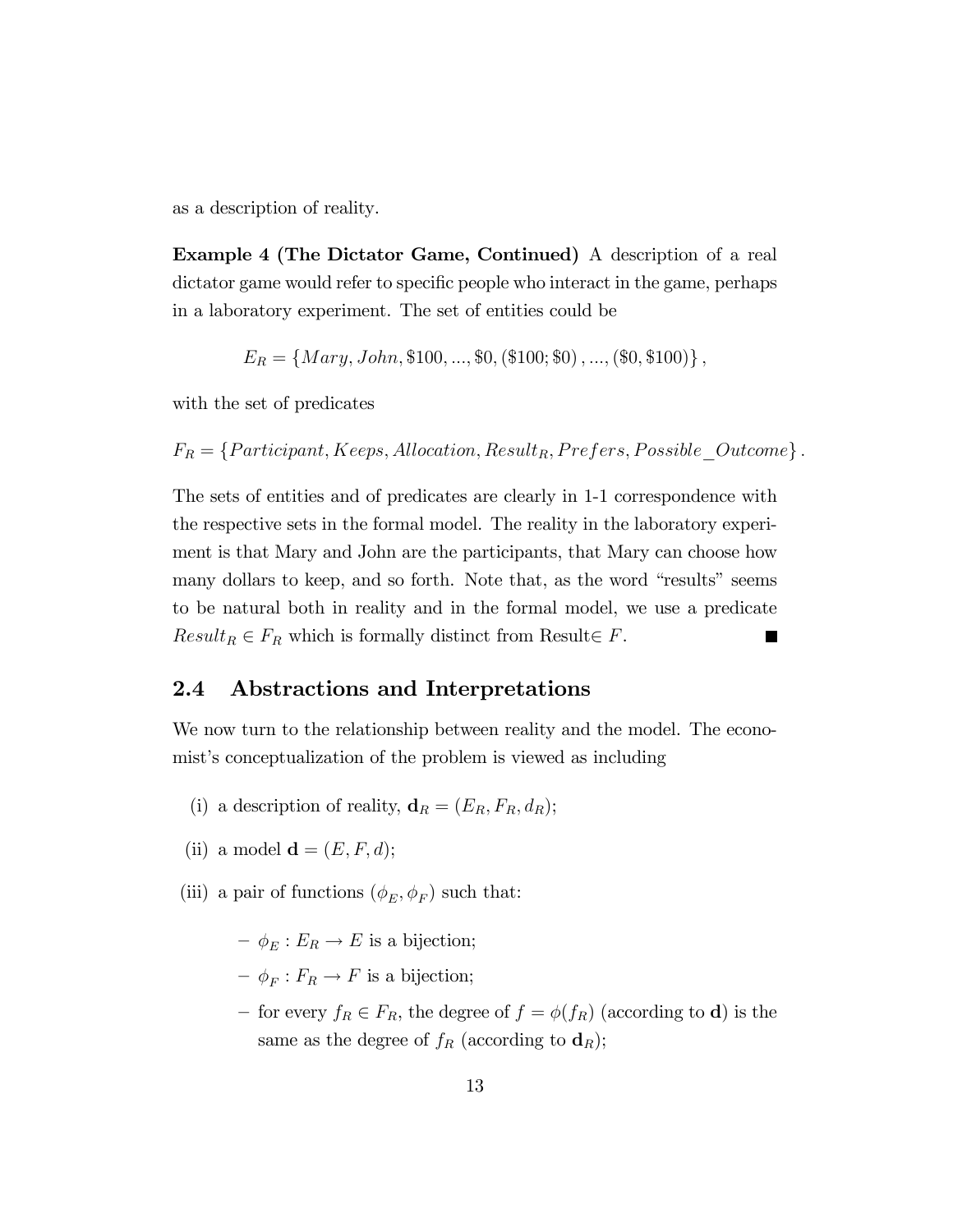- for every  $e \in E^*$  and  $f \in F$ , we have  $d(e, f) = d_R(\phi_E^{-1}(e), \phi_F^{-1}(f)),$ or equivalently, for every  $e_R \in E_R^*$  and  $f_R \in F_R$ , we have  $d(\phi_E(e_R), \phi_F(f_R)) =$  $d_R(e_R, f_R)$ .

The pair of bijections  $\phi_F$ ,  $\phi_E$  will be jointly referred to as  $\phi$ , defined as the union of the ordered pairs in  $\phi_F$  and in  $\phi_E$ . The function  $\phi$  can be thought of as an abstraction of reality, where it takes real-life objects (such as  $"USA"$ ) and thinks of them as formal objects in a model  $("Player1").$ 

Formally, we define an abstraction to include both the domain and the range of these functions. Thus, an abstraction is a triple

$$
A = (\mathbf{d}_R = (E_R, F_R, d_R), \mathbf{d} = (E, F, d), \phi = \phi_E \cup \phi_F).
$$

The insistence that  $\phi$  be a bijection between reality and a model stands in apparent contrast to the idea that a model should be an approximation of reality. However, the bijection is between the model and a *description* or reality. The abstraction occurs in the course of the description, where many presumably unimportant aspects of reality are excluded. Those aspects that remain are retained because they are thought to be important. The bijection ensures that these are mapped into corresponding elements in the model, and that the model has no unnecessary features.

A common view of science suggests that there is a phenomenon of interest in reality, which is modeled by the scientist. Thus, one starts with a description of reality  $\mathbf{d}_R$ , and looks for an appropriate abstraction  $A = (\mathbf{d}_R, \mathbf{d}, \phi)$  to describe it formally. The practice in economic theory is sometimes reversed: it is not uncommon for an economist to come up with a model, and to have his peers suggest to him that the formal model has better "real-life examplesî than those he has started out with. In this case, the model d is the starting point, and one looks for a description of reality  $\mathbf{d}_R$  that can serve as an example of the model. Hence we can refer to  $\phi^{-1}$  as the interpretation of the (formal) model.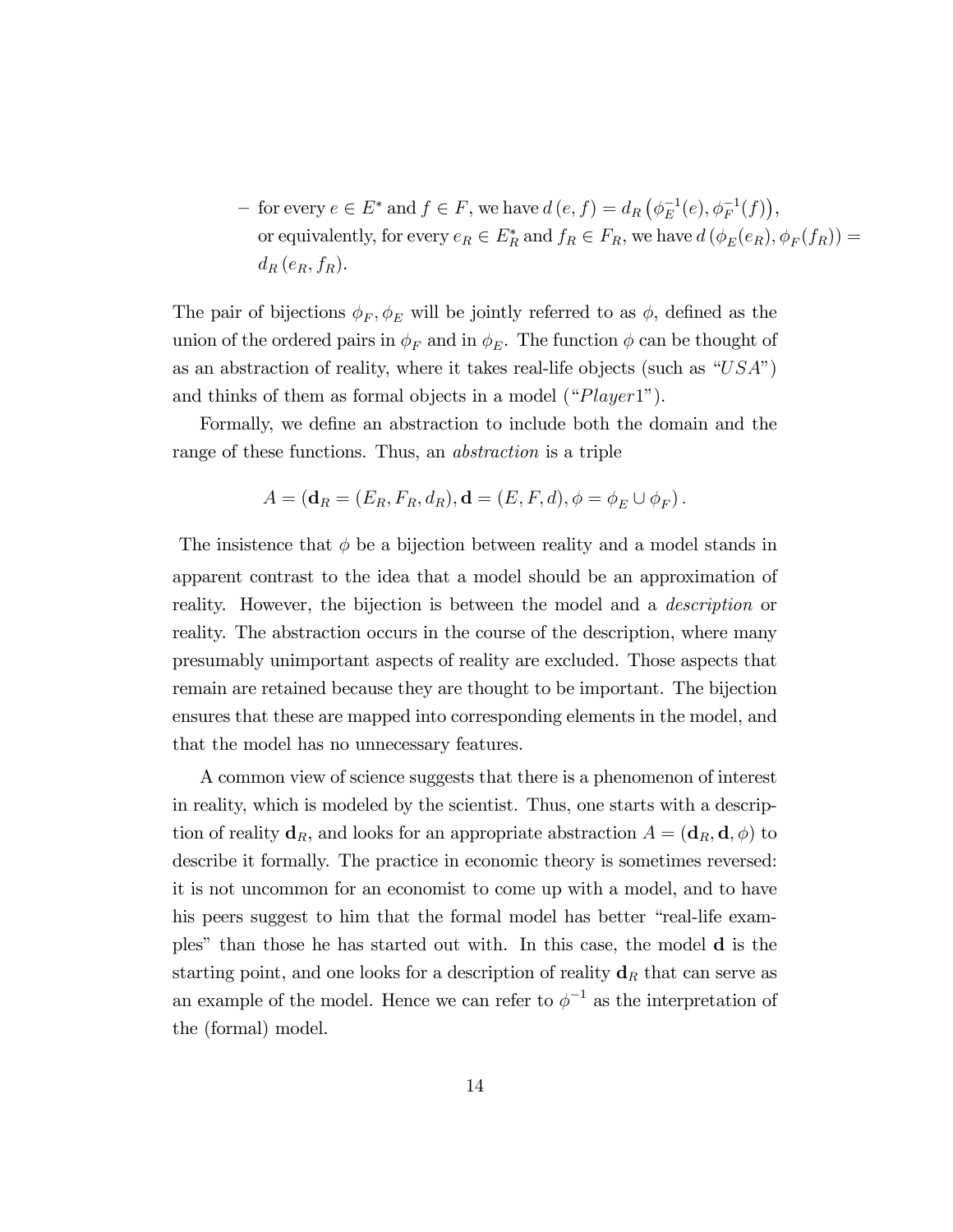Example 5 (The Dictator Game, Continued) We begin with the model  $\mathbf{d}^1$  constructed in Example 1 and the sets of entities and predicates  $(E_R, F_R)$ from Example 4. We extend these building blocks to an abstraction by specifying  $d_R$  and  $\phi$ .

The function  $\phi = \phi_E \cup \phi_F$  connects predicates in the obvious way:

$$
\begin{array}{rcl}\n\phi_F(Participant) & = & Player \\
\phi_F(Keeps) & = & Strategy \\
\phi_F(Ailocation) & = & Outcome \\
\phi_F(Prefers) & = & \gtrsim \\
\phi_F(Possible\_Outcome) & = & May.\n\end{array}
$$

The entities might be usefully connected in more than one way. If we assume that Mary is the dictator, then we have

$$
\begin{aligned}\n\phi_E(Mary) &= P1\\ \n\phi_E(John) &= P2.\n\end{aligned}
$$

Similarly,

$$
\begin{aligned}\n\phi_E(\$100, \$0) &= (100, 0) \\
&\vdots \\
\phi_E(\$0, \$100) &= (0, 100).\n\end{aligned}
$$

We would then ensure that  $d_R(e_R, f_R) = d(\phi_E(e_R), \phi_F(f_R))$ , and thence that we have an abstraction, by specifying

$$
d_R(Mary, Participant) = 1
$$
  

$$
d_R(John, Participant) = 1
$$
  

$$
d_R(Mary, (\text{$100; $0), ($99, $1), prefers) = 1,
$$

and so on.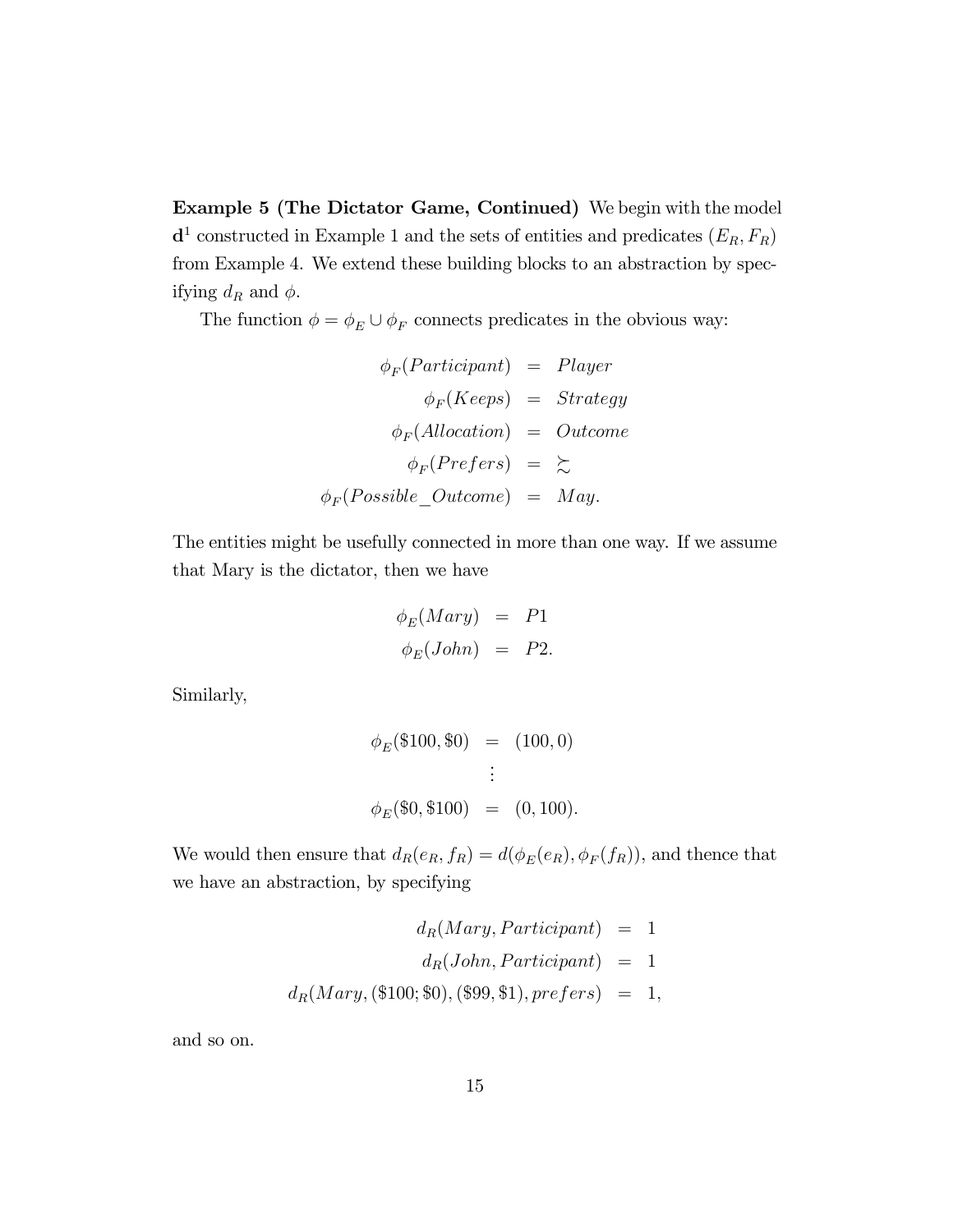As is always the case, there are many ways to construct a model designed to examine a particular situation or answer a particular question. For example, the analyst might exclude the receiver from the analysis. John would then be deleted from the set of entities  $E_R$  in the description of reality and  $P2$  would be deleted from the set of entities  $E$  in the formal model. It is also not obvious that people care only about their own monetary payoffs, and hence Mary's preferences (in the description of reality) and  $P1$ 's preferences (in the model) might be some other ordering over the 101 outcomes. Hence, the analyst must choose from many possible descriptions of reality, and many matching models.

Importantly, not all bijections  $\phi$  yield reasonable models. There are mappings that would be contrary to common sense. For example, a real-life entity such as "a state" or "a leader" may be mapped to a theoretical entity named  $Player1$ . But an inanimate object such as "money" might not, in most reasonable models.<sup>8</sup>

We will assume that a set of acceptable abstractions is exogenously given. For a given description of reality,  $\mathbf{d}_R = (E_R, F_R, d_R)$ , denoting a phenomenon of interest, a bijection  $\phi = \phi_E \cup \phi_F$  maps  $(E_R, F_R)$  onto sets  $(E, F)$ , generating the abstraction  $A = (\mathbf{d}_R, \mathbf{d}, \phi)$ . We will denote the set of acceptable *abstractions* for  $\mathbf{d}_R$  by  $\mathcal{A}(\mathbf{d}_R)$ .

As we note in Section 5.1, we believe that one characteristic distinguishing economics from the natural sciences is that the latter appear to more readily settle on a relatively narrow set of acceptable abstractions. Within economics, advances often come in the form of identifying new abstractions to be added to the "acceptable" category. The determination of which abstractions are acceptable is to a large extent a social process. We have nothing to say about this process, but consider it eminently worthy of study.

<sup>8</sup>There are exceptions to this rule. For example, electric current may be modeled as a congestion game, where an electron is mapped to a player.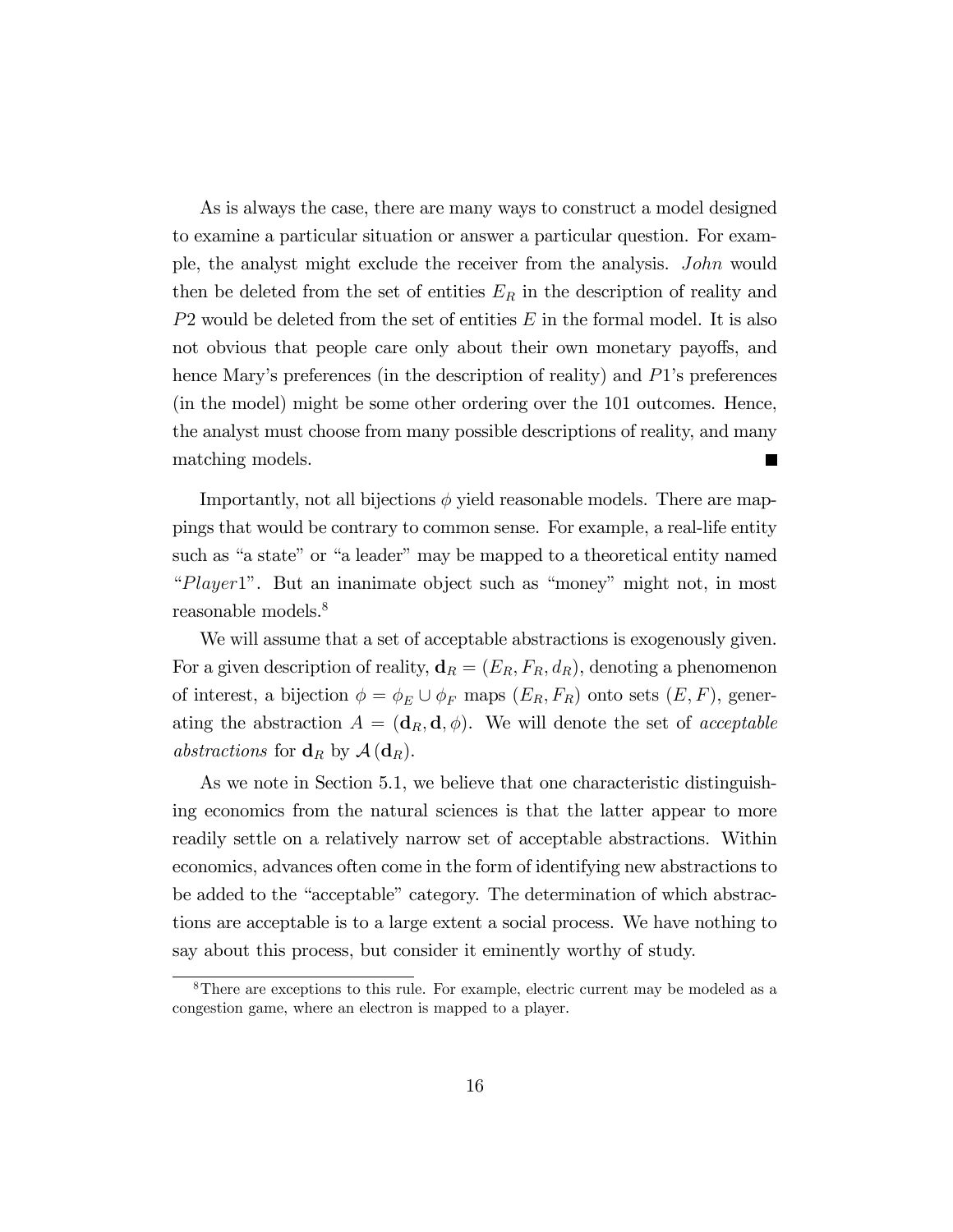#### 2.5 Theories

#### 2.5.1 Extending Descriptions

We define a theory as a mapping between models that guarantees extension. To make this precise, let  $D(E, F)$  be the set of descriptions  $\mathbf{d} = (E, F, d)$ with sets of entities and predicates  $(E, F)$ . Then a theory is a function  $T: D(E, F) \to D(E, F)$  such that, for all  $\mathbf{d} \in D(E, F)$  we have  $T(\mathbf{d}) > \mathbf{d}$ . Thus, a theory takes an existing model and adds to it information about various predicates. As a descriptive theory,  $T$  should be viewed as saying "If **d** is the case, then  $T(d)$  will also be true". One can think of **d** as the question, or the prediction problem, and of  $T(\mathbf{d})$  as the answer, or the solution to the problem.

Observe that the notion of an extension allows for the possibility that  $T(\mathbf{d}) = \mathbf{d}$ , suggesting that the theory adds nothing to  $\mathbf{d}$ , or is silent about it. This might be the case if the theory is simply irrelevant for the description d, if  $\bf d$  is already fully specified (has no  $*$  values), or if the description  $\bf d$  contains information that refutes the theory, thereby rendering its predictions dubious.

Note that the domain of the theory consists only of models  $(E, F, d)$  in  $D(E, F)$  and not descriptions of reality,  $(E_R, F_R, d_R)$ . Thus, we do not allow theories to make direct reference to proper names in the world. A theory can reflect a statement "If Player 1..., then  $\ldots$ " but not "If Mary..., then  $\ldots$ ".

While our main interest is in the question of prediction, theories in our model of economic modeling can also be normative, that is, to provide recommendations. When a theory  $T$  is interpreted normatively, it can be viewed as saying, "In case one (a person, a society, etc.) is faced with  $\mathbf{d}$ , then one should do what is specified in  $T(\mathbf{d})$ ." This alternative interpretation is allowed at no additional cost, and will be used in Section 4.<sup>9</sup>

#### Example 6 (The Dictator Game, Continued) Suppose we are interested

<sup>&</sup>lt;sup>9</sup>Note that the way we refer to a "theory" here might be closer to an everyday usage of the term "paradigm" in economics (though not precisely identical to Kuhn's  $(1962)$ ) original usage) or to "conceptual framework" (Gilboa and Schmeidler, 2001).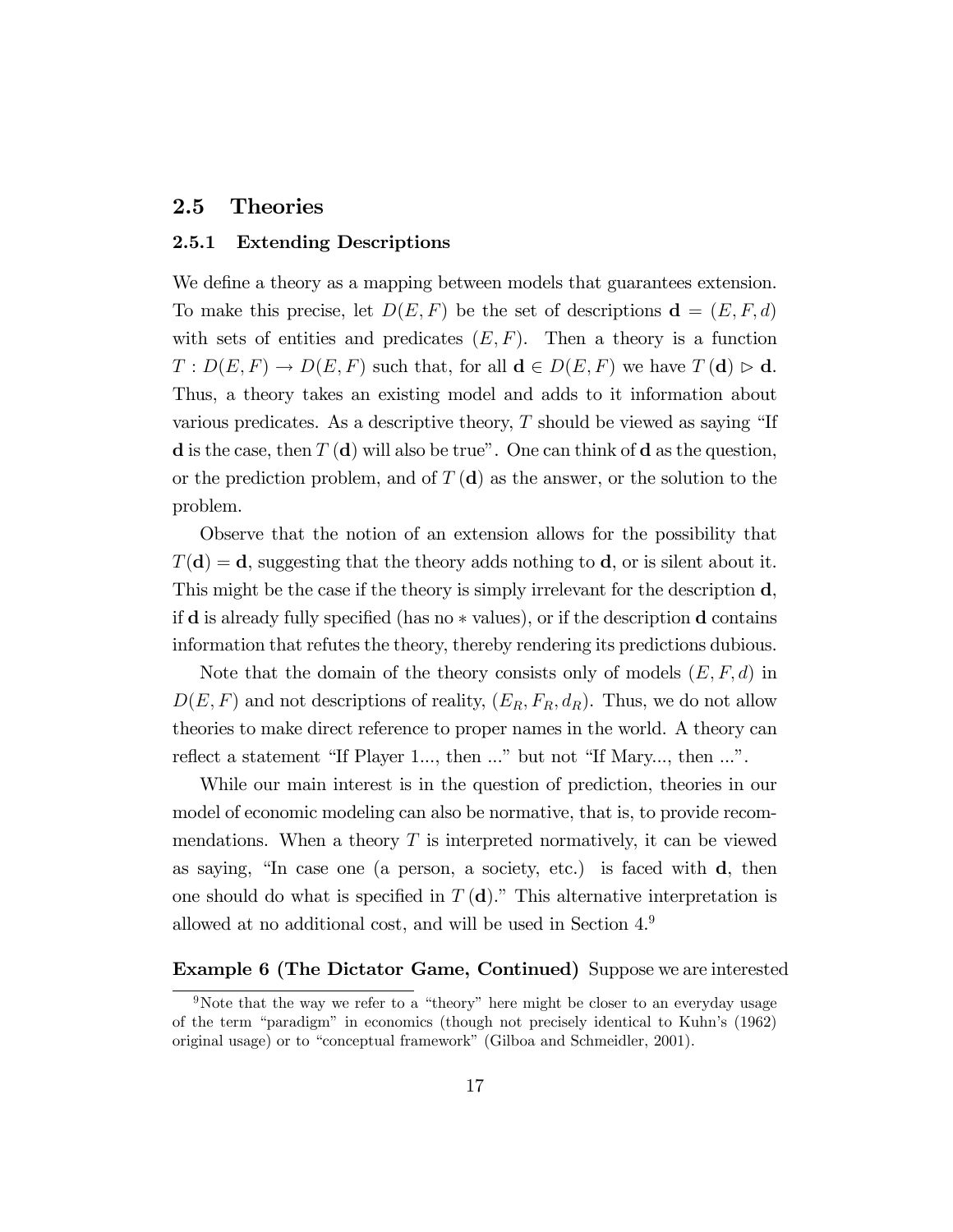in the theory  $T$  specifying that players in the dictator game choose the actions corresponding to a subgame perfect equilibrium, or equivalently, that the dictator chooses a utility-maximizing action. We will then have

$$
T(\mathbf{d}^1) = \mathbf{d}^3
$$

:

The model  $\mathbf{d}^1$  specifies preferences but says nothing about behavior, and the theory  $T$  extends this description by specifying that the dictator will choose her most preferred allocation. By contrast, the model  $\mathbf{d}^2$ , specified in Example 2, indicates that the dictator splits the surplus evenly, while maintaining the description of preferences given by  $\mathbf{d}^1$  (Example 1), and hence is inconsistent with the theory  $T$ . We would then have

$$
T(\mathbf{d}^2) = \mathbf{d}^2.
$$

We will also have

$$
T(\mathbf{d}^3) = \mathbf{d}^3
$$

because the description  $\mathbf{d}^3$  (Example 3) already describes the utility maximizing strategy of P1, and theory  $T$  cannot add any information to it. **College** 

#### 2.5.2 Rules

Our model of modeling describes theories in a concrete, extensional manner. For example, our model would describe Nash equilibrium theory by spelling out its predictions in a specific game. If we want this theory to apply to all games, then we would need to list every possible game, along with its Nash equilibrium.

This is clearly an inefficient way of characterizing theories. In practice, a theory is typically described not by listing its implication in every circumstance to which it could be applied, but by specifying a rule that allows one to deduce that implication. Moreover, extensional descriptions of theories do not allow us to distinguish between equivalent descriptions of the same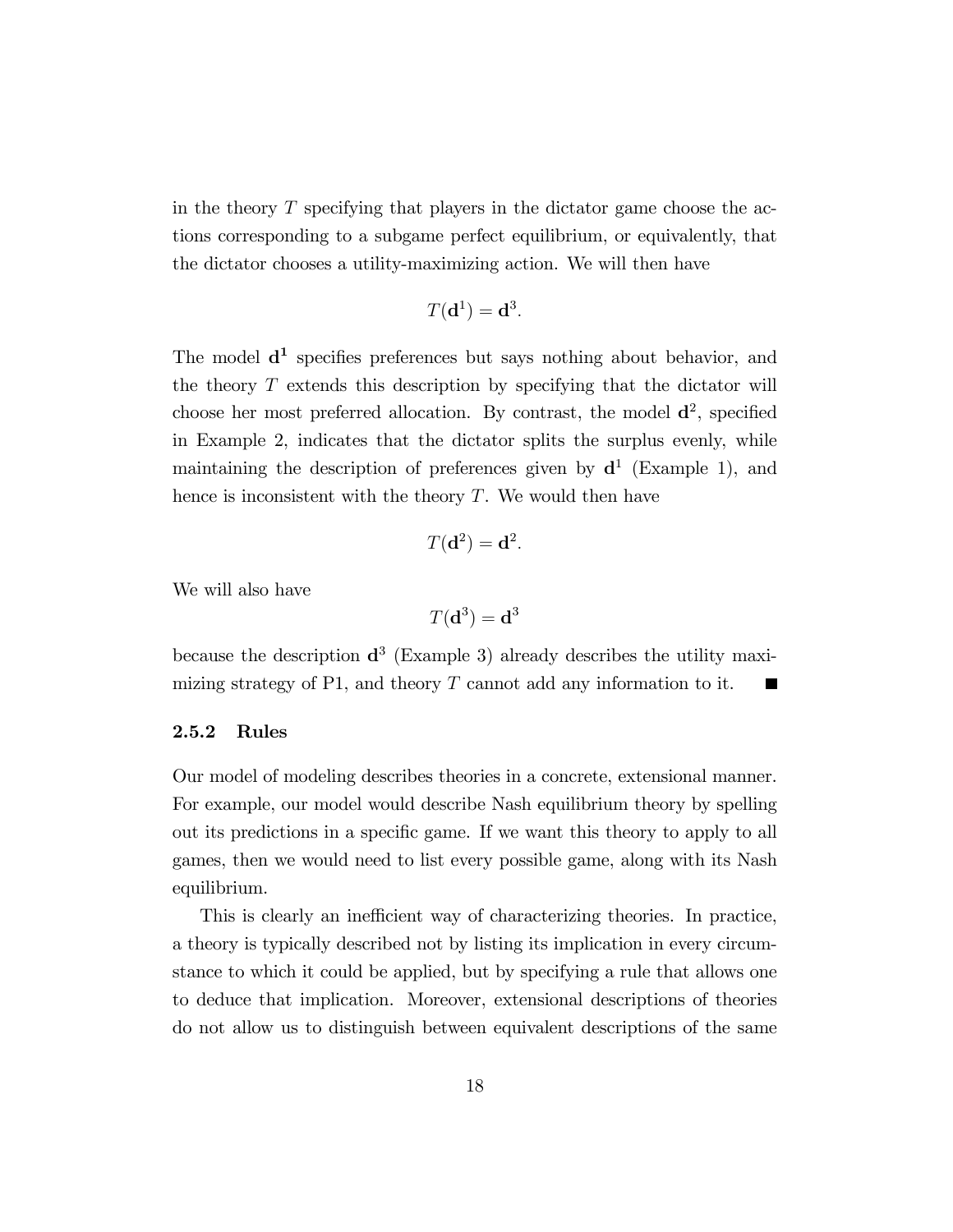theory. Finally, extensional descriptions do not allow us to compare theories

in terms of being more or less complex. As a result, it will often be useful to describe theories by a set of rules. This section explains how rules are used to specify theories, and we make important use of rule-based descriptions in the course of proving Propositions 1 and 2.

A rule r specifies an antecedent criterion that a description may (or may not) satisfy, and identifies an extension of those descriptions that satisfy the antecedent. Hence, a rule  $r$  gives rise to a function (also denoted by r) that associates with any description  $(E, F, d)$  an extension  $r(E, F, d)$  =  $(E, F, d') \triangleright (E, F, D)$ . If a description  $(E, F, d)$  fails the antecedent of the rule r, then  $r(E, F, d) = (E, F, e)$ .

**Example 7 (Backward Induction)** Consider descriptions  $\mathbf{d} = (E, F, d)$ that capture finite extensive form games with perfect information and no ties. The Backward Induction solution can be viewed as a theory T that provides a unique prediction for each such game. Clearly, its domain is inÖnite. Yet, it can be succinctly described by a simple rule. Consider a 2-place predicate, *Predicted*, applying to a node  $n$  in the extensive form of the game and an outcome, z, and interpreted as stating that all players predict that, should the node  $n$  be reached, the game will evolve to outcome  $z$ . With this predicate we can state a rule that says that, if (a description **d** implies that) at node n, belonging to player i, each successor of n is predicted (according to  $Predicted$ ) to have a particular outcome, then it is predicted (according to Predicted) that  $i$ 's play at  $n$  will select the successor whose predicted outcome maximizes Player *i*'s utility. Applying this rule once generates a description  $r(\hat{d})$  that assigns Predicted values to the nodes before the leaves. Applying this rule inductively generates a description  $\mathbf{d}'$  that augments the description of the game d to have Predicted values for all nodes, including the root of the tree, and this prediction will be the Backward Induction solution.

As the Backward Induction example illustrates, when we define a theory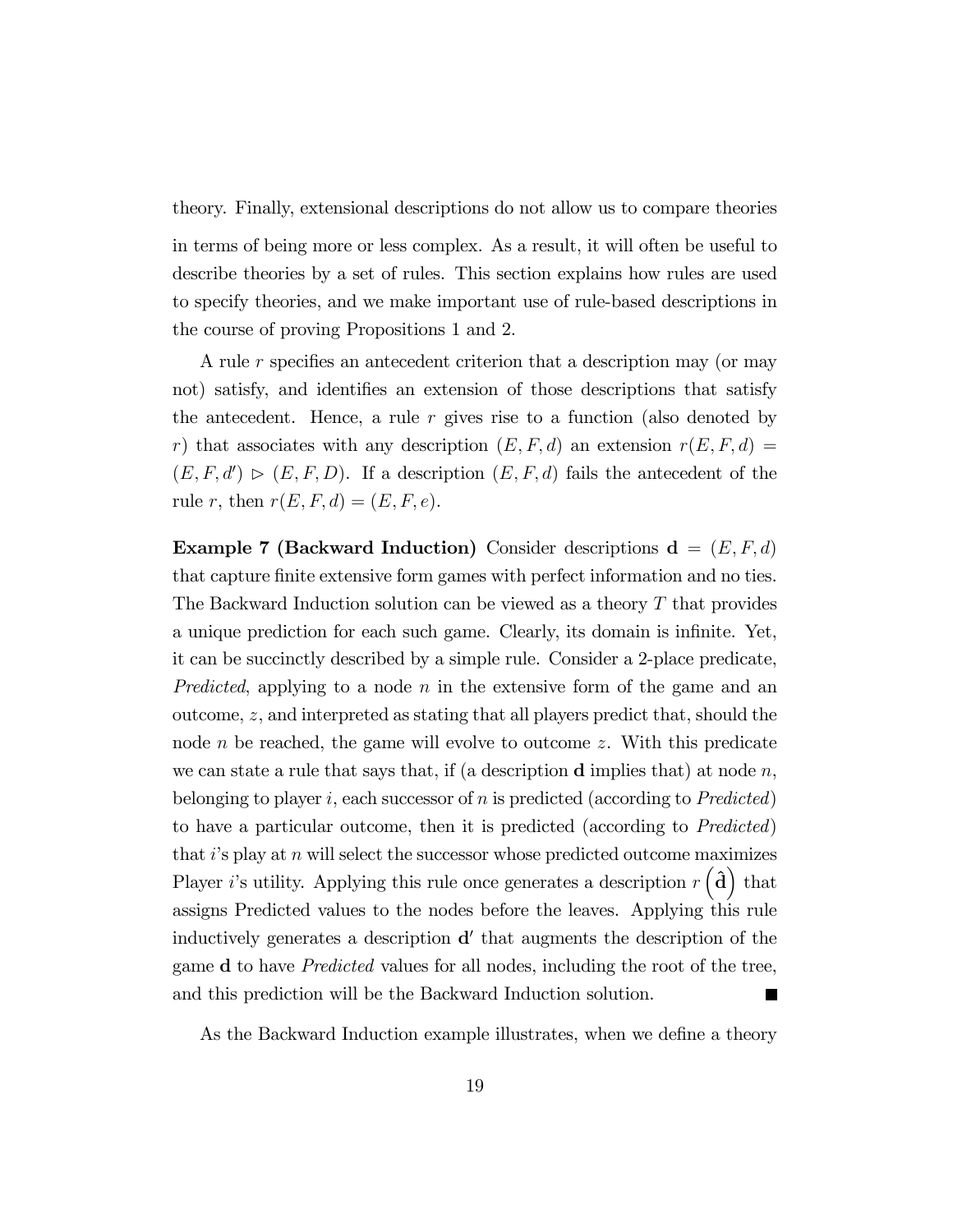by rules, we use them as soon as their antecedents hold, irrespective of the compatibility of the theory with these antecedents. For example, the rule of the backward induction prediction is used in every node of the game tree, including those nodes that will eventually be ruled out by the backward induction theory.

#### 2.6 Using Models and Theories to Examine Reality

Suppose we have a description of reality  $(E_R, F_R, d_R)$ , from which we would like to draw some conclusions. For example, the description may identify a person, a set of feasible alternatives, and preferences, and our task may be to characterize the personís behavior. Alternatively, the description may specify a game, and our task may be to apply an appropriate notion of equilibrium behavior.

We draw such conclusions as the joint product of an abstraction and a theory. More concretely, we use a description of reality  $\mathbf{d}_R = (E_R, F_R, d_R)$ , an abstraction  $A \in \mathcal{A}(\mathbf{d}_R)$ , and a theory T to proceed as follows:

- 1. Recall that the abstraction  $A = ((E_R, F_R, d_R), (E, F, d), \phi)$  defines a model  $(E, F, d)$ , satisfying  $d(e, f) = d_R(\phi^{-1}(e), \phi^{-1}(f))$ .
- 2. The theory T then gives a model  $(E, F, d')$  that extends  $(E, F, d)$ .
- 3. The inverse of the abstraction, namely the interpretation of the model,  $\phi^{-1}$ , then gives a description of reality  $(E_R, F_R, d'_R)$  that satisfies  $d'_R(e_R, f_R) =$  $d'(\phi(e_R),\phi(f_R)).$

Figure 1 illustrates this process. It is a straightforward calculation to verify that  $\mathbf{d}'_R$  is indeed an extension of  $\mathbf{d}_R$ . We refer to  $(E_R, F_R, d'_R)$  as the A-T-extension of  $(E_R, F_R, d_R)$ .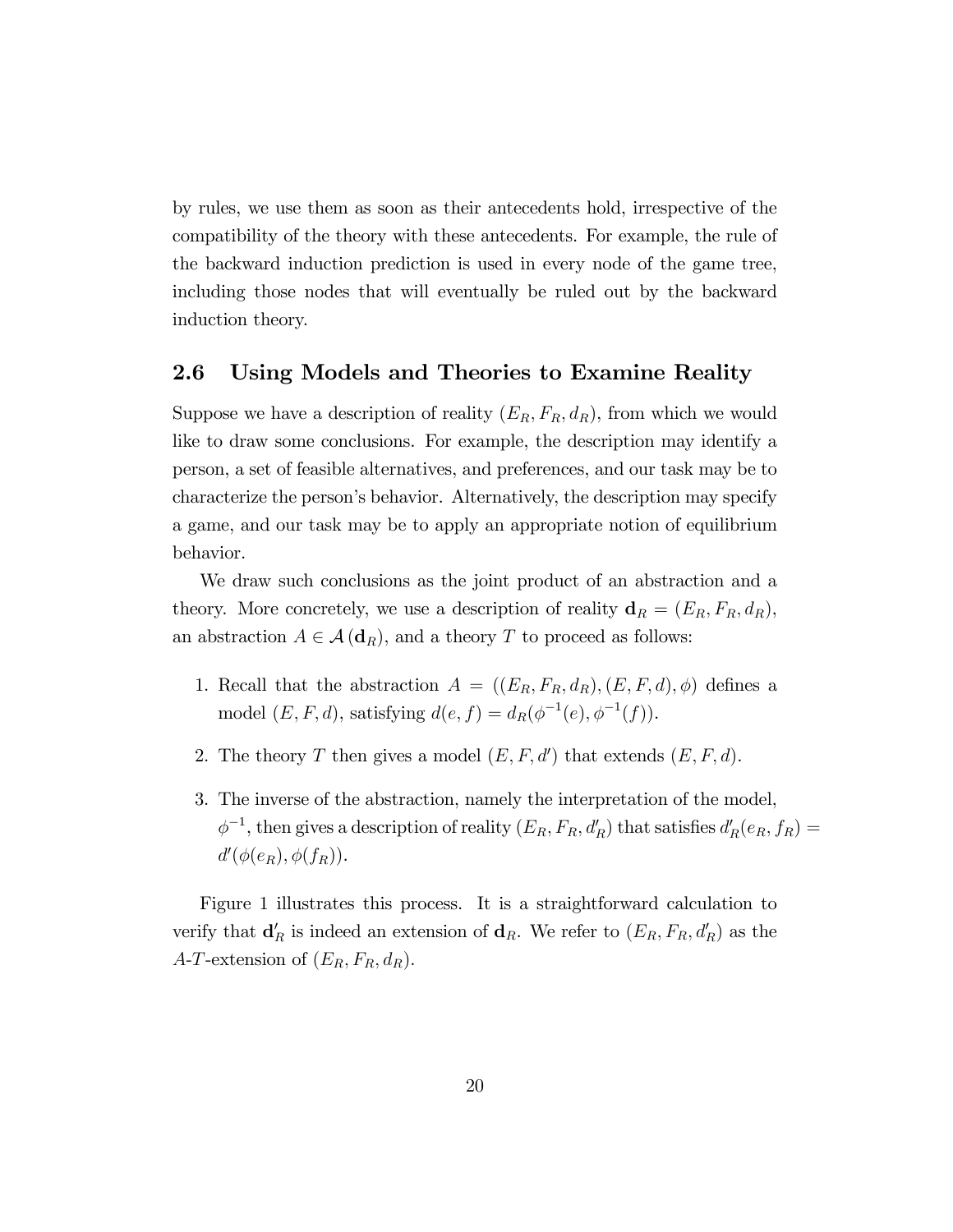Description of Reality Formal Description

:

Input, or question 
$$
(E_R, F_R, d_R)
$$
  $\xrightarrow{\phi, \text{ from abstraction } A}$   $(E, F, d)$   
\nOutput, or answer  $(E_R, F_R, d'_R)$   $\xrightarrow{\phi^{-1}, \text{ interpretation}}$   $(E, F, d')$   $(E, F, d')$ 

Figure 1: An illustration of how a model and a theory are used to draw conclusions about reality. The point of departure is a description of reality  $\mathbf{d}_R = (E_R, F_R, d_R)$ . The function  $\phi$  associated with the abstraction A associates a formal description  $(E, F, d)$  with this description of reality, with  $d_R$  and d related via  $d(e, f) = d_R(\phi^{-1}(e), \phi^{-1}(f))$ . The theory T then extends the formal description  $(E, F, d)$  to a description  $(E, F, d')$ . We can then again use the interpretation  $\phi^{-1}$  to find an associated description of reality  $(E_R, F_R, d'_R)$ , satisfying  $d'_R(e_R, f_R) = d'(\phi(e_R), \phi(f_R))$ . We refer to  $\mathbf{d}'_R = (E_R, F_R, d'_R)$  as the  $A-T$  extension of  $(E_R, F_R, d)$ .

## 3 Testing and Applying Theories

#### 3.1 The Question

Suppose that we have a description of reality  $\mathbf{d}_R = (E_R, F_R, d_R)$ . We have seen that it can be extended by analysis, involving an abstraction A and a theory T. We wish to compare this extension with extensions that are not the result of analysis.

What other sources of extensions are there? The simplest one is the accumulation of data. New observations are added to the description of reality, extending  $\mathbf{d}_R$  to some  $\hat{\mathbf{d}}_R$ . In this case the question we would be interested in would be, are the new observations in line with the theoryís predictions, or do they refute the theory? Does the theory predict precisely these observations, or can it at least be reconciled with them?

Alternatively, the extension  $\hat{\mathbf{d}}_R$  may reflect normative considerations, intuition or introspection, ethical principles or ideology. In this case the ques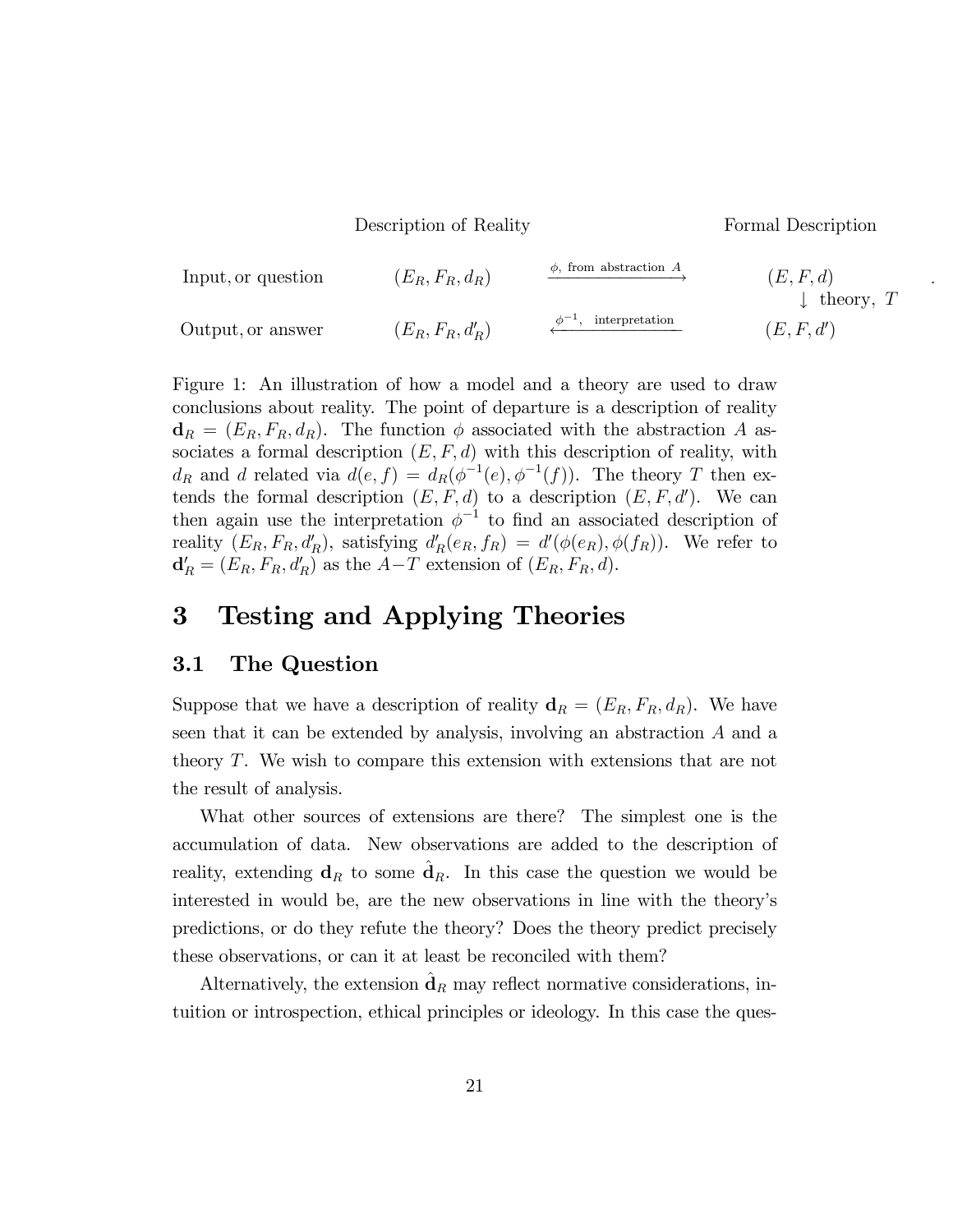tion would be, can these non-theoretical inputs be reconciled with the theory? Or is it perhaps the case that the theory can even inform intuition by pointing out the "correct" extension  $\hat{\mathbf{d}}_R$ ? In the next subsections we define these notions more formally.

Example 8 (The Dictator Game, Continued) Suppose someone proposed running an experiment to "test" theory  $T$  described in Example 6, specifying that players in the dictator game choose the actions corresponding to a subgame perfect equilibrium, or equivalently, that the dictator chooses a utility-maximizing action. Let us consider an abstraction A with  $\phi$  mapping the experiment into description  $\mathbf{d}^1$  and then apply theory T. As pointed out in that example,  $T(\mathbf{d}^1) = \mathbf{d}^3$ . Suppose that in the experiment the dictators systematically choose splits that do not give them all the money. We can deduce from this that there is some problem in our construction, but we cannot necessarily deduce that theory  $T$  is "wrong". We might argue instead that the abstraction  $A$  is the problem: the subjects' preferences were not such that P1 prefers  $(100,0)$  to any split that gives a positive amount to P2.

Example 9 (The Ultimatum Game) Consider the Ultimatum Game with two players, P1 and P2 in which P1 proposes a split of 100 to P2. If P2 agrees the split will be implemented; if not both players get 0: Suppose someone proposed running an experiment to "test" theory  $T$ . Consider an abstraction A with  $\phi$  mapping the experiment into a description similar to  $d<sup>1</sup>$ , but with the strategies acc (accept) and rej (reject) added as strategies for P2, and preferences for P2 analogous to those for P1 (outcomes in which she gets more money are always preferred to outcomes in which she gets less). Applying theory  $T$  to this description, we get the analog of the result in the Dictator Game: P1 proposes the split (100,0) and P2 accepts the split. Suppose that in the experiments we often see subjects in the role of P2 rejecting proposed splits of (99, 1), and the description of reality  $d_R = (E_R, F_R, d_R)$ is extended to incorporate this data. As in the previous example we can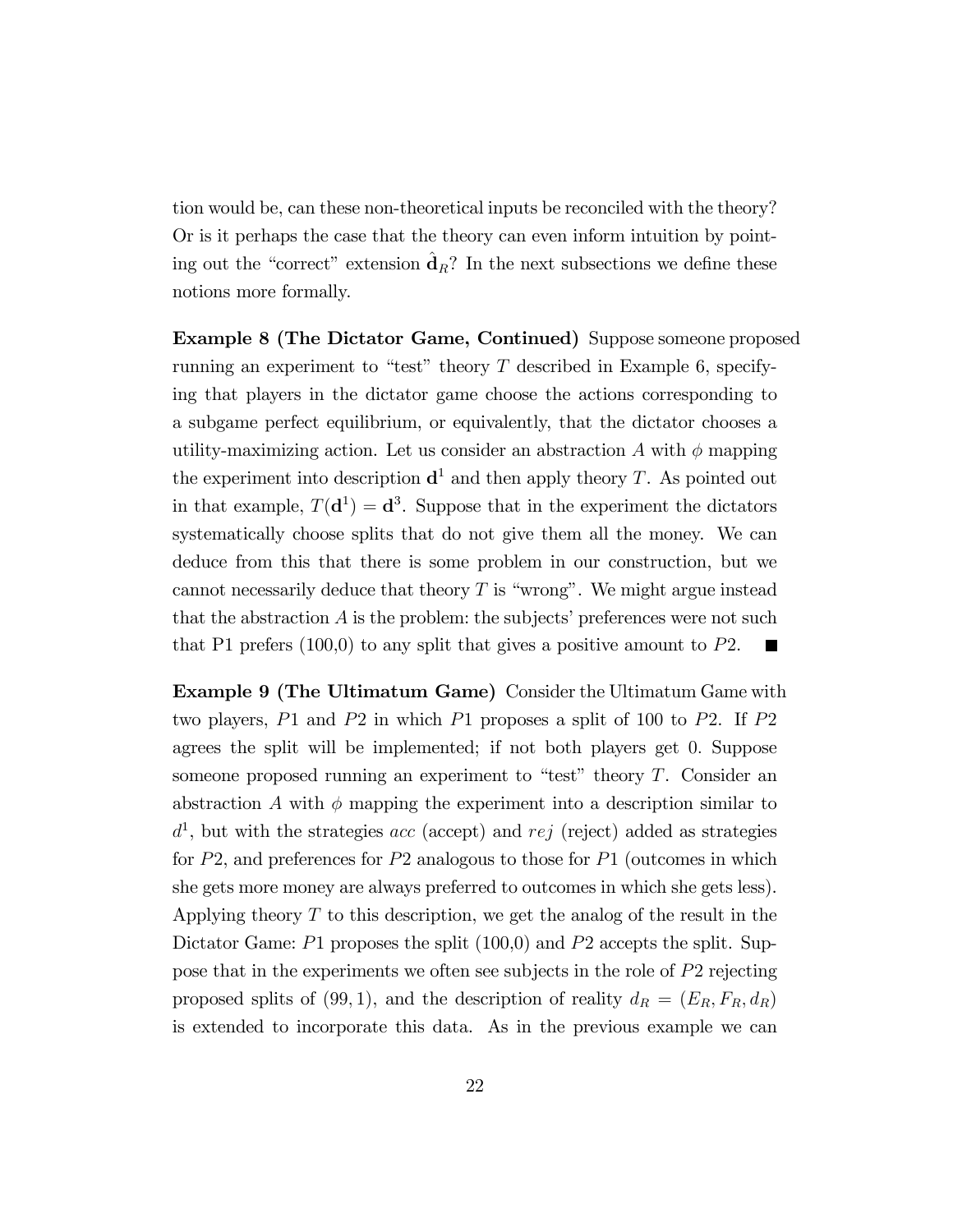conclude that there is some problem in our construction, but we should not conclude that the theory (that players choose actions corresponding to a subgame perfect equilibrium) is wrong. As in that example, the problem probably lies in the players' preferences posited in the abstraction.  $\blacksquare$ 

### 3.2 Abstraction-Dependent Definitions

We next formalize some of the ideas implicit in the previous two examples. We begin with an abstraction A, consisting of the description of reality  $\mathbf{d}_R =$  $(E_R, F_R, d_R)$ , a model  $\mathbf{d} = (E, F, d)$  and a function  $\phi$ . We combine this abstraction with a theory  $T$ . Together, these define the  $A$ - $T$ -extension of  $(E_R, F_R, d_R)$ , which is a description

$$
\mathbf{d}'_R = (E_R, F_R, d'_R),
$$

satisfying  $d'_{R}(e_{R}, f_{R}) = d'(\phi(e_{R}), \phi(f_{R})).$ 

Our task is now to compare  $\mathbf{d}'_R$  with another extension of  $\mathbf{d}_R$ ,  $\hat{\mathbf{d}}_R$ . We consider two possibilities for this comparison. The first will be used to determine when a (descriptive) theory  $T$  is refuted by the data, or when a (normative) theory  $T$  cannot justify a decision. The second will be useful to indicate when a theory implies a certain conclusion (prediction or recommendation).

**Definition 1** Given an abstraction  $A = (\mathbf{d}_R = (E_R, F_R, d_R), \mathbf{d} = (E, F, d), \phi)$ and an extension  $\hat{\mathbf{d}}_R$  of  $\mathbf{d}_R$ , we say that:

[1.1] A theory T is A-compatible with  $\hat{\mathbf{d}}_R$  if the A-T-extension  $\mathbf{d}'_R$  and  $\hat{\mathbf{d}}_R$ are compatible descriptions.

[1.2] A theory T A-necessitates  $\hat{\mathbf{d}}_R$  if the A-T-extension  $\mathbf{d}'_R$  is an extension of  $\hat{\mathbf{d}}_R$ .

Figure 2 illustrates these definitions. When the extension  $\hat{\mathbf{d}}_R$  is obtained from  $\mathbf{d}_R$  by adding a single specification of the form  $\hat{d}_R(e, f) = x \in \{0, 1\}$ , we say that theory T A-necessitates  $(e, f, x)$  (as well as that theory T A-necessitates  $\hat{\textbf{d}}_{R}).$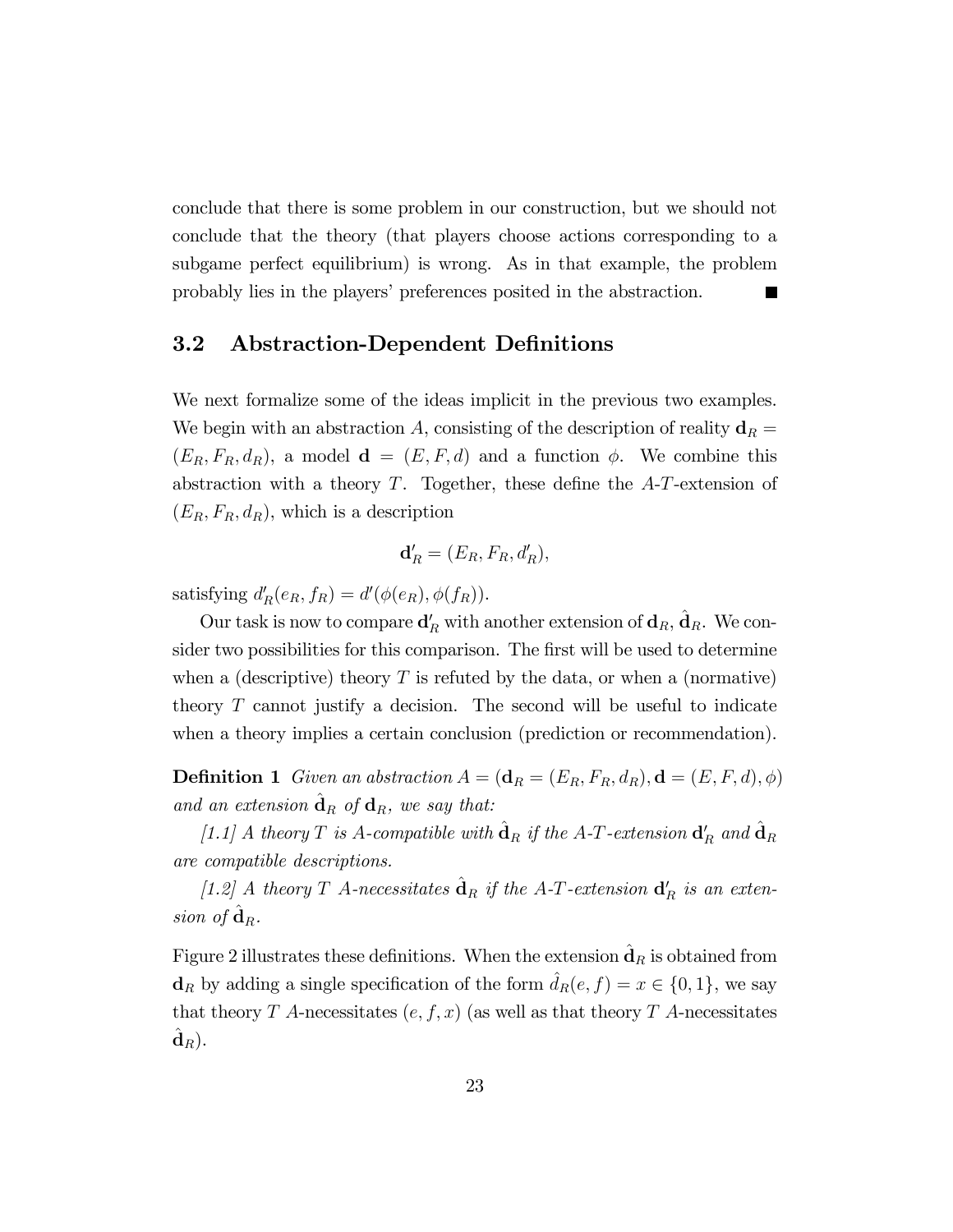Description of Reality **Formal Description** 

:

Input, or question 
$$
(E_R, F_R, d_R)
$$
  $\xrightarrow{\phi, \text{ from abstraction } A}$   $(E, F, d)$   
\n $(E_R, F_R, \hat{d}_R)$   $\downarrow$  theory,  $T$   
\nOutput, or answer  $(E_R, F_R, d'_R)$   $\xrightarrow{\phi^{-1}, \text{ interpretation}}$   $(E, F, d')$ 

Figure 2: Illustration of how data, normative considerations, or other considerations are used to evaluate a theory. The point of departure is a description of reality  $(E_R, F_R, d_R)$ . A process of data collection, experimentation, introspection, intuition, or so on extends this description to the description  $(E_R, F_R, \hat{d}_R)$ . As before, the function  $\phi$ , which is part of the abstraction A, associates a formal description  $(E, F, d)$  with this description of reality. The theory T then extends the formal description  $(E, F, d)$  to a description  $(E, F, d')$  and the interpretation  $\phi^{-1}$  is then used to obtain the  $A-T$  extension of  $(E_R, F_R, d)$ . We then say that the theory T is A-compatible with  $\hat{\mathbf{d}}_R$ if the the A-T-extensions  $\mathbf{d}'_R$  and  $\hat{\mathbf{d}}_R$  are compatible descriptions, and the theory T A-necessitates  $\hat{\mathbf{d}}_R$  if the the A-T-extension  $\mathbf{d}'_R$  is an extension of  $\hat{\textbf{d}}_{R}.$ 

Example 8 described a case in which the abstraction A associated  $\mathbf{d}_R$ , the dictator game experiment, with  $\mathbf{d}^3$ , the model in which player  $1's$  preferences are specified as preferring outcomes that gave him more money. The theory  $T$  that players actions' are consistent with subgame perfect equilibrium yielded the extension in which player 2 received 0 in the outcome. The A-T extension  $\mathbf{d}'_R$  is not compatible with  $\hat{\mathbf{d}}_R$ ; in the extension of the experiment to include the experimental results subjects in the role of player 1 systematically gave positive amounts to their partners whereas  $\mathbf{d}'_R$  prescribed that this not happen.

If one employed the abstraction  $A'$  that associated  $\mathbf{d}_R$  with  $\mathbf{d}^1$ , that left preferences for player 1 over outcomes unspecified, the  $A'$ -T-extension would have made no "prediction" about outcomes, and hence the theory  $T$  would have been  $A'$  compatible. The theory T would not, however  $A'$ -necessitate  $\hat{\textbf{d}}_{R}.$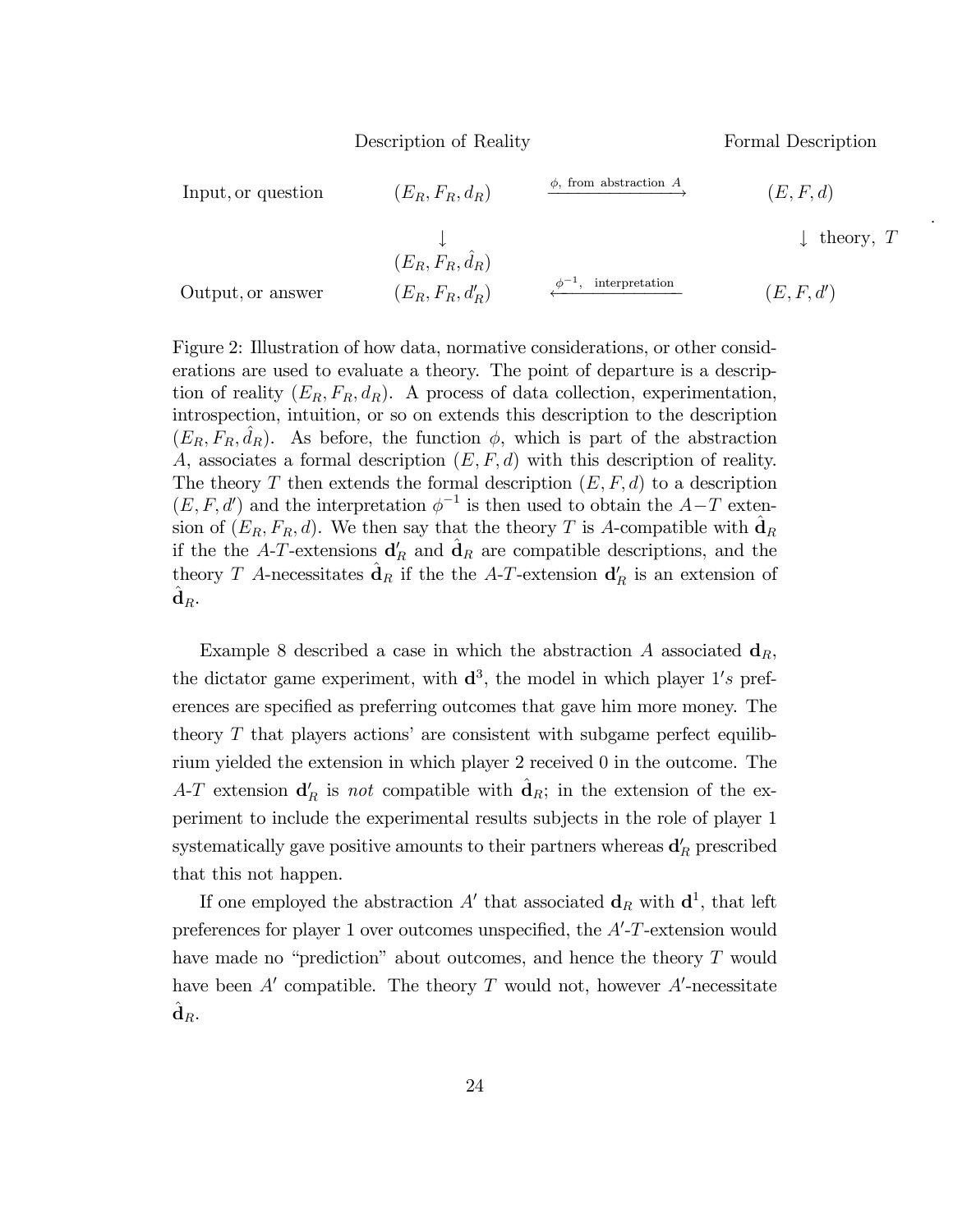Example 10 (The Sunk Cost Fallacy) The classical sunk cost fallacy is illustrated by someone who has paid \$50 for a ticket to a concert but forgets to take the ticket to the concert. Only when arriving at the concert does he realize his mistake. He can buy a replacement ticket for \$50 but chooses not to "pay twice" to hear the concert. An economist's conventional response to this decision is to label it as misguided, since at the time the concert-goer chooses whether to buy a replacement ticket the cost of the initial ticket has been sunk. The economist's argument can be thought of as beginning with a description of reality,  $\mathbf{d}_R$  and then extending the description to  $\hat{\mathbf{d}}_R$ , in which the agent chooses not to buy the replacement ticket (the extension based on the agent's observed behavior). The economist then analyzes the following abstraction A of the problem. The agent prefers  $(-50, Yes)$  to  $(0, No)$ , where the first entry represents the cost of the ticket and the second represents whether he has a ticket or not. The economist then considers an extension  $\bf d$  of the abstraction that reflects the theory T that agents play in accordance with subgame perfection, that is that the agent chooses the most preferred outcome. This extension, of course, has the agent purchasing the replacement ticket. Thus the A-T-extension  $\mathbf{d}'_R$  is incompatible with  $\hat{\mathbf{d}}_R$ .

This example bears some similarity with Examples 8 and 9 above in that one can understand the  $A-T$  extension of the description of reality,  $\mathbf{d}_R$ , to be the result of an "incorrect" choice of the abstraction associating  $d_R$  to a model d. A plausible interpretation of the incompatibility of the A-T extension and the extension  $\hat{d}_R$  that encompasses the empirical observations is that the players' preferences in the abstraction were incorrect.

However, one might argue that this example differs in a substantive way from Examples 8 and 9. An economist observing the incompatibilities in Examples 8 and 9 might conclude that the incompatibility most likely arose because of the preferences associated with the abstractions. In the sunk cost fallacy problem, however, the economist might think that the problem was not necessarily in the preferences embodied in the abstraction, but rather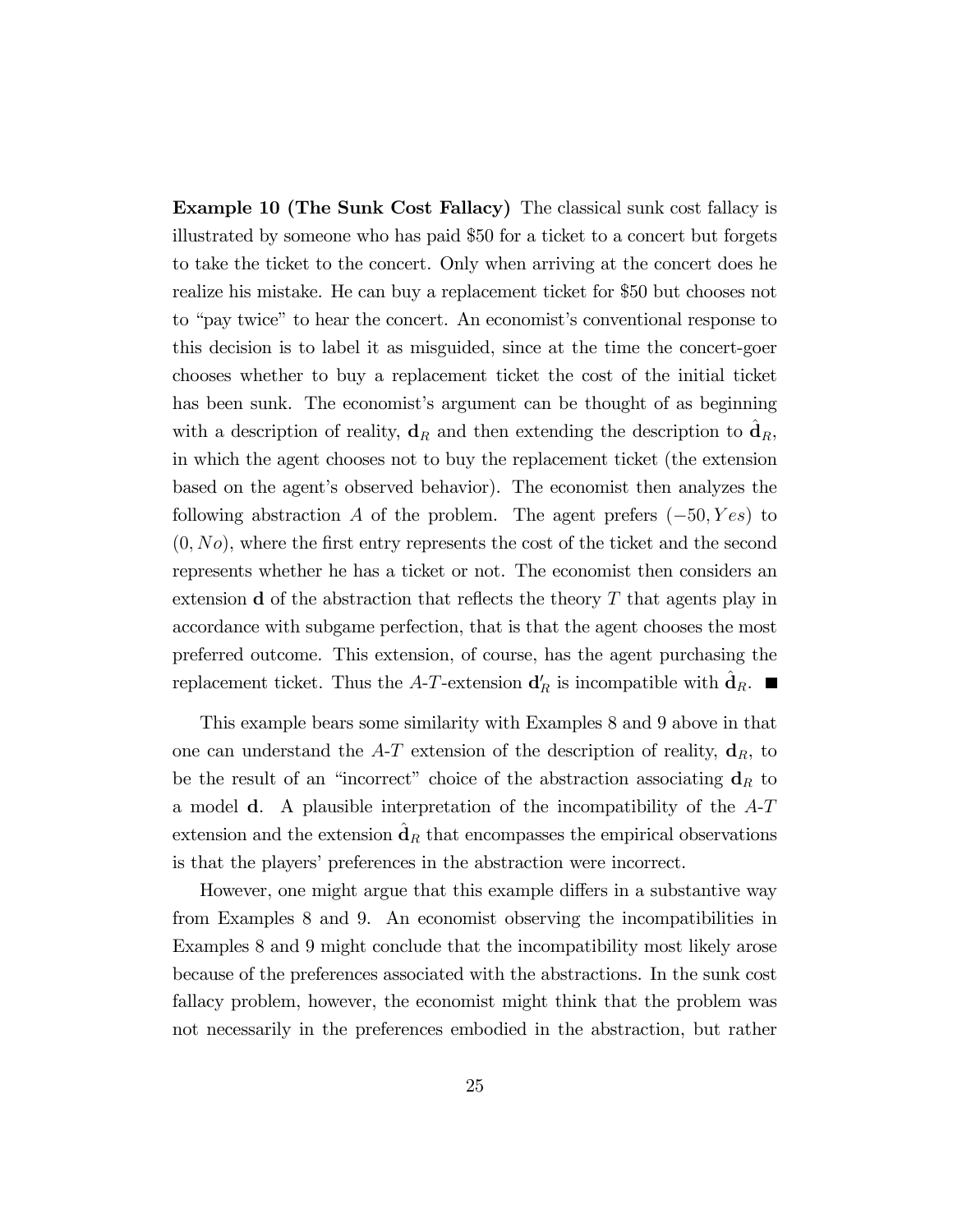in the theory  $T$ . The economist might argue that the abstraction captures the agent's preference accurately, but the agent is making a mistake in his choice. Indeed, the problem is called the sunk cost fallacy to emphasize that the agent is making a mistake. In Examples 8 and 9 the economist might rethink his analysis of the dictator and ultimatum games, but decide in the sunk cost fallacy game that he should spend his time educating the decision maker.

We are not arguing that the sunk cost fallacy *necessarily* implies that the problem lies in the theory  $T$ . The agent who forgot the ticket and chose not to buy a replacement might resist the economist's characterization of this decision as a fallacy as follows: "I didn't buy the replacement ticket because I wouldn't have enjoyed the concert. I would have kept thinking that forgetting to bring the ticket was stupid, so I decided to spend the evening at a bookstore rather than go to the concert." If one takes this argument at face value, the incompatibility does not lie in the theory  $T$ , but as in Examples 8 and 9, it lies in the abstraction to a model that with a description of preferences less nuanced than appropriate. The economist may or may not be able to convince the decision maker that such preferences are "confused" and should be modified.

We emphasize that, whether most economists would cling to the backward induction solution in Examples 8 and 9 but not in 10 is an empirical question. In this paper do not purport do predict how economists would react to these challenges, just as we do not attempt to predict what people would do in these games. Our only goal is to provide a model in which these discussions can be conducted.

### 3.3 Abstraction-Independent Definitions

It is clear from Section 3.2 that in the absence of a specific abstraction  $A$ , one cannot ask whether a theory is or is not compatible with observed data, nor whether it necessitates certain conclusions. It might do so for some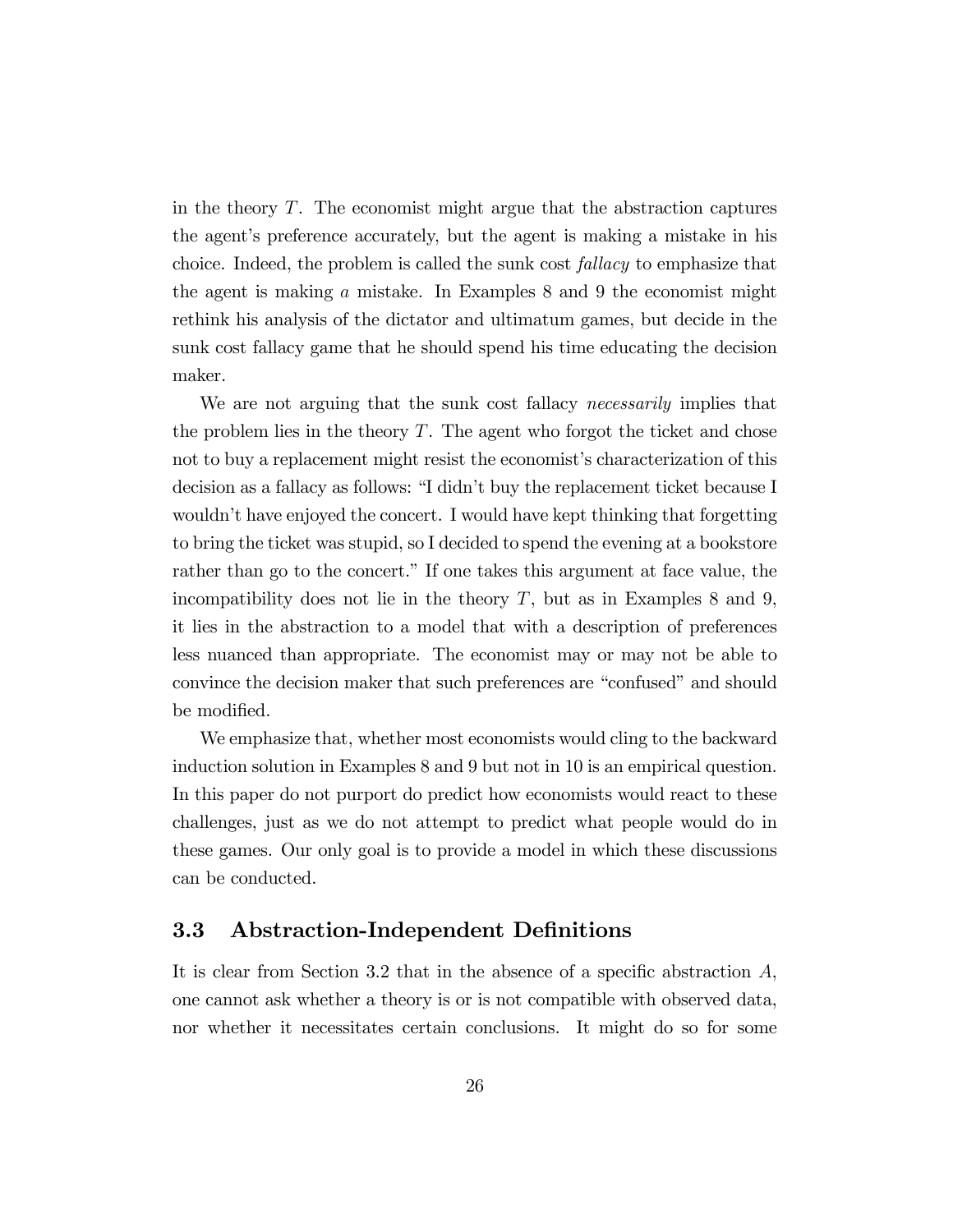abstractions but not for others. Can we formulate counterparts of these ideas that are not dependent on specific abstractions?

Three possibilities arise:

(i) Using a strong notion in which a concept applies for all acceptable abstractions;

(ii) Using a weak notion in which a concept applies for at least one acceptable abstraction;

(iii) Suggesting some aggregation over abstractions, weighing the set of abstractions for which the concept applies vis-a-vis the set for which it does not.

We consider the first two possibilities in this section.

**Definition 2** Given a description of reality  $\mathbf{d}_R = (E_R, F_R, d_R)$  and an extension  $\hat{\mathbf{d}}_R$  of  $\mathbf{d}_R$ , we say that:

[2.1] A theory T is strongly compatible with  $\hat{d}_R$  if for every acceptable abstraction  $A = ((E_R, F_R, d_R), (E, F, d), \phi) \in \mathcal{A}(\mathbf{d}_R)$ , the A-T-extension  $\mathbf{d}'_R$ and  $\hat{\mathbf{d}}_R$  are compatible descriptions.

[2.2] A theory T is weakly compatible with  $\hat{\mathbf{d}}_R$  if there exists an acceptable abstraction  $A = ((E_R, F_R, d_R), (E, F, d), \phi) \in \mathcal{A}(\mathbf{d}_R)$ , such that the A-Textension  $\mathbf{d}'_R$  and  $\hat{\mathbf{d}}_R$  are compatible descriptions.

[2.3] A theory T strongly necessitates  $\hat{d}_R$  if for every acceptable abstraction  $A = ((E_R, F_R, d_R), (E, F, d), \phi) \in \mathcal{A}(\mathbf{d}_R)$ , the A-T-extension  $\mathbf{d}'_R$  neces $sitates\ \hat{\mathbf{d}}_R.$ 

[2.4] A theory T weakly necessitates  $\hat{\mathbf{d}}_R$  if there exists an acceptable abstraction  $A = ((E_R, F_R, d_R), (E, F, d), \phi) \in \mathcal{A}(\mathbf{d}_R)$ , such that the A-T-extension  $\mathbf{d}_R'$  necessitates  $\hat{\mathbf{d}}_R$ .

Theories that say little can be compatible with many descriptions. Clearly, a more general theory, that is, one that extends more descriptions and/or extends them further, is more easily refutable. In the following, we focus on the questions of necessitation, asking whether a theory can weakly or strongly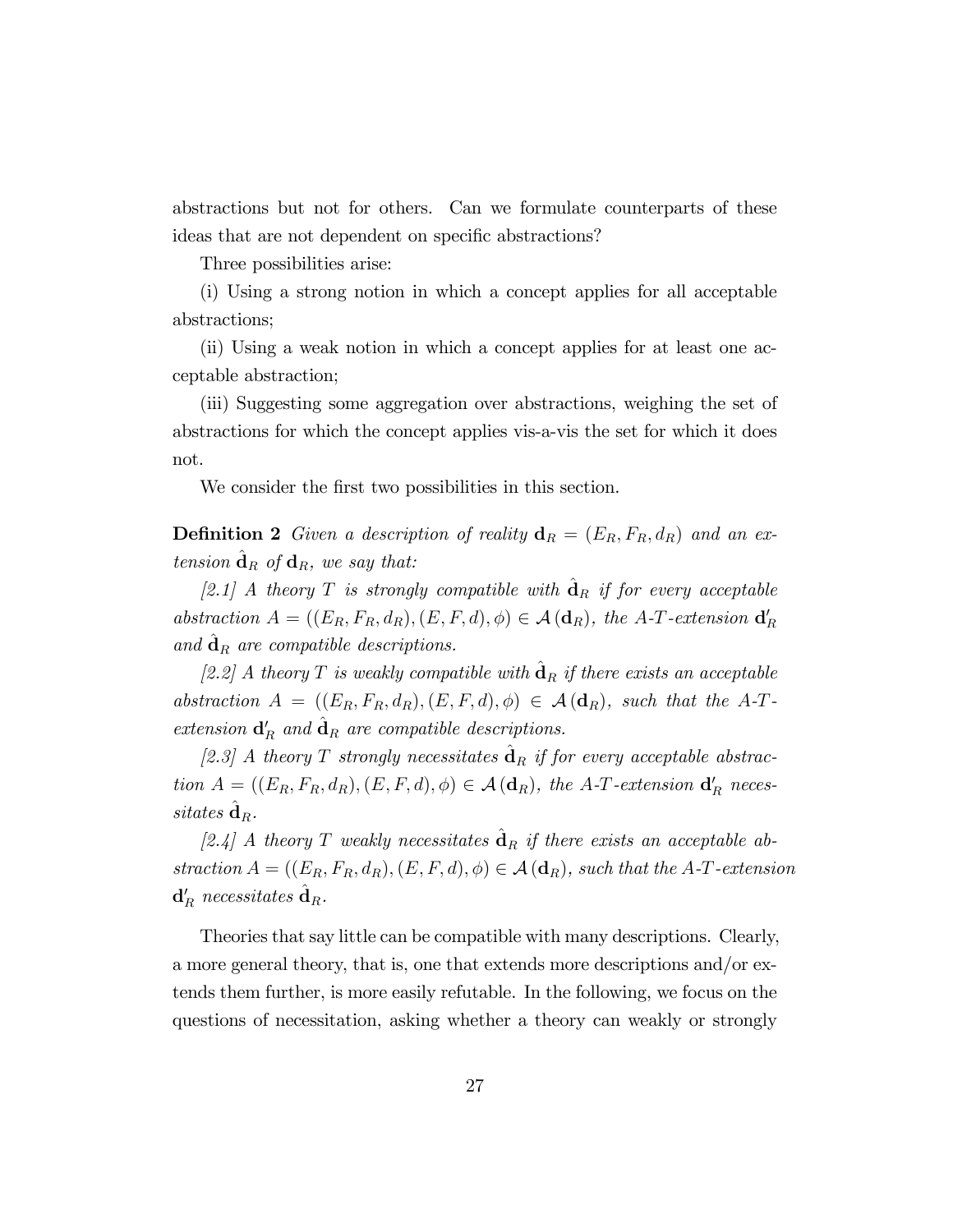necessitate a given extension. Similar questions can be posed for compatibility.

### 3.4 Analogies: Aggregation of Models

Rather than seeking results that hold for at least one acceptable model, or results that hold for all models, we might look for ways to aggregate models. We have pursued this approach in Gilboa, Postlewaite, Samuelson, and Schmeidler [10]. In that paper we argue that economic reasoning is often case-based. Moreover, economic models may be viewed as theoretical cases. According to this view, each model is only a source of analogy that suggests possible predictions. A practitioner called upon to answer an economic question or to make a prediction may use various theoretical models, as well as empirical and experimental evidence, intuition and thought experiments, historical studies, and other sources of inspiration. The practitioner aggregates the "cases" with the help of a similarity function, effectively taking a weighted average of their predictions to generate a prediction in the current problem.

We could extend the current model to capture such case-based reasoning. Toward this end, a "theoretical case" is a model, analyzed by a theory that generates an extension thereof. Analogies are given by an abstraction  $\phi$ . The aggregation of many cases would correspond to aggregation of abstractions.

### 3.5 Complexity Results

#### 3.5.1 Interpretations of a theory

Our model of economic modeling begins with a description of reality  $\mathbf{d}_R$  and exploits an abstraction to map this  $\mathbf{d}_R$  into a description d. As mentioned above, however, economic modeling often operates in reverse: the economist may construct a model not aimed at a specific real world problem, but rather at a phenomenon that might be found in a number of real world problems.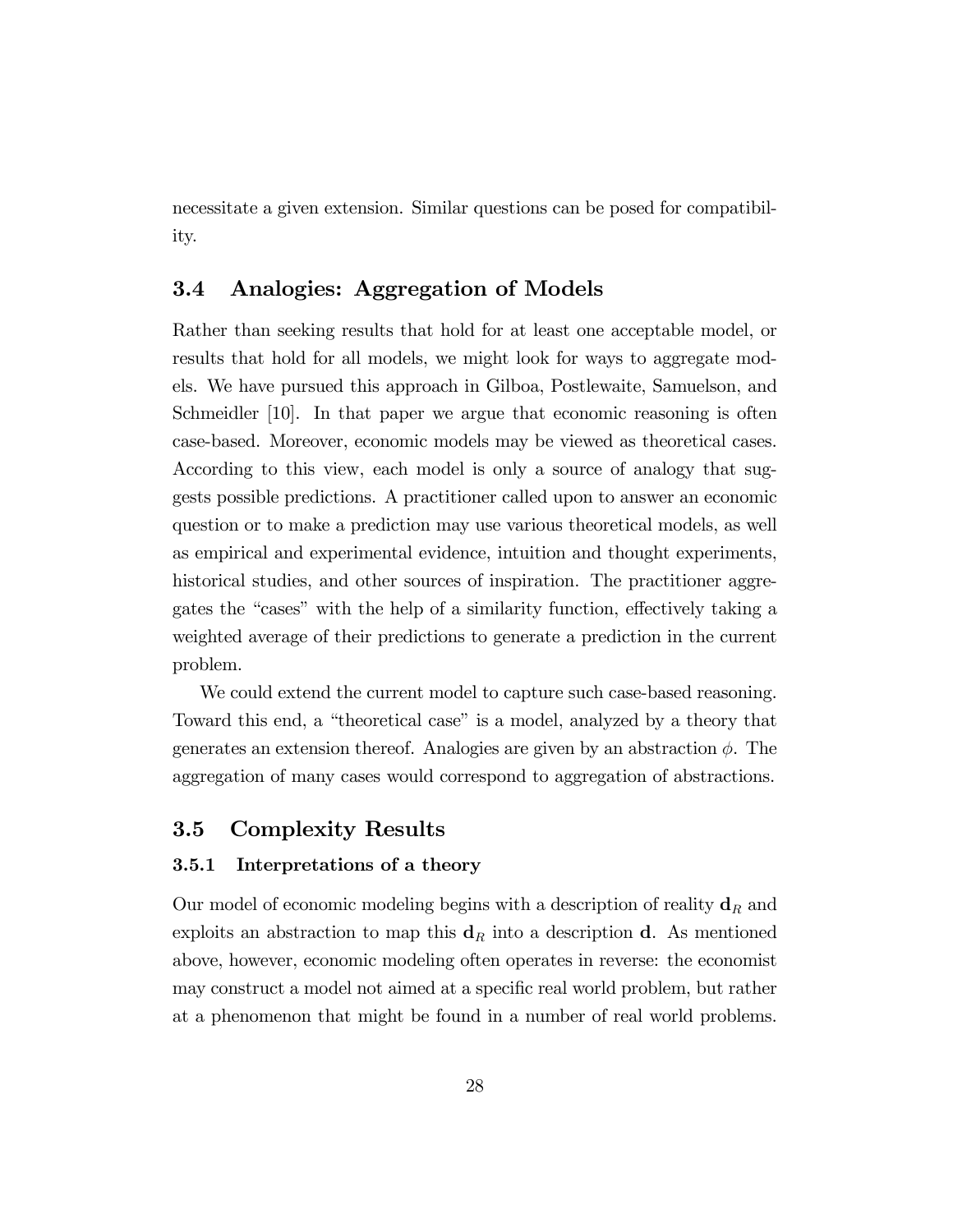Spence's (1973,1974) signalling model is an exemplar. In its simplest form the model considers an agent who has either high or low ability. Firms value an agent's ability, but ability is unobservable. The agent can, however, make an observable investment in an attribute, and the (unobservable) investment cost to the agent is inversely correlated with her ability. The attribute in which the agent invests is in itself of no value to the firm, but the agent's investment level is observable. Now, if the agent is of high ability, she can signal her ability by making a sufficiently large investment; had she been of low ability her (assumed) higher cost of investment would have deterred her from making that investment.

Spence motivated his model with a very simple story of workers investing in education, with the assumption that higher ability workers had lower costs of acquiring any given level of education. The model was not meant to be a serious model of human capital investment, as it ignored the kind of school the agent went to, her choice of topics, reasons other than subsequent wages she might have chosen to go to school, and so on. Rather, the model was meant to demonstrate how nonpayoff-relevant choices—the investments—might serve in equilibrium as signals about unobservable payoff-relevant characteristics.

Beginning with the signalling model, economists interpret the model with a description of reality  $d_R$ . For example, the model might have an interpretation that suggests how a company chooses whether to pay dividends today. The agent in the model could be mapped into the company, which has private information about whether profits tomorrow will be high or low. The firm in the model could be mapped into an investor who might purchase stock in the company. With this mapping, the company in the real world might signal that profits tomorrow will be high by paying a dividend today, where paying a dividend today is more costly to the company if its profits tomorrow are going to be low.

Spence's signalling model has proven useful in a vast array of economic problems because it admits many different interpretations. Firms can offer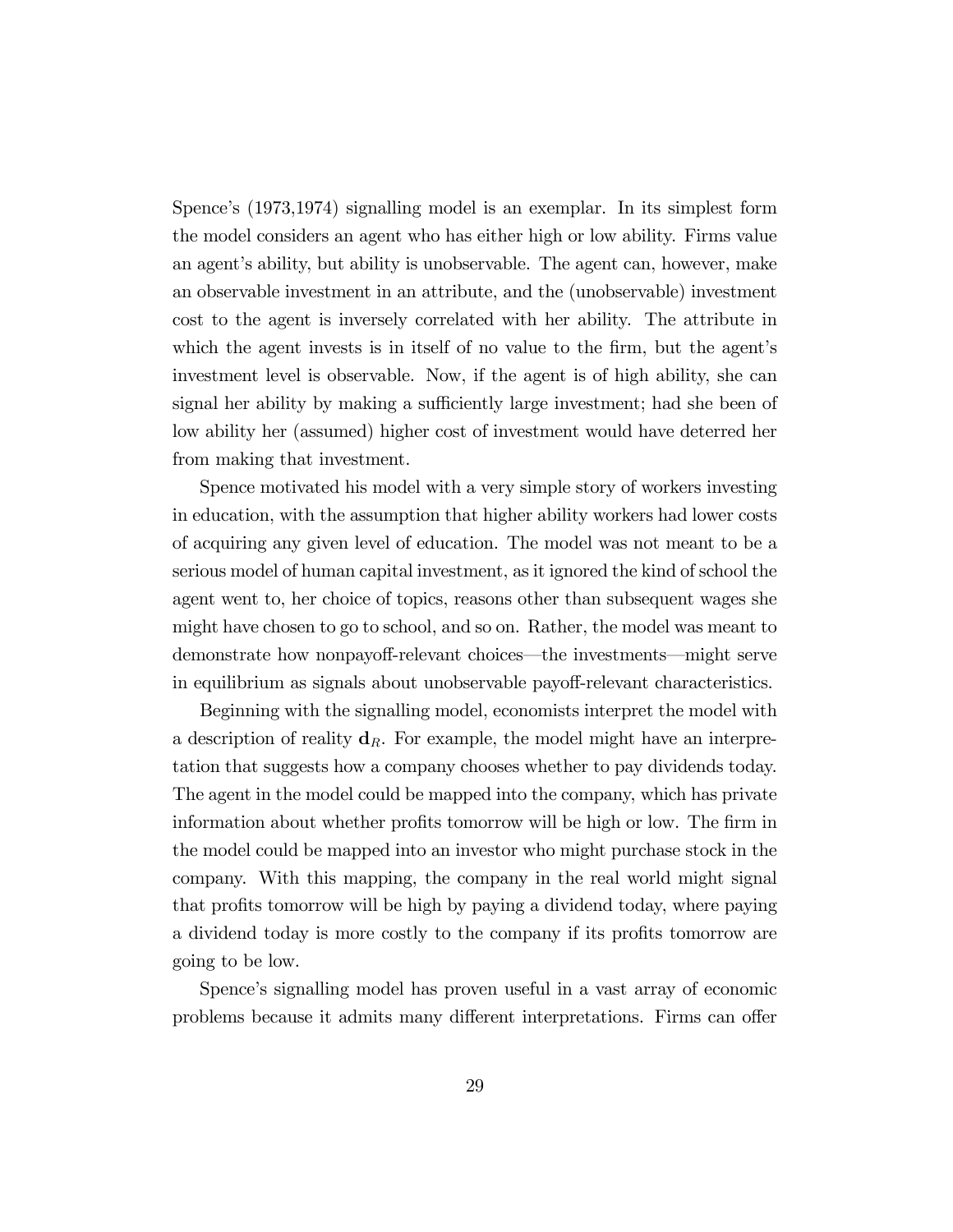warranties to signal the quality of goods sold, entrepreneurs can signal the quality of a proposed enterprise by taking a large equity interest in the enterprise, a suitor can signal his long term interest by signing a prenuptial agreement that triggers a generous payment upon divorce, the suitee can signal her long term interest by tearing up a proposed prenuptial agreement from the suitor, and so on. The diversity of the interpretations of the signalling model is possible because of the simplicity of the basic model. Had one been interested in a model of educational investment choice, it would have been useful to extend the model to include some of the neglected considerations mentioned above. Adding these considerations to the model would undoubtedly have made the model more useful for understanding education choices. However, including more details in the model makes it more complex and necessarily decreases the interpretations of the model. For example, if the model had included the various reasons an agent might invest in education, there might not be an interpretation that describes the dividend policy question.

#### 3.5.2 Determining the compatibility of a theory

Making a theory more accurate by adding more details not only decreases the number of interesting interpretations, it makes determining the compatibility of the theory with a description of reality  $\mathbf{d}_R$  more difficult. As the number of elements of a theory increases the number of possible abstractions increases exponentially. Consequently, identifying whether the theory is strongly or weakly compatible with data and whether the theory strongly or weakly necessitates a conclusion can be expected to get ever more difficult as the theory becomes more complex. We turn next to a formal analysis of how much more difficult is that task.

Recall that we only deal with acceptable abstractions  $A \in \mathcal{A}(\mathbf{d}_R)$ , where the set  $\mathcal{A}(\mathbf{d}_R)$  is assumed to be exogenously given. We further assume that acceptability places restrictions only on the mapping between predicates.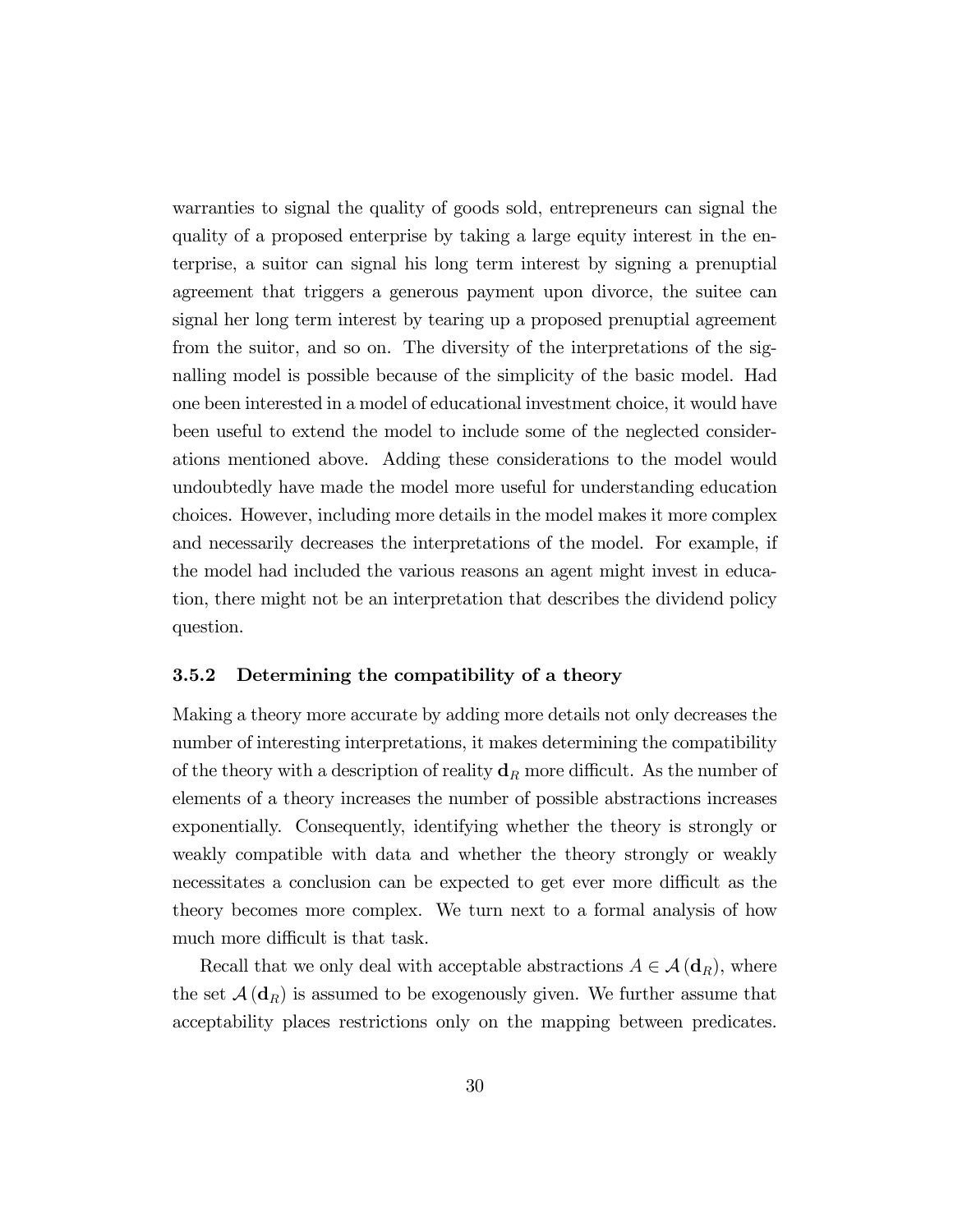This corresponds to an intuitive notion of universality: if, for example, a theory makes claims about players in a game, and we have established which real-life entities might be modeled as players, it seems natural that each such real-life entity can be mapped to each player in the game. In particular, we rule out cases in which it is acceptable to model, say, the US as Player 1 but not as Player 2.

This condition might appear restrictive in the following sense: suppose that a theorist wishes to model one state as a single player, but another state as a collection of players. This might appear reasonable, if, for example, the former is a dictatorship and the latter is a democratic country with various institutions. However, in this case there would be predicates that distinguish the two countries. Thus, we find it natural that acceptable abstractions will be defined by mappings between predicates, allowing for all the bijections between entities. Intuitively, entities are devoid of any content, and anything we know about them is reflected in the predicates they satisfy.

For any description of reality  $\mathbf{d}_R = (E_R, F_E, d_R)$ , there will thus be many acceptable abstractions. Even if there is only one obvious way to map predicates into one another, as in our example of the dictator game, there will be many ways to map entities into one another, and the number of such ways grows rapidly as does the number of entities. This is the source of our complexity results:

**Proposition 1** Consider a description of reality  $\mathbf{d}_R = (E_R, F_R, d_R)$ , a pair  $(e, f) \in E_R \times F_R$  such that  $d_R(e, f) = *$ , a value  $x \in \{0, 1\}$ , and a set of acceptable abstractions  $\mathcal{A}(\mathbf{d}_R)$ . Then it is NP-Hard to determine whether a theory T weakly necessitates  $(e, f, x)$ .

Next we show that a similar conclusion applies to strong necessitation.

**Proposition 2** Consider a description of reality  $\mathbf{d}_R = (E_R, F_R, d_R)$ , a pair  $(e, f) \in E_R \times F_R$  such that  $d_R(e, f) = *$ , a value  $x \in \{0, 1\}$ , and a set of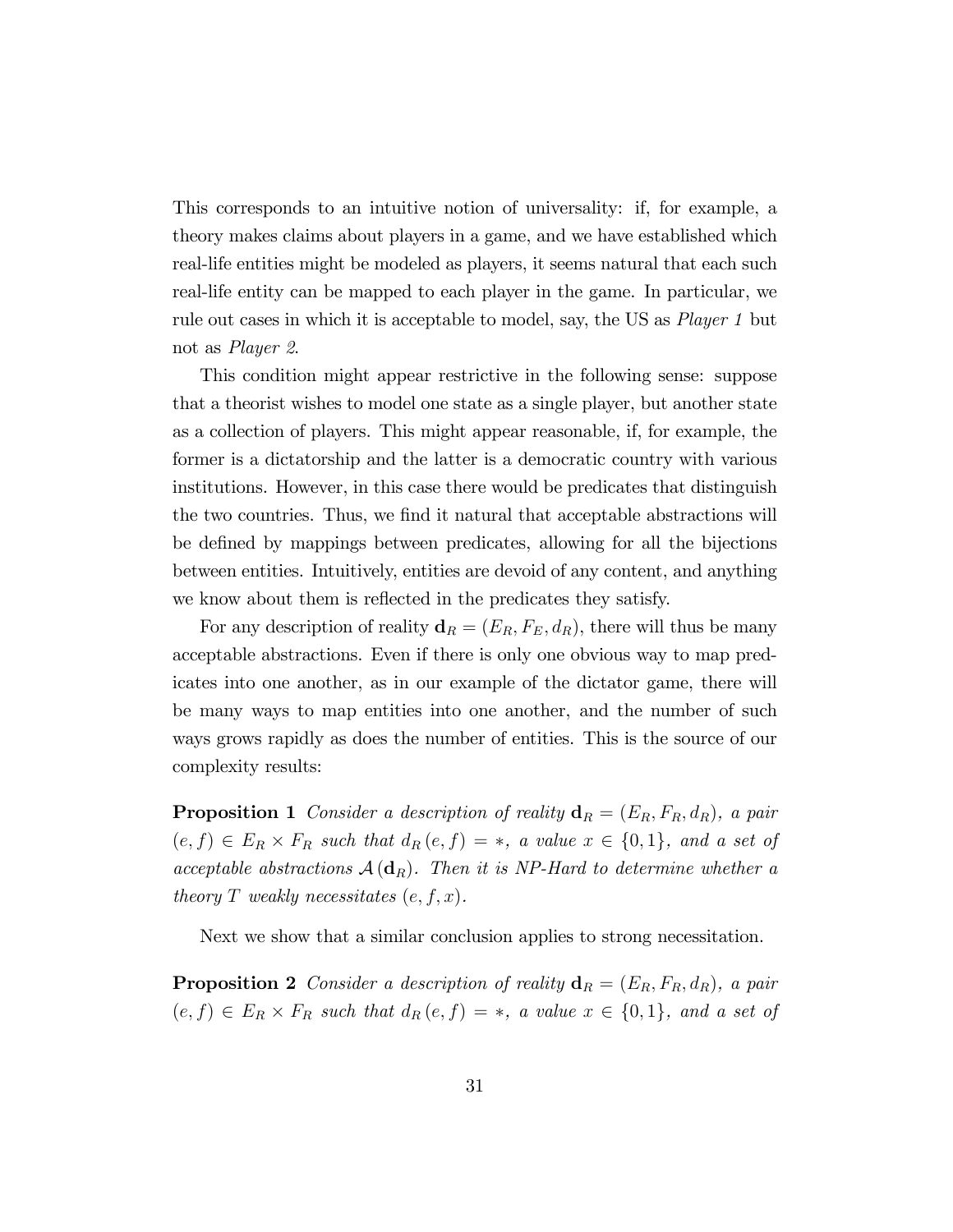acceptable abstractions  $\mathcal{A}(\mathbf{d}_R)$ . Then it is NP-Hard to determine whether a theory T strongly necessitates  $(e, f, x)$ .

Making use of theories in a computationally simple way will thus require either that we restrict attention to models with relatively small sets of entities, or that we find some additional structure that can limit the set of acceptable abstractions.

## 4 Applications

This section examines applications of our model of modeling. We begin with the distinction between prediction and critique, suggested in the Introduction, that motivated our work on this topic. We then examine three further distinctions that, with the help of our model, we argue are analogous to that between prediction and critique.

### 4.1 Prediction and Critique in Economics

The classical view of science leaves no room for intuition. A description of reality,  $\mathbf{d}_R$ , is given, it is modeled by an abstraction A about which there is little room for debate, a theory  $T$  is applied to generate predictions and recommendations, and these are mapped back into reality. The corresponding implications are strongly necessitated by  $T$ , either because there is but one acceptable abstraction  $A \in \mathcal{A}(\mathbf{d}_R)$ , or because the various acceptable abstractions are not so different from each other and yield the same predictions and recommendations.<sup>10</sup> In this case, economic reasoning allows us to make predictions.

 $10$ In particular, we can have a very large number of acceptable abstractions that yield the same results for reasons of symmetry. For example, if a large number of identical objects in reality are mapped onto an equally large number of identical entities in the model, the number of possible mappings is exponentially large, but, due to symmetry, one of them is enough for the analysis.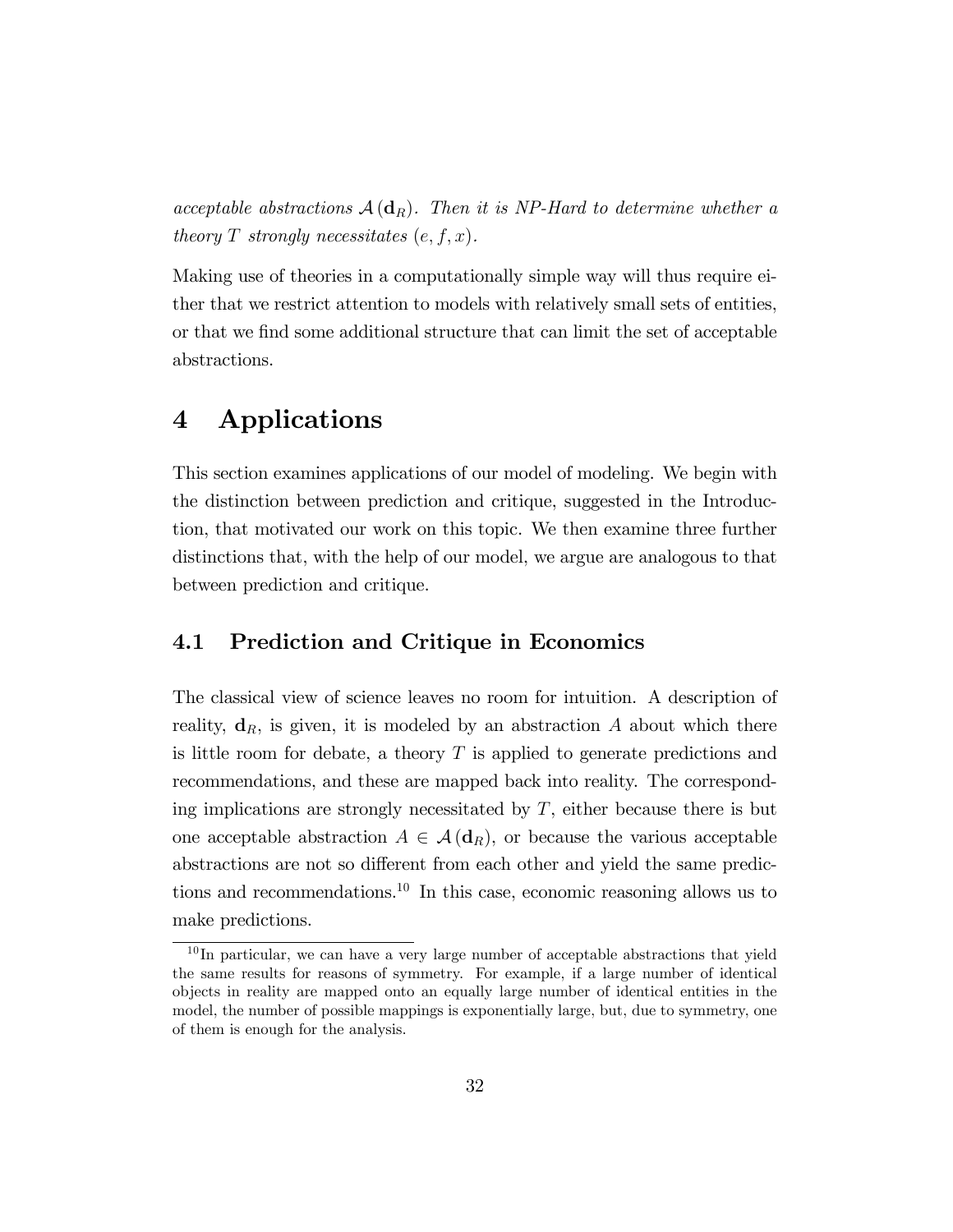By contrast, it is possible that the theory can be applied in a variety of ways, i.e., there are many and varied acceptable abstractions. It may then be that no non-trivial extension of  $\mathbf{d}_R$  is strongly necessitated by T. In this case, politicians and journalists might nonetheless come up with predictions and policy proposals, and might call upon economists to evaluate them. Despite her inability to point to strongly-necessitated conclusions, an economist can still be useful. In particular, the economist can check whether these are consistent with economic reasoning, that is, whether they are weakly necessitated by T. A positive answer does not amount to a support of the proposed policy or prediction, as it merely verifies its consistency with the economic principles embodied in T. However, a negative answer is a cause for concern: if the prediction or recommendation is not weakly necessitated by  $T$ , then there is no acceptable abstraction  $A \in \mathcal{A}(\mathbf{d}_R)$  that supports it, one may well wonder whether these are reasonable guidelines to follow. In this case, economic reasoning is valuable as a source of critique. Moreover, economic analysis can serve the purpose of critique even when a conclusion is weakly, but not strongly necessitated by a theory. By pointing to abstractions under which a conclusion does not follow, one may expose hidden assumptions that are needed to support it.

#### 4.2 Is Economic Theory Vacuous?

It appears that over the past several decades there has been a shift in microeconomic theory from general equilibrium models to game theoretic models. This change has been accompanied by greater freedom in selecting an acceptable abstraction  $\phi$ . For example, a "good" in general equilibrium theory may be a concrete product, as well as an Arrow security, but the concept cannot easily accommodate social and psychological phenomena. By contrast, an "outcome" in a game is a more flexible notion. Similarly, concepts such as "player", "strategy", and "state of the world" suggest a rich set of acceptable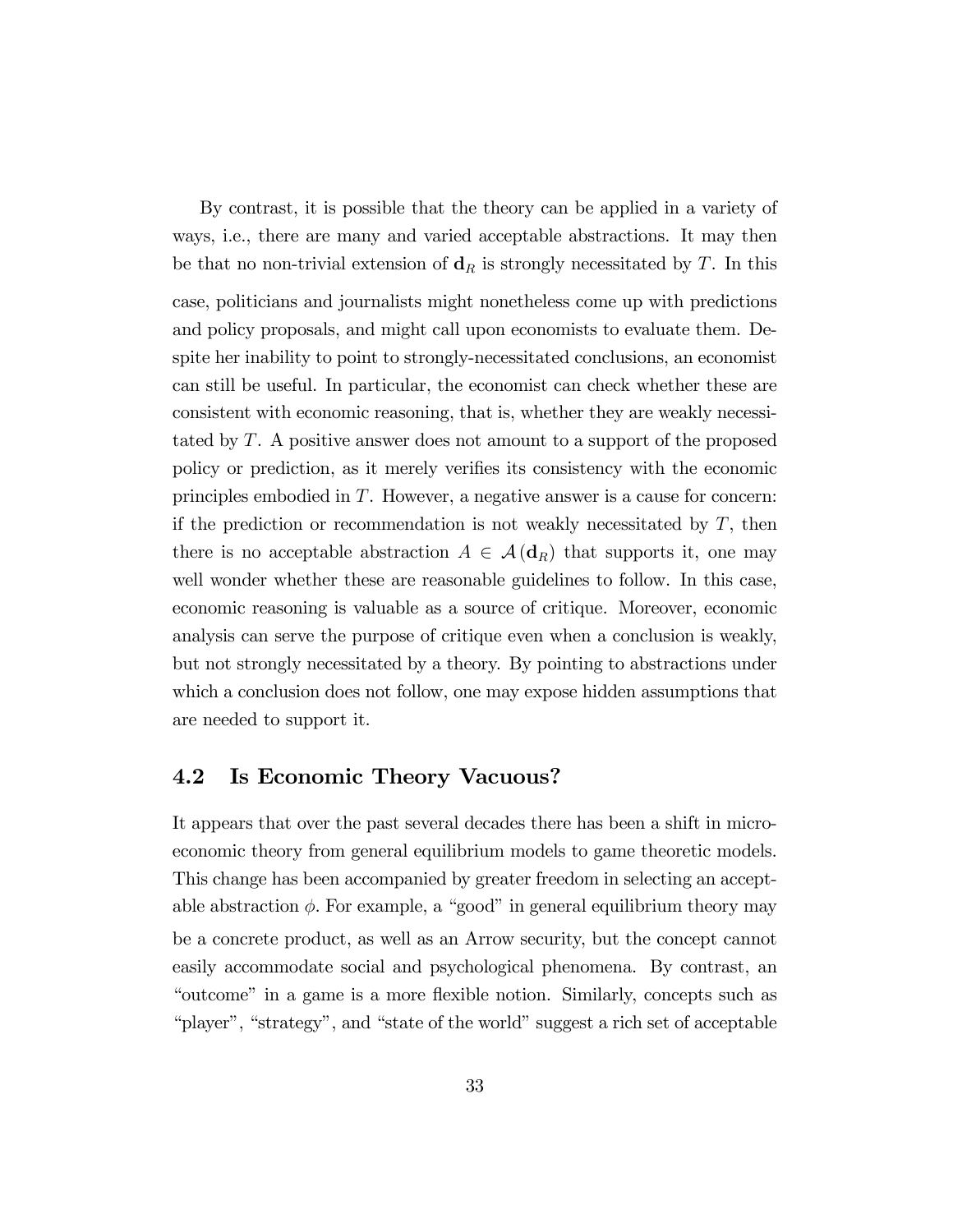abstractions  $\mathcal{A}(\mathbf{d}_R)$ . As we have seen above, this freedom may render the theory "vacuous." An example such as the dictator game may refute a particular assumption about the determinants of players' utility, but it cannot shake the foundations of decision or game theory.

It seems that some of the discussions about whether economics is refutable or vacuous, and its status as a science, as well as some of debates revolving around behavioral economics, are discussions of the distinction between weak and strong compatibility (or necessitation). Detractors of the field point to phenomena where some acceptable abstractions are not compatible with the data. Some responses have been along the Popperian lines (Popper, 1934), attempting to redefine the scope of the theory. For example, it has often been argued that peopleís behavior in ultimatum or dictator games would conform to standard theory if the stakes were high enough. This is reminiscent of the restriction of Newtonian physics to certain levels of energy. However, another response to the experimental challenge has been the re-definition of terms as indicated above. This is a switch from strong compatibility to weak compatibility, which is more frequent in economics than in, say, physics. $11$ 

This discussion suggests that decision and game theory should be viewed as conceptual frameworks rather than as specific theories. As a rough approximation, one can view theories as refuted as soon as one of the appropriate abstractions in  $\mathcal{A}(\mathbf{d}_R)$  is at odds with observations. By contrast, a conceptual framework is rejected only when all such abstractions are contradicted by evidence. Stated differently, we expect theories to be strongly compatible with the data, whereas conceptual frameworks need only be weakly compatible with the data.

 $11$ At the same time, re-definition of terms is by no means restricted to economics or to its foundations. For example, one may view part of Freud's contribution as changing the unit of analysis, having goals and beliefs, from a unified self to ego, id, and super-ego. Similarly, in defending evolutionary reasoning one often needs to explain that the unit of analysis is not the organism but the gene. In both cases, as in the rational choice paradigm, a "theory" may appear to be refuted given one abstraction  $\phi$  but not given others.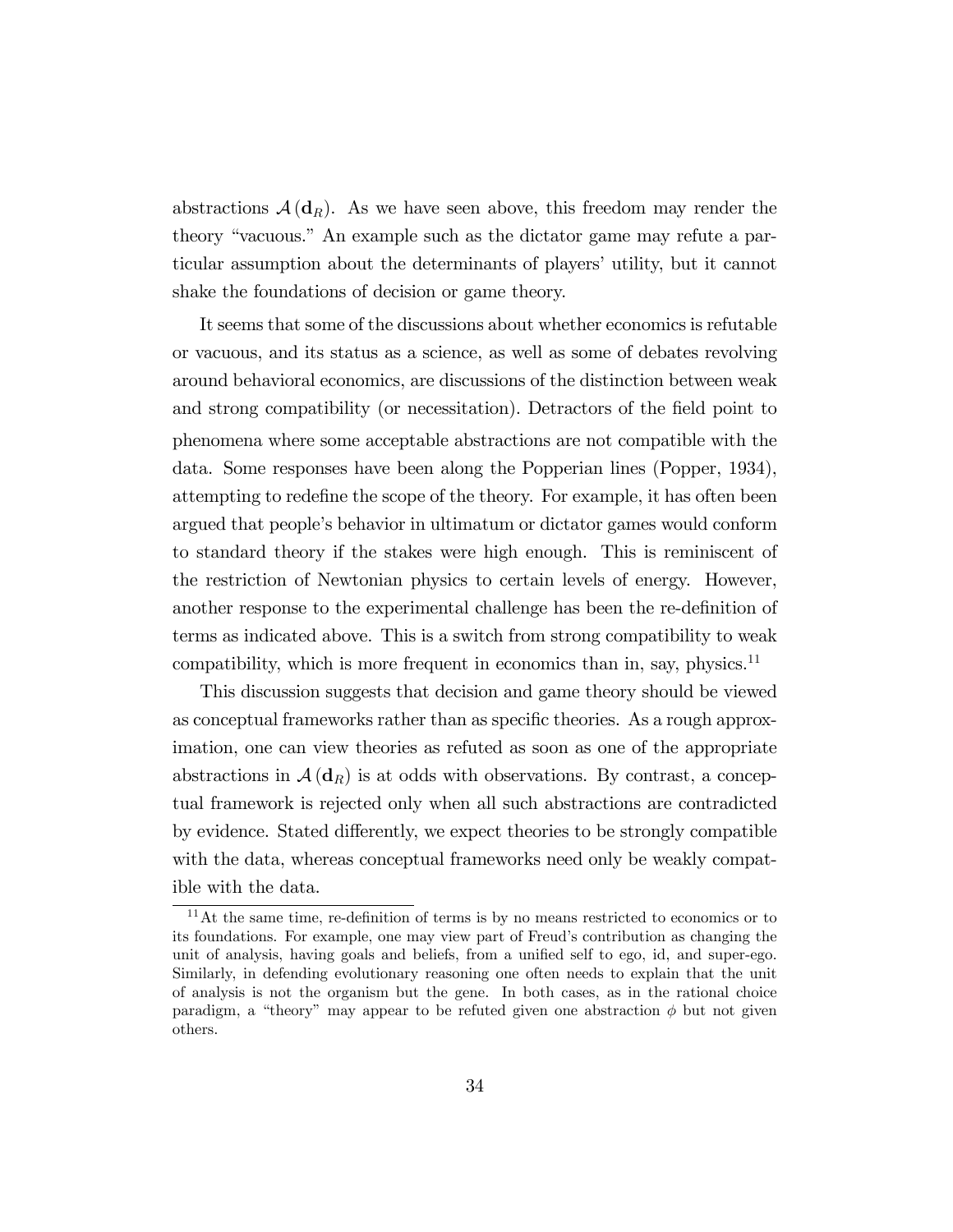This approach raises the question of refutability: are the foundations of modern economic theory tautologically true? Can one imagine any set of observations that would not be compatible with decision and game theory?

The answer depends, of course, on what is considered "acceptable", that is, on the choice of the appropriate set of abstractions  $A(d_R)$ , which is taken to be exogenous in this paper. It is common sense that has to determine the scope of  $A(d_R)$ . We believe that our model partly captures a phrase by Amos Tversky: "Theories are not refuted; they are embarrassed." Indeed, decision theory can typically be shown to be weakly compatible with the data, and the question isnít whether it has been refuted, but rather, whether the set of mappings  $\mathcal{A}(\mathbf{d}_R)$  hasn't become embarrassingly large or counter-intuitive.

### 4.3 Objective and Subjective Rationality

One view of rationality relates the concept of a rational decision to the robustness of the decision, reflected in the ability to convince others that the decision is reasonable. Specifically, it is suggested that decisions can be rational in two separate but related ways: a decision is objectively rational if any "reasonable person" can be convinced that it is the correct decision. A decision is subjectively rational for a "reasonable" person if she cannot be convinced that this is a wrong decision for her. In both cases, by "convincingî we refer to reasoning that does not resort to new information; that is, to the type of reasoning that the decision maker could have come up with on her own.

The Sunk Cost Fallacy examined in Example 10 illustrates subjective and objective rationality. The agent who chooses not to buy a replacement ticket to the concert might alter his choice after taking an economics course that discusses sunk costs. With the help of an economics course and sufficient discussion, the agent's preferences might conform to those in the abstraction the economist has associated with  $\mathbf{d}_R$ . If we find the agent's counter argument in the example plausible, we would deem the agent as subjectively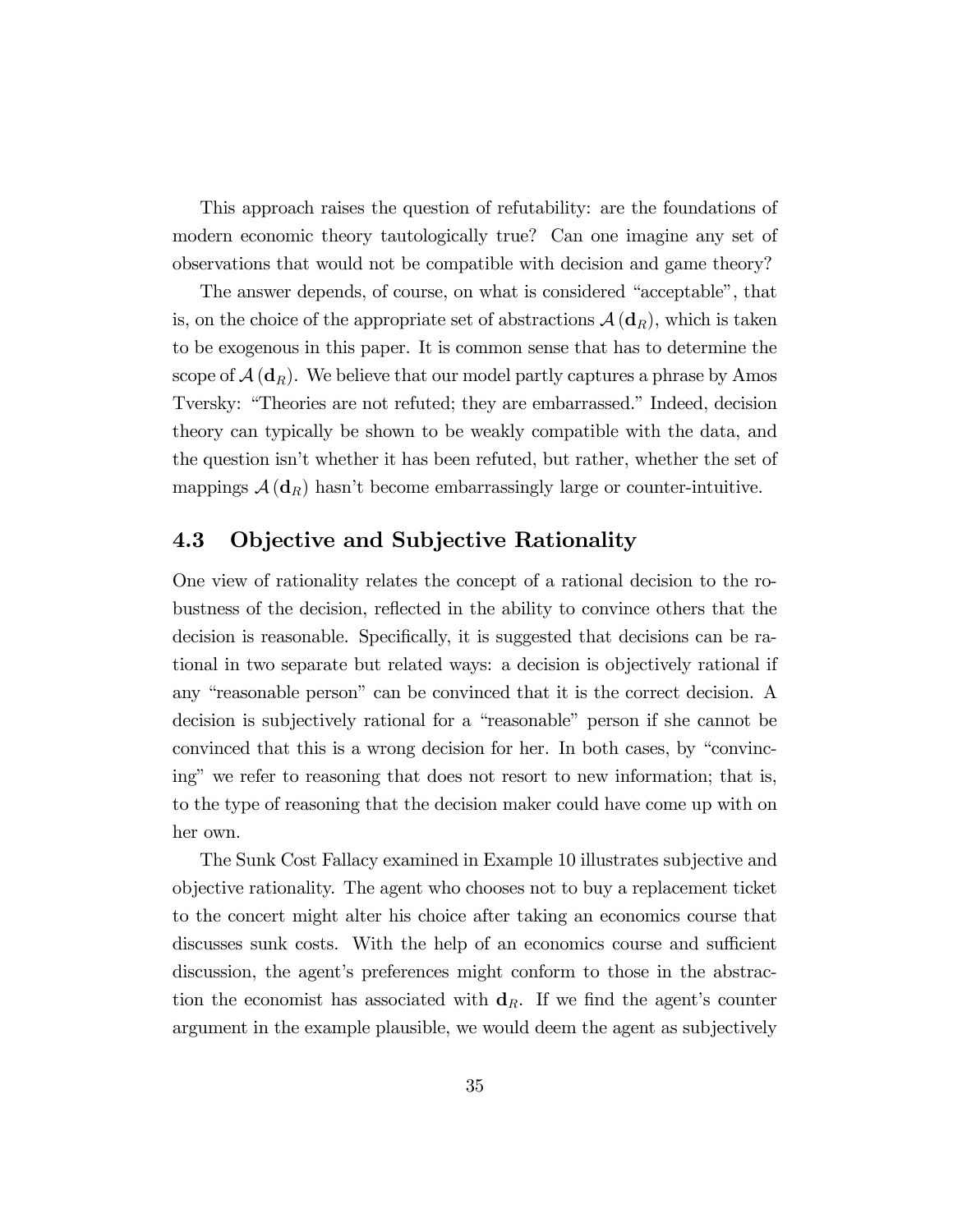rational. Only if we think that all reasonable people should be convinced by the economistís argument would we say that an agent who foregoes the concert is not even subjectively rational.

The concept of objective rationality relates to strong necessitation: independently of the decision maker's hunches and intuition, based on hard evidence, the theory makes specific recommendations. As these recommendations are valid for every abstraction  $A \in \mathcal{A}(\mathbf{d}_R)$ , they should be able to convince every reasonable person.

By contrast, in subjective rationality the decision maker makes various choices that need not be supported by a model. Rather, she makes decisions based on her intuition, and the question becomes: can she be convinced that she is wrong? If the decision maker can point to at least one abstraction  $A \in \mathcal{A}(\mathbf{d}_R)$  that justifies (necessitates) her choices, she can defend them and cannot be convinced that she was in the wrong. Thus, subjective rationality applies to all choices that are weakly necessitated by the theory.

### 4.4 The Role of Decision-Aid Models

There is a tendency, especially among lay people, to expect decision theoretical models to come up with the "correct answer". Presumably, decision theory is supposed to provide mathematical models that, taking into account the relevant data and perhaps some subjective parameters, will compute correct predictions given possible outcomes of all available actions, and eventually Önd the best decision. Indeed, this high standard is often attained, in particular in domains such as statistics or operations research. For example, theory can help one identify which of two drugs has higher efficacy, or how to find a shortest path between two points on a map.

Unfortunately, not all problems can be neatly resolved by theoretical models. Unknown fundamental mechanisms, high degrees of complexity, and unavailable data can each hamper a modelís performance. Decisions involving human and social factors might encounter all of these difficulties, render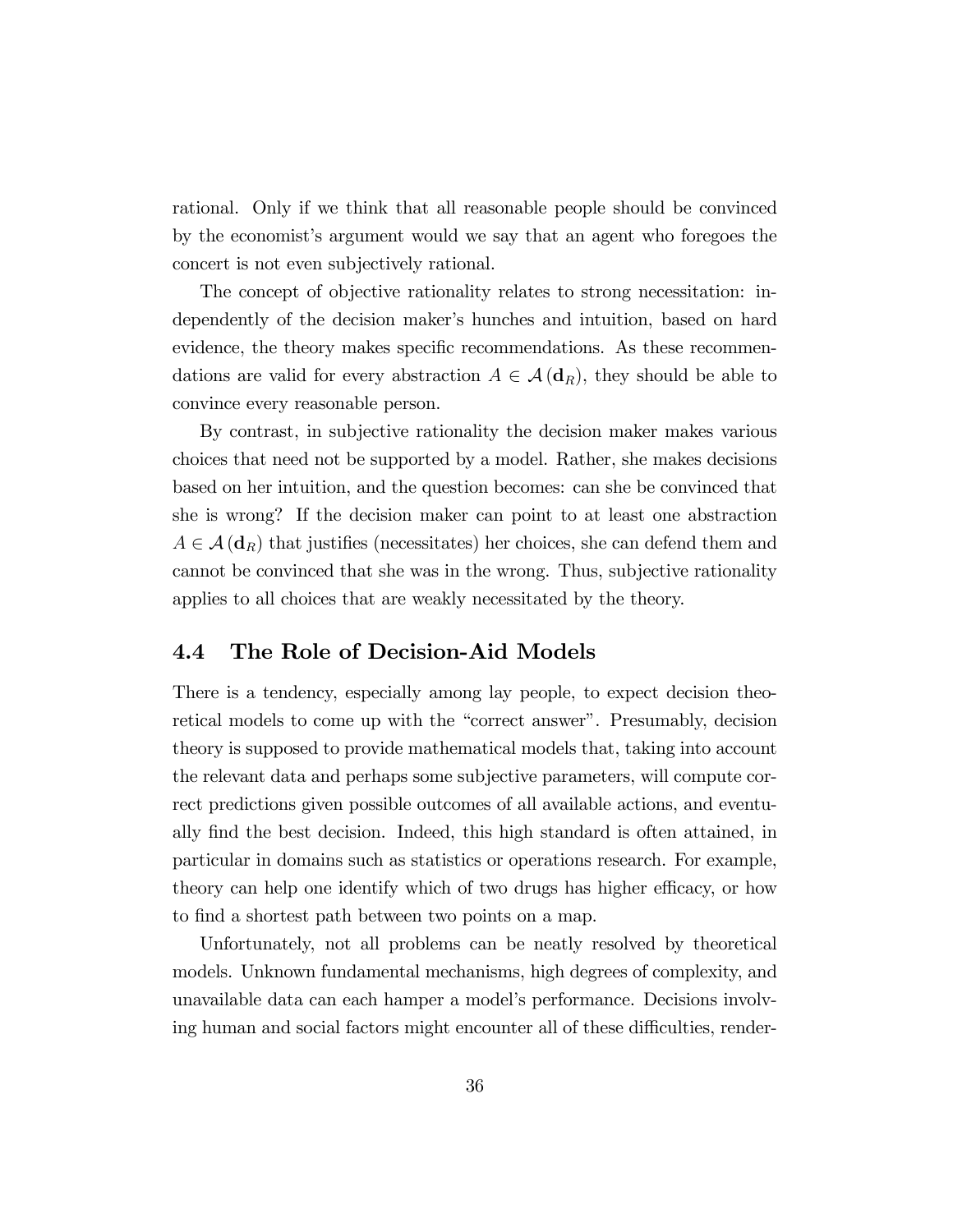ing theory almost useless in predicting phenomena such as wars and stock market crashes.

The classical model is often encountered in operations research problems that have a relatively small component of individual input. For example, if Mary wishes to find the shortest driving distance between two points, she may ignore intuition and let theory guide her. Reality would consist of the map and related information; there will be a relatively tight set of reasonable abstractions  $\mathcal{A}(\mathbf{d}_R)$ , and a simple algorithm would be the recommendation of theory T under each of them. That is, the claim that a certain path is optimal will be strongly necessitated by  $T$ . Mary would do well to follow that recommendation even if some turns along the path might seem counterintuitive to her.

By contrast, if Mary wishes to invest her savings, she may find that there are too many ways to model the world's financial markets. Mary may adhere to a theory of optimal portfolio management, T, but, in the absence of a choice (an extension  $\mathbf{d}_R''$  of  $\mathbf{d}_R$ ) that is strongly necessitated by the theory, she may be at a loss. As a result, she may choose simply to follow her intuition. However, it would be useful for her to test, post-hoc, whether there exists a model that justifies this choice, that is, whether her choice is weakly necessitated by T. If it is not, Mary might wonder why, and whether she can still do better after all.

## 5 Conclusion

#### 5.1 Other Sciences

The standard view of "science" brings to mind an academic discipline engaging in the construction of formal models that provide predictions. However, there are respectable academic disciplines that are considered useful without being scientific in this sense, ranging from mathematics to history and philosophy.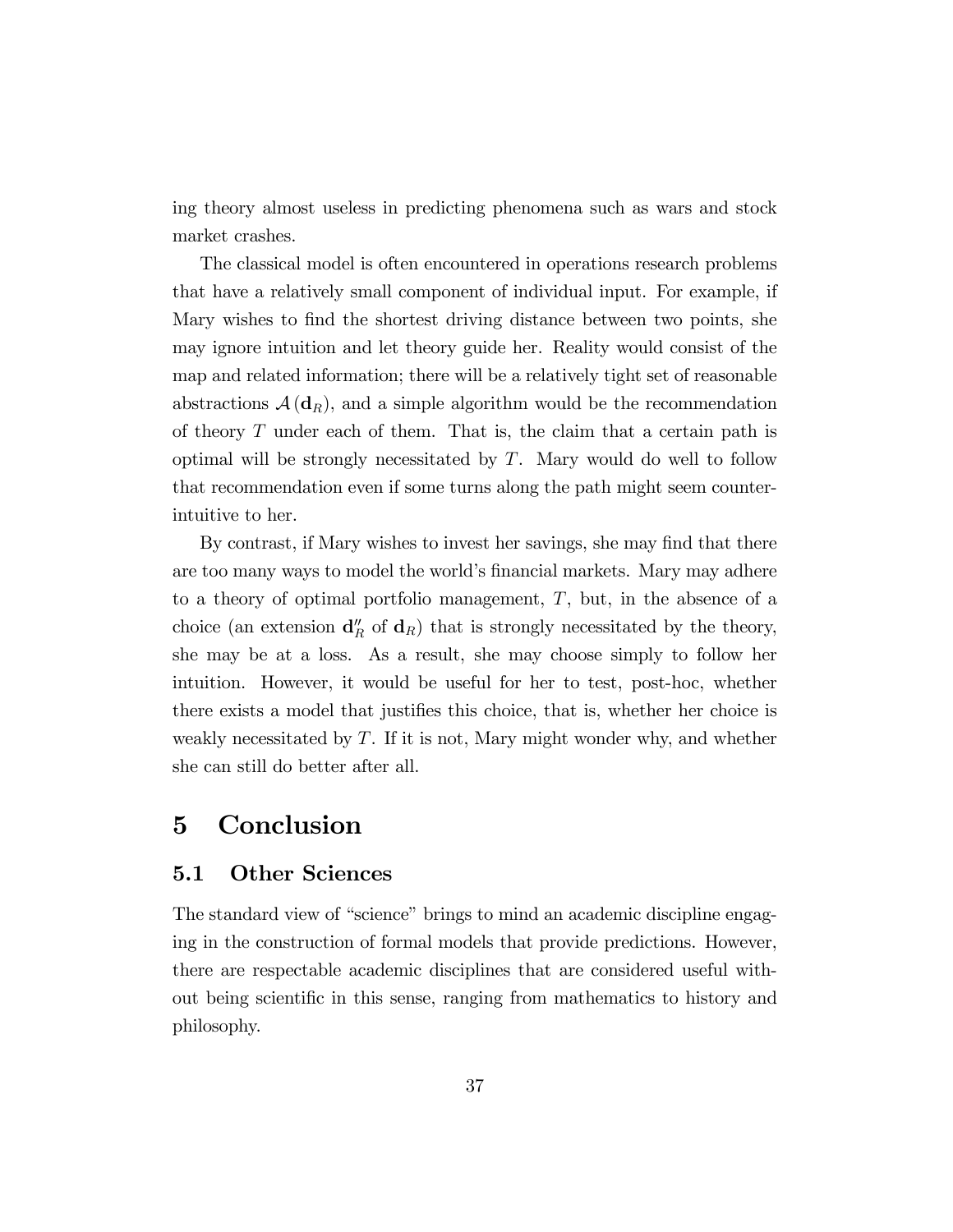A general point this paper attempts to make is that domains that are considered scientific can also be useful as criticism. Physics provides laws of preservation that check fanciful ideas such as perpetual motion machines, while biology makes us doubt physical immortality. In both cases, it is useful to find the flaw in an argument even if it is not replaced by any quantitative prediction. Similarly, economics often proves useful without necessarily making predictions.

Beyond this claim, it is worthwhile to ask, is economics viewed as critique more often than are the natural or life sciences, and if so, why? We believe that this is indeed the case for two reasons. The first relates to the nature of economic questions: dealing with social and political issues, lay people such as journalists and politicians often offer new economic ideas and predictions more readily than, say, mathematical or physical innovations. The reader has probably never had a cab driver suggest his or her personal theory of planetary motion or cold fusion but might have heard any number of such theories about the 2007 financial meltdown. Without minimizing the success of economics as a predictive science, it appears that the context of the debate makes it more important as a critical field than are the natural sciences.

The second reason has to do with the nature of economic questions and answers: the reliance of modern economic analysis on general tools such as decision and game theory generates a richness of possible interpretations there are many acceptable abstractions. Thus, there are more cases in which there is a distinction between predicting (an outcome) and critiquing (an argument). For Öelds in which the theoretical terms are more clearly mapped onto real ones the distinction between the two is less important, and, indeed, most critiques would also generate predictions.

### 5.2 Probabilistic Abstractions

It would be interesting to extend the deterministic model that we have set out to allow probabilistic abstractions. In our examples based on the Dictator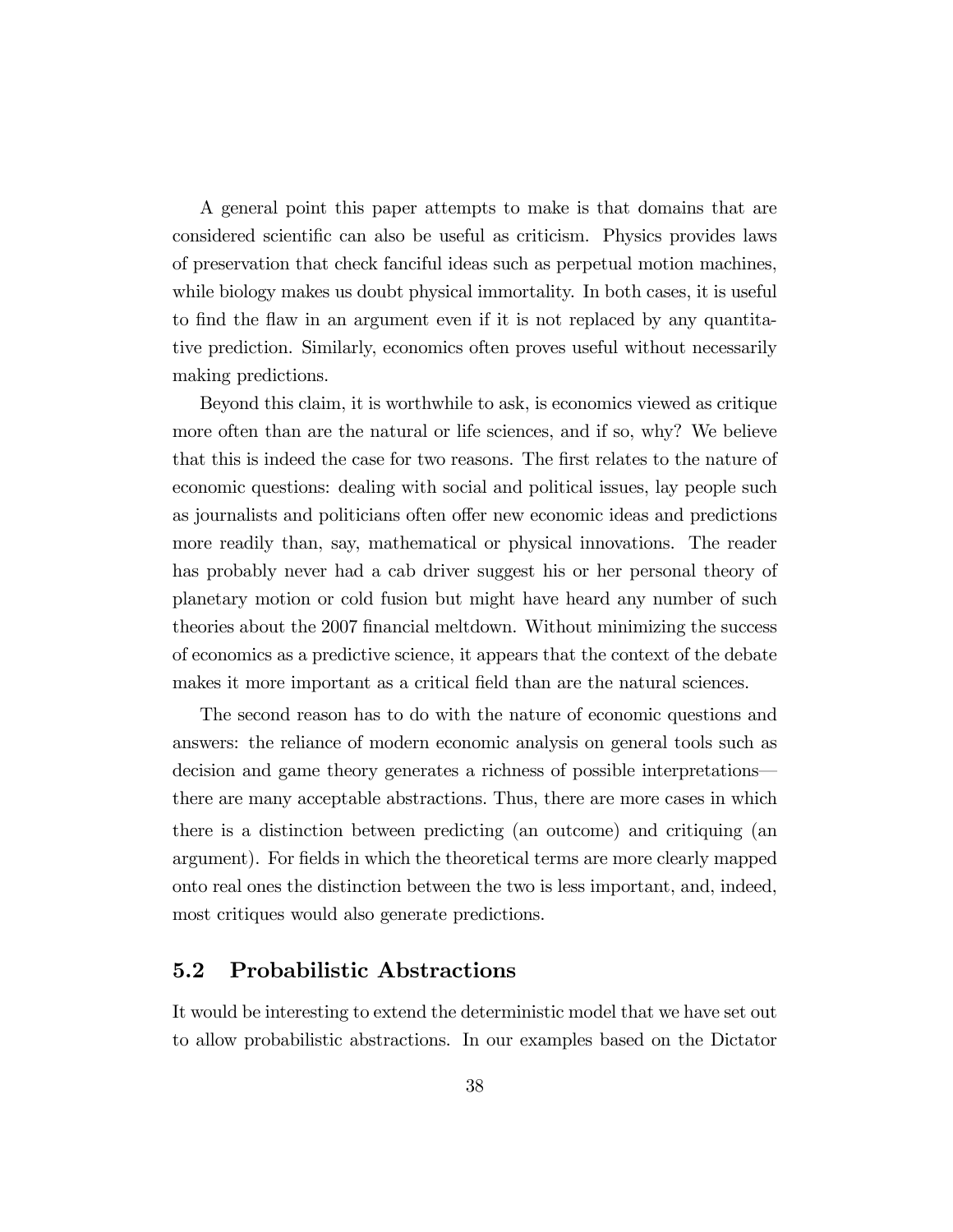Game, one part of the abstractions dealt with player 1's preferences. The examples considered two abstractions that entailed different specifications of these preferences: one abstraction left the preferences completely open while another specified that for any two different outcomes, the player preferred the outcome that gave him the larger amount of money.

The extension of the real-world description  $\mathbf{d}_R$  to  $\hat{\mathbf{d}}_R$  that incorporated the results of a Dictator Game experiment was surely compatible with the abstraction of the model that didnít specify preferences, since in that case no prediction was made. (That is, the extension of the model given the theory that the agent always chose the best outcome is the trivial extension.) Abstractions that specify nontrivial preferences (that is, preferences such that there exist two outcomes  $o_1$  and  $o_2$  with  $o_1$  strictly preferred to  $o_2$ ) make possible incompatibility of the  $A - T$  extension with  $\mathbf{d}_R$ .

The problem, though, is that any such specification is likely to result in incompatibility if the number of subjects in the experiment is large. If ones belief is that few subjects who find themselves in the role of player 1 will give nothing to player 2, one would not want to specify deterministic preferences that make this impossible. Rather, one would like an abstraction in which relatively few, say less than 10%, of the subjects in the player 1 role choose to take the entire amount of money.

Asking whether more than  $10\%$  of the subjects chose  $(100, 0)$  is a yesor-no question. Replications of the experiment might give rise to different extensions of  $\mathbf{d}_R$  and the  $A - T$  extension in which the abstraction has fewer than 10% of the agents caring only about their monetary outcome might be compatible with some extensions of  $d_R$  and not others. The interpretation of a statement like "The  $A - T$  extension of the reality description  $\mathbf{d}_R$  is incompatible with  $\hat{\mathbf{d}}_R$ <sup>n</sup> thus becomes more complicated than in our model in this paper. One would naturally ask how likely it was that the incompatibility would arise in a replication of the experiment.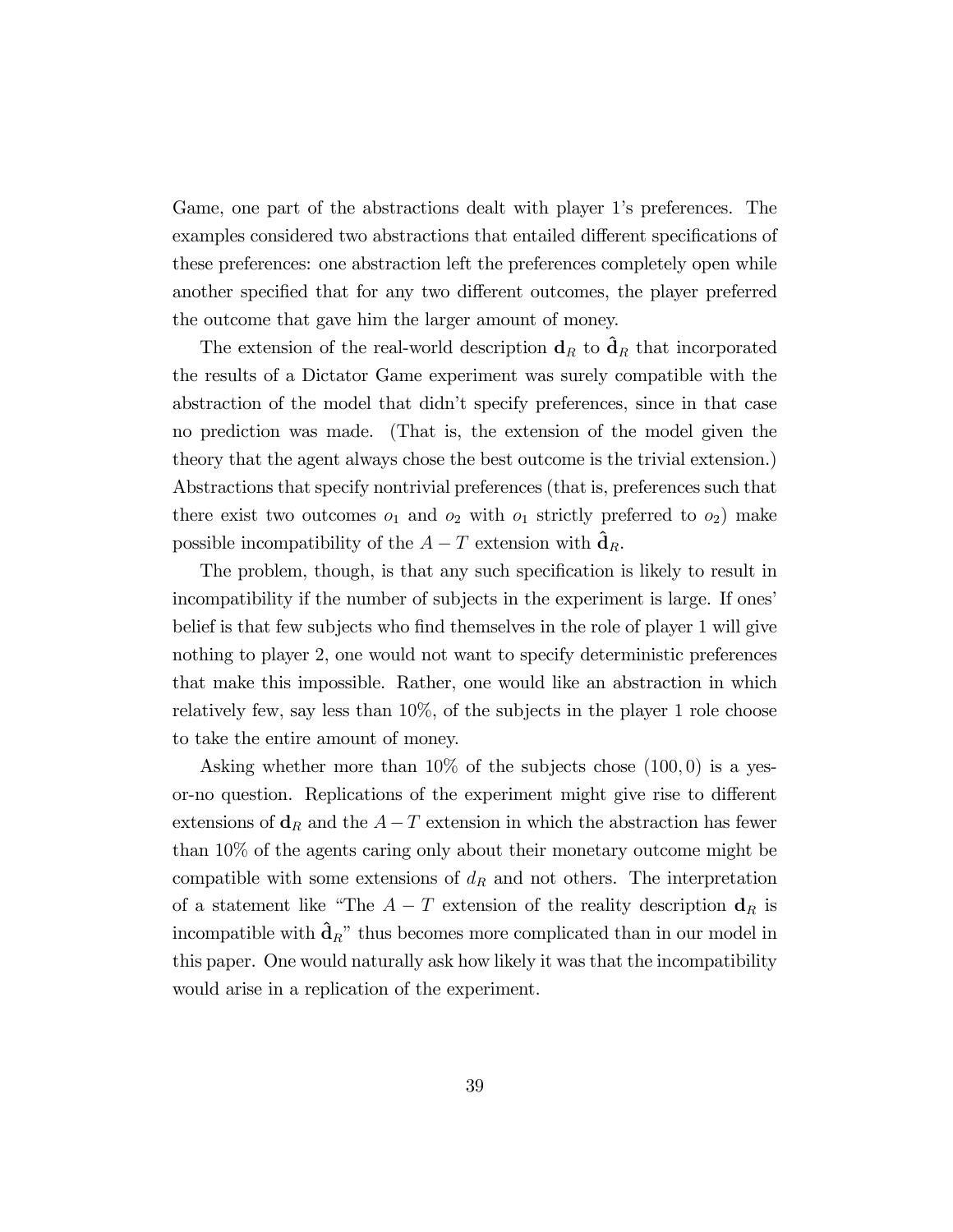### 5.3 Multiple Theories

In the discussion above we refer to a single theory that can be compared to data or to intuition. One may consider several theories that compete in their attempt to generate predictions or recommendations. However, our basic model involved no loss of generality: given several distinct theories, one may consider their union as a "grand theory", and relegate the choice of a theory to the choice of the abstraction  $A$ . To this end, it suffices that the sets of entities to which theories apply be disjoint. Figuratively, it is as if we guarantee that each scientist has access to her own set of variables, and we consider the entirety of their research papers as a single theory. This single theory generates only the extensions that are unions of extensions suggested by the single (original) theories, so that a practitioner can choose which theory to use by choosing an abstraction, but cannot derive any new conclusions from the union of the theories.

## 5.4 Normative Economics

The social sciences differ from the natural sciences, *inter alia*, in that the former deal with subjects who can be exposed to and understand the theories developed about them. When focusing on descriptive theories, this distinction explains economists' focus on equilibria: nonequilibrium predictions would be self-refuting prophecies, offering the economist a more or less sure way to be wrong. Moreover, this distinction also gives rise to normative considerations in the social sciences, considerations that are meaningless in the natural ones. It seems, however, that there is more than one way to understand what normative science is. The textbook approach says that "normative" refers to "ought" rather than "is". But what is this "ought"?

One possibility is illustrated by the Sunk Cost Fallacy of Example 10. The agent who chooses not to buy a replacement ticket to the concert might alter his choice after taking an economics course that discusses sunk costs. ìOughtîin this case means that with su¢ cient discussion, the agentís pref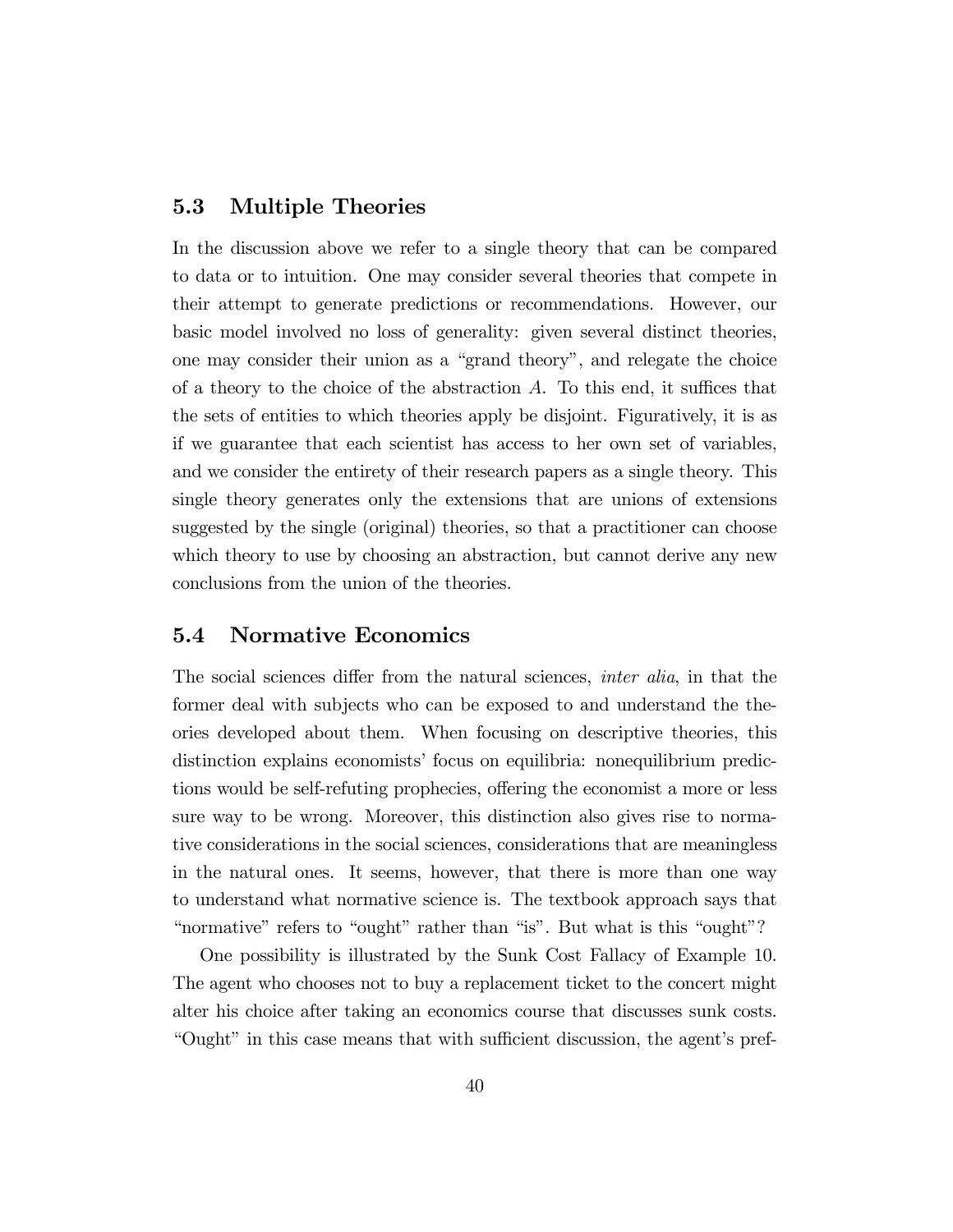erences will conform to those in the abstraction the economist has associated with  $\mathbf{d}_R$ . As we suggested there, the agent may not be convinced by the economist's arguments, but the economist's arguments are typically of the form "Rational agents ought to ignore sunk costs".

One does not have to accept the economist's normative judgments. As discussed in Section 4.3, an economist's—or anyone's—normative prescriptions are valid only to the extent that others Önd the arguments behind the prescription compelling. We suggested there that the dialog between a theorist and her subject may not result in the subject accepting the economist's argument to ignore sunk costs.

### 5.5 The Discipline of Economics

Research is a social phenomenon, in which people decide which topics to study, what to publish and so forth. In studying methodology, one observes this phenomenon and tries to understand it, thereby engaging in social science. One's interest may have a normative flavor—typically referred to as "philosophy of science"-or a stronger descriptive bent—closer to the "sociology of scienceî. Both tendencies can be viewed as belonging to the realm of social science, broadly construed.

As a descriptive social science, the sociology of economics cannot expect to have formal, mathematical models that provide perfect descriptions of reality. As in other social sciences, such as economics itself, one expects models that are rather imperfect to help in understanding reality. We view our task in this paper as theoretical: our goal is to offer new models that may enhance understanding of social phenomena, in the case at hand, of formal modeling in some realms of the social sciences. Empirical work is needed to test which model best fits observations. Hence, we do not purport to argue here that our view of economics as critique better explains economic research than the more classical view of economics as a "Popperian" science. We offer another way to conceive of observations, but we do not claim to have made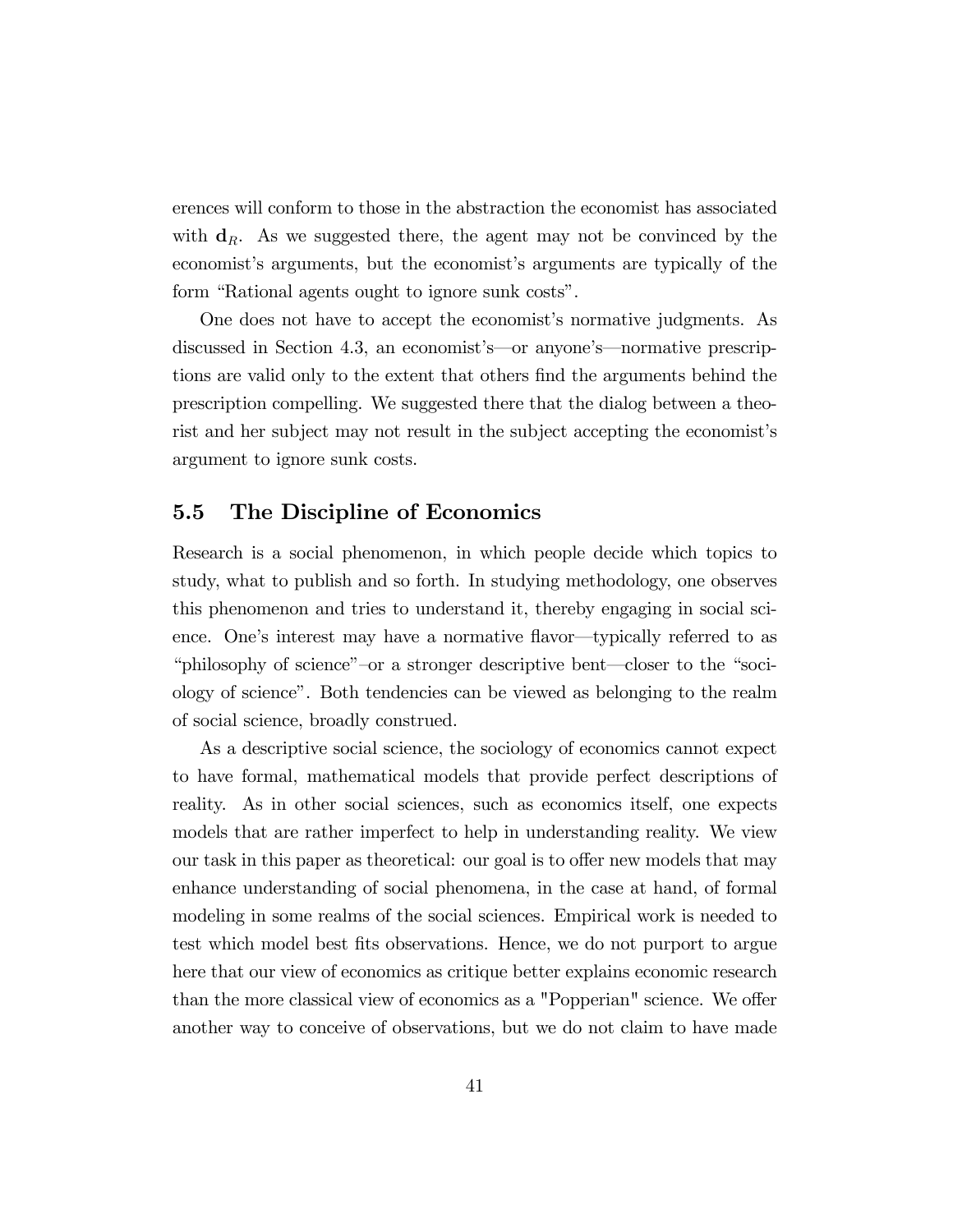an empirical investigation of the relative success of this conceptualization.

The above notwithstanding, we offer here a tentative conjecture that our model might fit some observations better than the classical one. Economic theory offers many qualitative predictions that are supposed to hold under ceteris paribus assumptions. These ceteris paribus conditions tend to be very hard to observe in real life, rendering such predictions dubious from an empirical viewpoint. By contrast, ceteris paribus arguments are valid as criticism: to challenge a way of reasoning, they are very powerful, even if nothing is held fixed in reality. That is, they can serve for gedankenexperiments when natural experiments are hard to identify.

This way of looking at economics can be applied to our model as well. Indeed, our model can be viewed as a form of critique: it criticizes the demands on economics to make predictions, by pointing out that economists can be useful without making predictions.

## 5.6 Economics as Criticism and as Case-Based Reasoning

Relative to the view posited by Gilboa, Postlewaite, Samuelson and Schmeidler (2014) that economic models are theoretical cases, the view of economics as critique is even more modest: in the latter, the goal of economic modeling is only to test whether certain reasoning is valid, without making any predictions (case-based or rule-based). However, our focus on a single theory T does seem to attribute greater importance to the theory than the analogical (case-based) model. This seems to be compatible with the notion of critique: while it does not need to proactively generate predictions, it aims to be a more objective standard for testing predictions. To consider an extreme example, assume that one's theory consists of no more than logical deductions. In and of themselves, such deductions make no predictions; specific assumptions about the reality modeled would be needed to reach any conclusions. However, logic enjoys a very high degree of objectivity when it comes to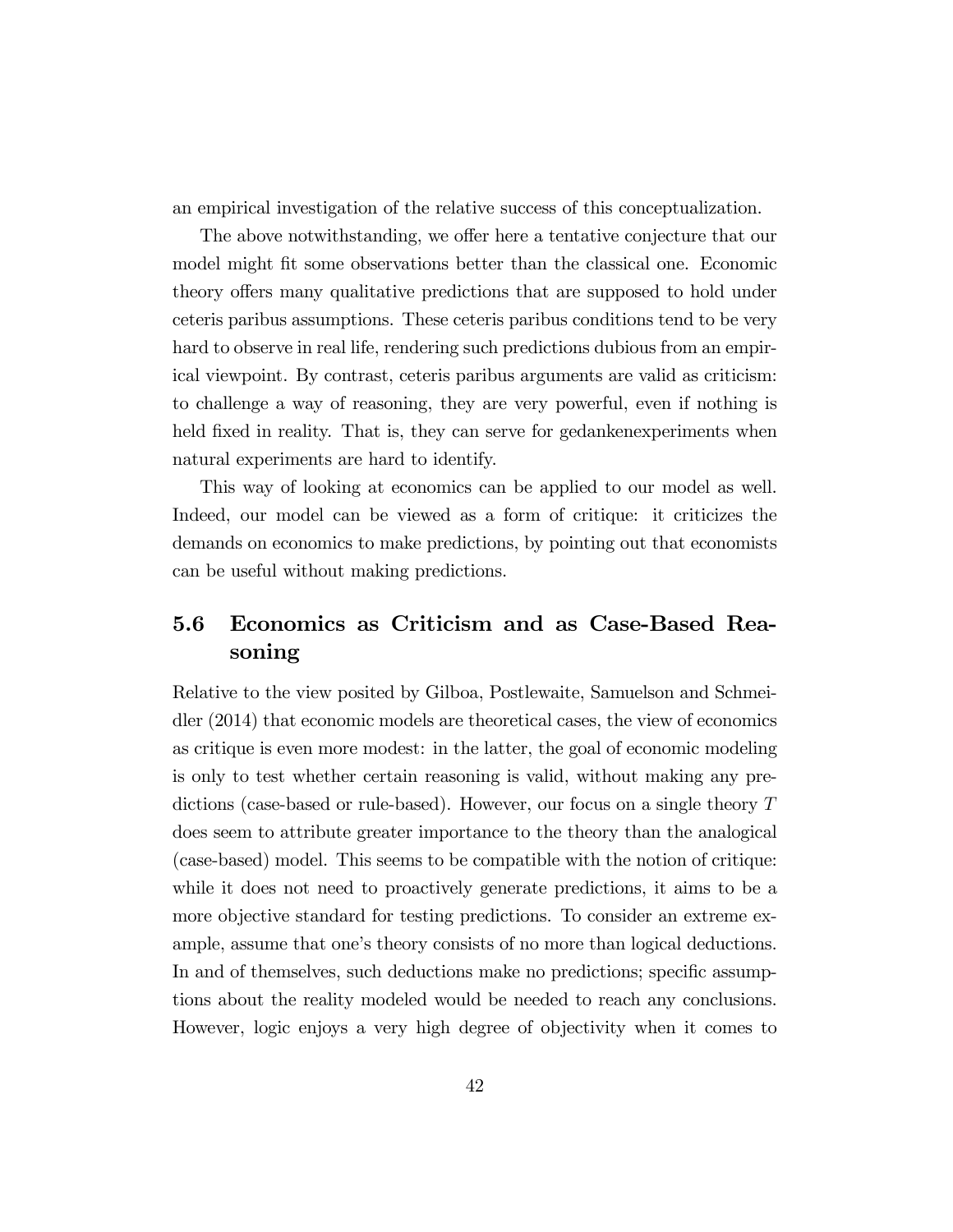testing the validity of arguments.

### 5.7 Freedom of Modeling in Economics

Most of the examples above suggest that decision and game theory are closer to being "paradigms" or "conceptual frameworks" than specific theories, and that this is much less true of more classical microeconomic theory. While we do believe this to be the case, it is important to point out that the choice of a model and re-deÖnition of terms is not restricted to game or decision theory applications. Consider, for example, basic consumer theory, according to which consumers choose a bundle of goods so as to maximize a utility function given a budget constraint, and that they therefore satisfy the axioms of revealed preferences (WARP, SARP...). Clearly, this theory has counter-examples in observed data. However, Chiappori (1988,1992) (see also Browning, Chiappori and Weiss (2014, Chapter 3)) argue that if a household's expenses are split between members of the household—specifically, between a wife and a husband—then utility maximization may be a much more reasonable hypothesis than if the household is viewed as a single unit. That is, while the standard approach is to map a specific household to a single "consumer", they suggest that individuals within households are to be mapped to different "consumers". One can easily imagine how similar redefinitions of terms might be important in assessing theories in other fields in economics. For example, should growth be measured for a country or a region thereof? Or perhaps a set of countries? What counts as "money"? Thus, while deci-sion and game theory are probably the most prominent examples in which weak and strong compatibility with the data vary, they are not the only ones.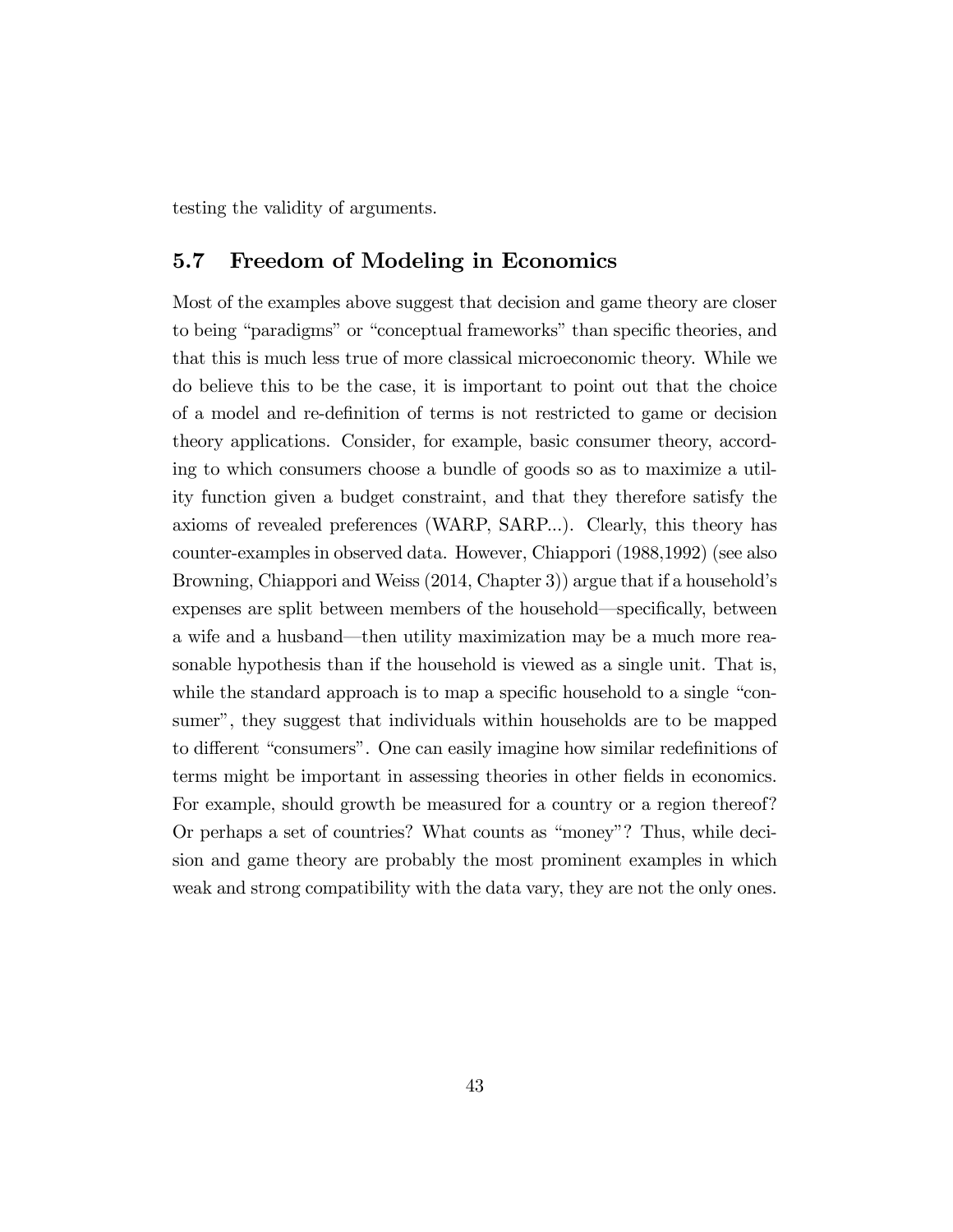## 6 Appendix: Proofs

#### Proof or Proposition 1.

We reduce the Clique problem to Weak Necessitation. Let there be given an undirected graph  $(V, Q)$  with  $|V| = n$  and a number  $k$   $(1 < k \leq n)$ . The set  $Q \subset V \times V$  denotes the set of edges. We assume that  $(v, v) \notin Q$  for all v and that  $(v, w) \in Q$  implies  $(w, v) \in Q$ . Construct the following problem. There is one predicate of degree 1 and one predicate of degree 2 both for the real and the theoretical model. Formally,  $F = \{K, L\}$  and  $F_R = \{B, Q\}$ where  $B, K$  are single-place predicates and  $L, Q$  are two-place predicates. We abuse notation and use  $Q$  for a predicate in our model because it will be identical to the edges in the graph  $(V, Q)$ . We allow  $\mathcal{A}(\mathbf{d}_R)$  to include only the abstractions generated by  $\phi_F$  where  $\phi_F(B) = K$  and  $\phi_F(Q) = L$ . (Note that this  $A(\mathbf{d}_R)$  can be succinctly described.) Thus, there exists only one acceptable mapping of predicates, and different mappings will differ in their permutation of entities.

Define  $E_R = V \cup \{y\}$  where  $y \notin V$ . Let  $d_R$  be a description (applying to reality) of the edges in the graph, which says nothing about the predicate B. That is, for  $v, w \in V \subset E_R$  we have  $d_R((v, w), Q) = 1$  iff  $(v, w) \in Q$ . For  $v \in V$  set also  $d_R((v, y), Q) = d_R((y, v), Q) = 0$ . Likewise,  $d_R((y, y), Q) = 0$ . 0. Finally, set  $d_R(e, B) = *$  for all  $e \in E_R$ . Let  $E = \{1, ..., n + 1\}$ .

The theory T is given by a single rule: if  $\{1, ..., k\}$  are all pairwise linked according to L, then predicate K applies to element  $(n + 1)$ . Formally, if

$$
d\left(\left(i,j\right),L\right)=1
$$

for all  $i, j \leq k$ , then  $T(d)$  satisfies

$$
T(d)(n+1,K) = 1.
$$

We argue that the original graph has a clique of size  $k$  if and only if there exists a bijection  $\phi_E$  such that T-A-necessitates  $(B, y, 1)$  for  $A =$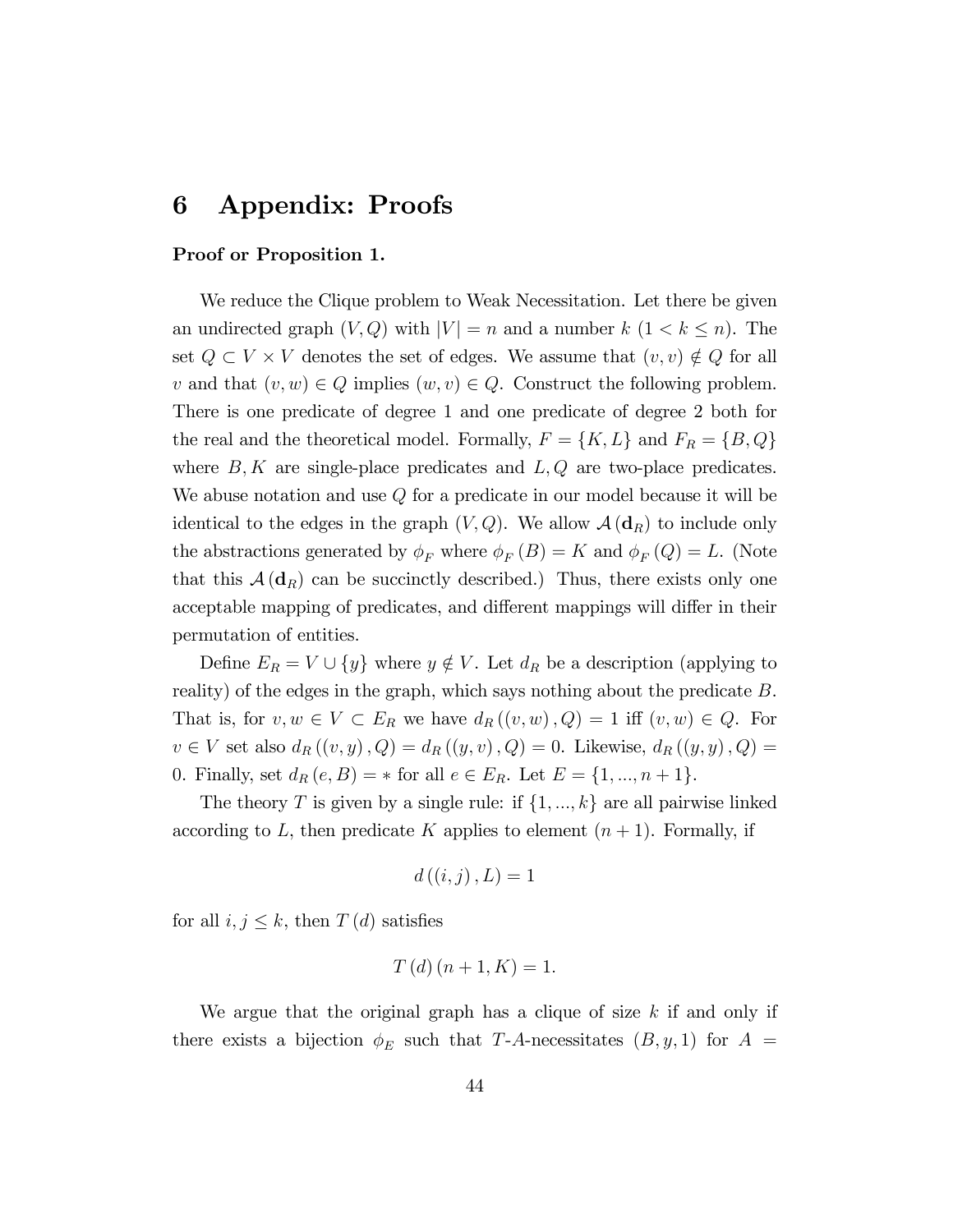$((E_R, F_R, d_R), (E, F, d), \phi)$ . Indeed, if such a clique exists,  $\phi_E$  can be defined by any permutation of the nodes that places the clique nodes in the first  $k$ places, any permutation that places the rest in the next  $(n - k)$  places, and that maps y to  $(n+1)$ . Theory T can then be used to derive the extension according to which  $T(d)(n+1, K) = 1$  and the mapping back implies that the extension of  $d_R$ ,  $d'_R$ , satisfies  $d'_R(y, B) = 1$ .

Conversely, if T weakly necessitates  $(y, B, 1)$ , it must be the case that  $\phi_E(y) = n + 1$  (as  $n + 1$  is the only entity in E for which T may yield such a conclusion). This means that the entities  $\{1, ..., k\}$  are images of nodes in the original graph V (and none of them is an image of y) and thus  $\phi_E^{-1}$  identifies a clique in  $V$ .

Finally, observe that the construction of the Weak Necessitation problem can be done in polynomial time.

#### Proof of Proposition 2.

We will reduce the (closed) Hamiltonian path problem and prove that Strong Necessitation is co-NPC. That is, given an undirected graph  $(V, Q)$ we will construct  $d_R \in D(E_R, F_R)$ , a pair  $(e, f)$  with  $d_R(e, f) = *$ , a value  $x \in$  $\{0, 1\}$ , a conclusion  $(e, f, x)$ , and a theory T such that T strongly necessitates  $(e, f, x)$  if and only if the original graph does not have a closed Hamiltonian path. As in the proof of the previous result,  $F = \{K, L\}$  and  $F_R = \{B, Q\}$ where  $B, K$  are a single-place predicates and  $L, Q$  are two-place predicates. Again, we abuse notation and use Q for a predicate in our model because it will be identical to the arcs in the graph  $(V, Q)$ . We allow  $\mathcal{A}(\mathbf{d}_R)$  to include only the abstractions generated by  $\phi_F$  where  $\phi_F(B) = K$  and  $\phi_F(Q) = L$ . (Note that this  $\mathcal{A}(\mathbf{d}_R)$  can be succinctly described.)

Define  $E_R = V$  and  $E = \{1, ..., n\}$  for  $n = |V|$ . Set

$$
d_R(v, B) = * \quad \forall v \in V
$$
  

$$
d_R((v, w), Q) = 1 \quad \forall (v, w) \in Q
$$
  

$$
d_R((v, w), Q) = 0 \quad \forall (v, w) \notin Q
$$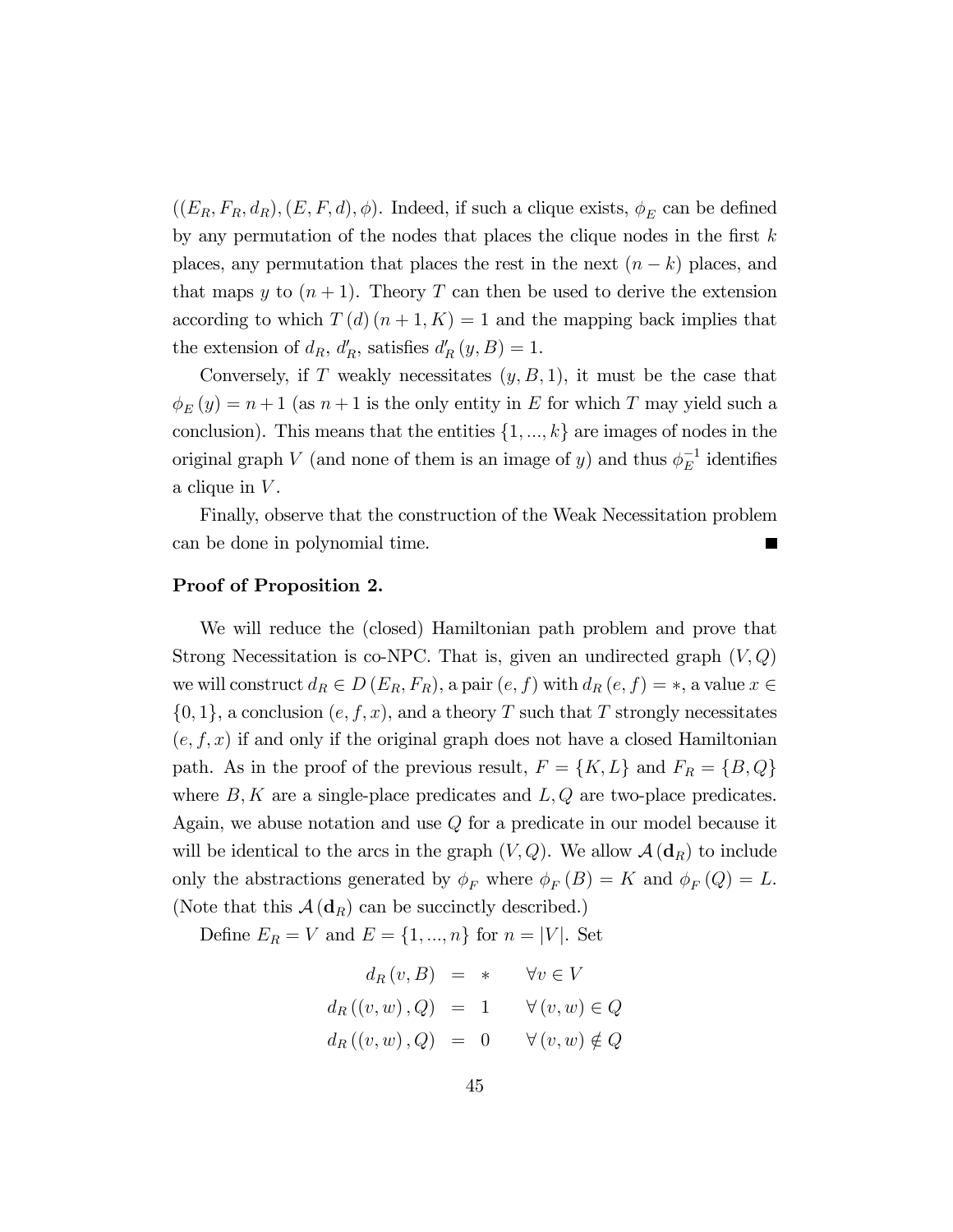The theory T will be defined by  $n^2$  rules, each of which might indicate that a Hamiltonian path has not been found. Specifically, for  $i, j \in E$  rule  $r_{ij}$  says that, if  $d((i, i + 1), L) = 0$  (with  $n+1 = 1$ ) then  $d(j, K) = 0$ . Select  $v_1 \in V$ . We claim that T strongly necessitates  $(v_1, B, 0)$  if and only if the graph  $(V, Q)$  does not have a Hamiltonian path.

To see this, consider a permutation of the nodes  $\phi_E : E_R(\equiv V) \rightarrow$  $E \in \{1, ..., n\}$ . If this permutation defines a closed Hamiltonian path, the theory cannot be applied (because  $d((i, i + 1), L) = 1$  for all i) and it doesn't provide any non-trivial extension of d. Consequently, nothing can be added to  $d_R$  and, in particular, we remain with  $d_R(v, B) = * \forall v \in V$ . Thus, if the graph  $(V, Q)$  contains a Hamiltonian path, at least one possible model (permutation of the nodes) will not result in  $d_R(v, B) = 1$  and therefore  $(v_1, B, 0)$  is not strongly necessitated by T.

Conversely, if a Hamiltonian path does not exist, then, for any permutation of the nodes there exists at least one i for which  $(i, i + 1) \notin Q$ , or  $d(L,(i,i+1)) = 0$ , and thus the theory would yield  $d(j,K) = 0$  for all j. Mapping this conclusion back, we obtain  $d_R(v, B) = 0$  for all v, and, in particular, for  $v_1$ . As this holds for every mapping  $\phi$ , the conclusion  $(v_1, B, 0)$  is strongly necessitated by T.

Finally, observe that the construction is carried in polynomial time.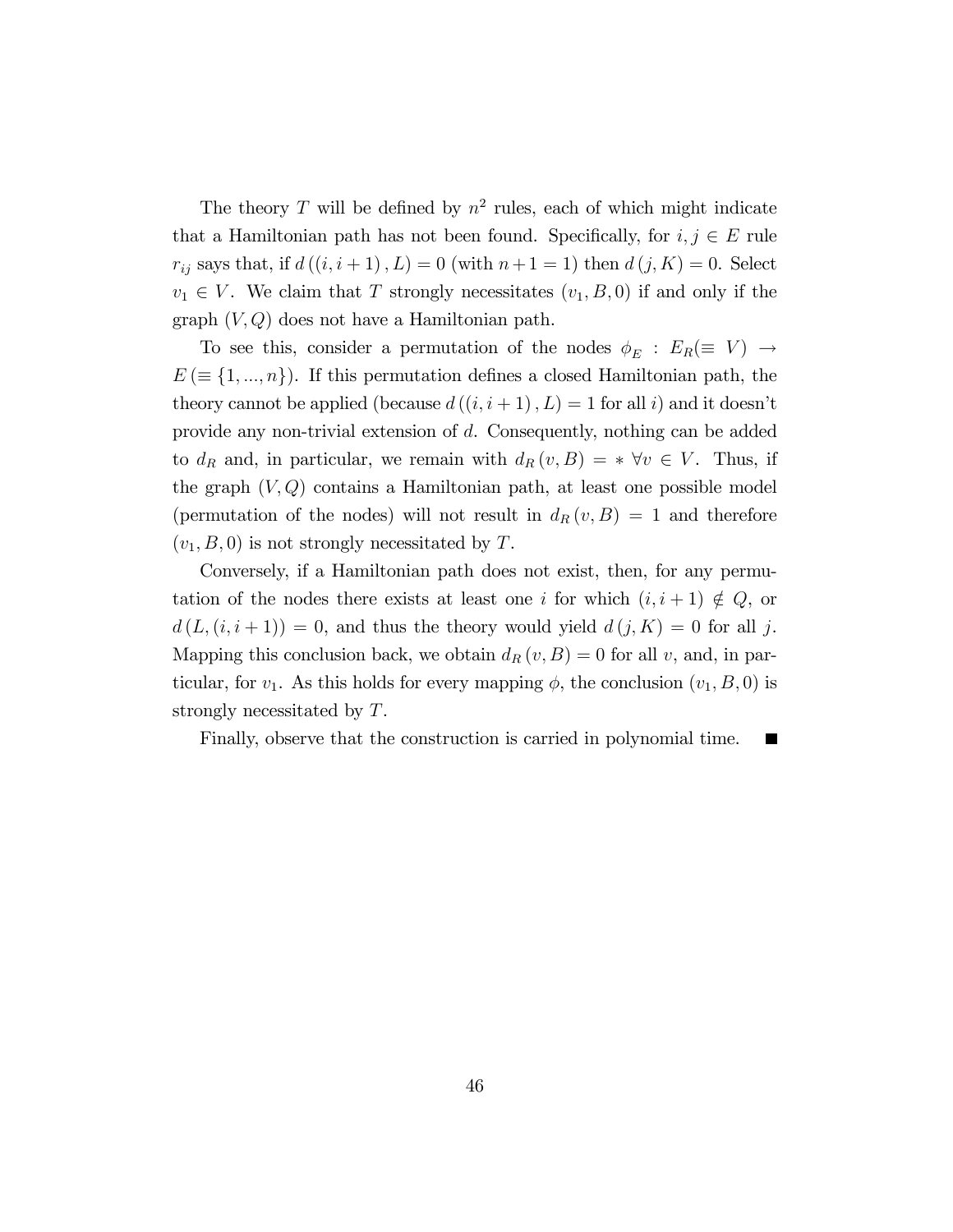## References

[1]

- [2] Robert J. Aumann. What Is Game Theory Trying to Accomplish? in K. Arrow and S. Honkapohja (Eds.), Frontiers of Economics (pp. 5–46). 1985.
- [3] Martin Browning, Pierre-Andre Chiappori and Yoram Weiss. Economics of the Family. Cambridge University Press, Cambridge, 2014.
- [4] Nancy Cartwright. Capacities. in J. Davis, W. Hands, and U. Maki (Eds.), The handbook of economic methodology (pp.  $45-48$ ). Cheltenham: Edward Elgar, 1998.
- [5] Nancy Cartwright. Models: Parables vs. Fables.in Beyond Mimesis and Convention: Representation in Art and Science, Roman Frigg, Matthew Hunter eds. In Press.
- [6] Pierre-Andre Chiappori. Rational Household Labor Supply. Econometrica, 56(1): 63-90.
- [7] Pierre-Andre Chiappori. Collective Labor Supply and Welfare. Journal of Political Economy,  $100(3)$ : 437-467.
- [8] Meghnad Desai. Hubris: Why Economists Failed to Predict the CRisis and How to Avoid the Next One. Yale University Press, 2015.
- [9] Allan Gibbard and Hal R. Varian. Economic Models. The Journal of Philosophy,  $75(11)$ : 664–677, 1978.
- [10] Itzhak Gilboa, Andrew Postlewaite, Larry Samuelson and David Schmeidler. Economic Models as Analogies. *Economic Journal.* 128:F513–F533, 2014.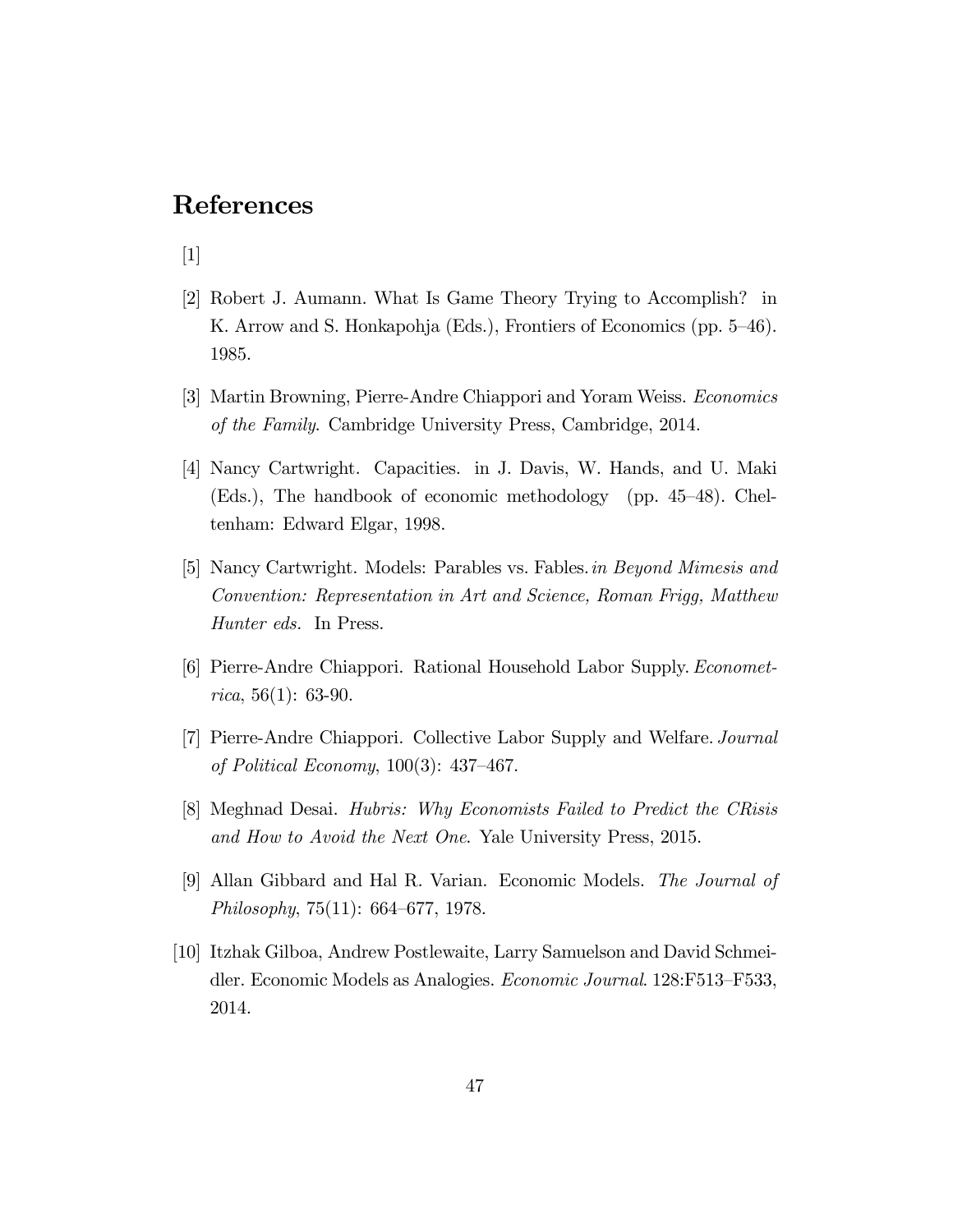- [11] Itzhak Gilboa and David Schmeidler. A Theory of Case-Based Decisions. Cambridge University Press, Cambridge, 2001.
- [12] Till Grune-Yanoff. Learning from Minimal Economic Models. *Erkennt* $nis, 70(1): 81–99, 2009.$
- [13] Till Grune-Yanoff and Paul Schweinzer The Roles of Stories in Applying Game Theory. Journal of Economic Methodology, 15: 131–146, 2008.
- [14] Juergen Habermas. Theory of Communicative Action, Vol I: Reason and the Rationalization of Society. 1981. English edition, Boston: Beacon, 1984.
- [15] Daniel Hausman. The Inexact and Separate Science of Economics. Cambridge University Press, Cambridge, 1992.
- [16] Thomas S. Kuhn. *The Structure of Scientific Revolutions*. University of Chicago Press, Chicago, 1962.
- [17] Robert E. Litan. Trillion Dollar Economists. John Wiley and Sons, Inc., 2014.
- [18] Uskali Maki. Isolation, Idealization and Truth in Economics. Poznan Studies in the Philosophy of the Sciences and the Humanities 38: 147 168, 1994.
- [19] Uskali Maki. Models are Experiments, Experiments are Models. Journal of Economic Methodology 12:  $303-315$ , 2005.
- [20] Deirdre McCloskey. The Rhetoric of Economics. University of Wisconsin Press, Madison, 1985.
- [21] Karl R. Popper. Logik der Forschunghe: The Logic of Scientific Discovery. London: Hutchinson and Co. 1934 (English Edition 1958).